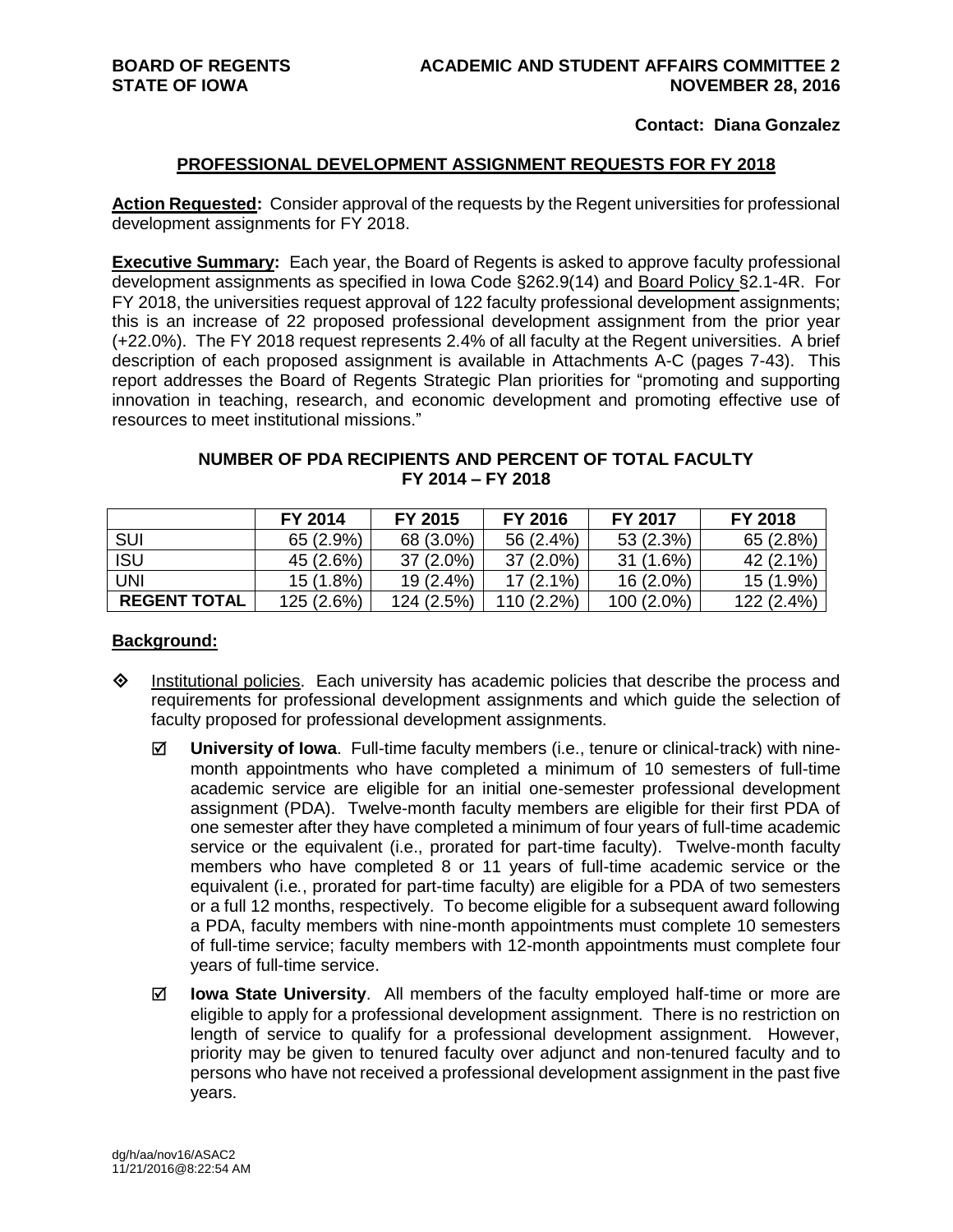- **University of Northern Iowa**. Policies and procedures relating to professional development assignments are defined in the United Faculty Master Agreement. Faculty members must be full-time and tenured at the time of application. A recipient of a professional development assignment is ineligible for a subsequent assignment during the three years following the assignment.
- $\Diamond$  Review process. The three universities report that a rigorous review process was conducted for each proposed professional development assignment. Faculty recipients were selected on the basis of peer review and recommendation at the department and college levels at each university and final approval by the provost. One of the criteria considered is the impact of the proposed professional development assignment on the institution and the state.
- $\diamond$  Proposed activities. Faculty members engage in a variety of productive activities during their professional development assignments. For example, faculty members have the opportunity to engage in intensive research, write scholarly books and articles, create new works of art and composition, present papers, work in industry, develop modeling systems, and develop grant proposals, software, course materials, and multimedia resources for their disciplines. Professional development assignments enrich the educational environment of the universities and are considered essential to the academic vitality of the universities. Educational excellence results from a vital faculty which actively pursues new developments in knowledge and teaching.
- $\diamond$  Length of assignments. Professional development assignments are usually for one semester, although they may be granted for up to a year. For professional development assignments that are two semesters in length, compensation is limited to the amount of compensation a faculty member would receive during a semester-long assignment. Salary savings generated from faculty members on assignment for a full year are used to offset the replacement costs for other faculty members.
- $\Diamond$  Obligation to institution. Iowa Code §262.9(14) requires that a faculty member return to the institution for twice the length of time of their professional development assignment or to repay the costs associated with the professional development assignment if the faculty member does not return to the institution. Following their professional development assignments, faculty members are responsible for reporting the results of their assignments as specified by Board Policy §4.09E and their institutional guidelines.
- $\Diamond$  Average number requested. During the last five years, an average of 116 professional development assignments (PDAs) per year has been requested.
- Value of professional development assignments. The professional development assignments provide increased visibility and prominence of faculty and departments in research and scholarship; they also provide direct application of expanded knowledge to students, Iowans, the nation, and the world. Furthermore, professional development assignments allow recipients to compete successfully for external grants which benefit not only the professors and their programs but also the universities and the state.
- $\Diamond$  Faculty replacement costs. Estimates of the replacement costs for faculty members who are on professional development assignment are provided on the table below.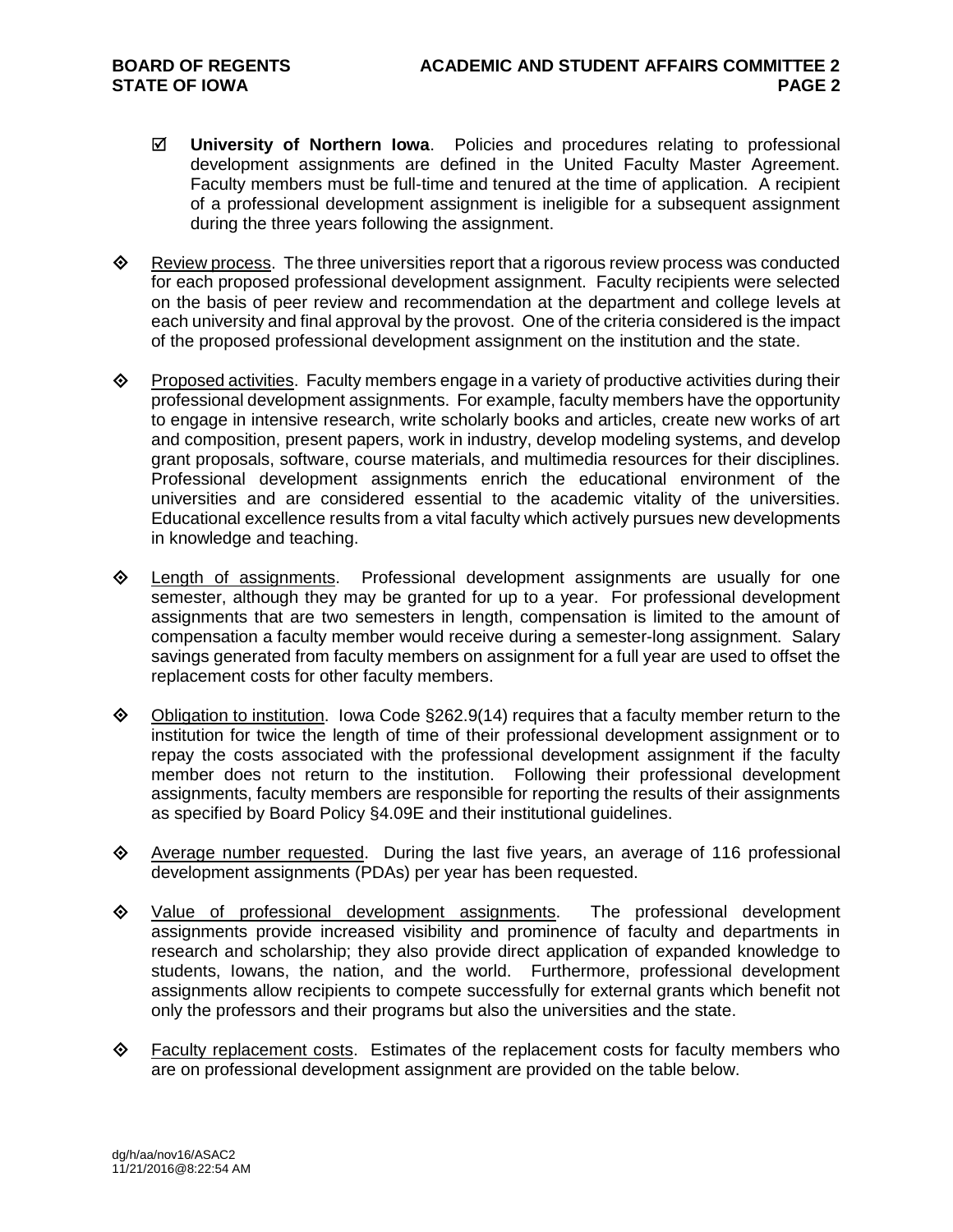- $\boxtimes$  At SUI, costs will be reduced for the recommended professional development assignments, where possible, by having colleagues cover courses or deferring non-required courses to a later time.
- $\boxtimes$  To the extent possible, ISU department chairs and deans provide flexible approaches to managing the workload and associated costs for the assignments, including reassignment or alternate scheduling of courses. Some PDA requests do not represent new costs because they are managed by the department through a reassignment of course load among current faculty. Salary savings generated from faculty members on assignment for a full year are used to offset the replacement costs for other faculty members.
- $\boxtimes$  At UNI, replacement costs are the responsibility of the college/department of the PDA recipient; no central funds are provided. In some cases, departments expect to increase class size or to decrease course offerings to cover the faculty members' reduced course load while on PDA. Some departments expect to hire adjunct faculty as necessary to be able to offer courses which students need to make academic progress in their program of study.

| <b>BUDGETED REPLACEMENT COSTS</b> |                   |  |
|-----------------------------------|-------------------|--|
|                                   | FY 2014 - FY 2018 |  |

|                     | FY 2014      | FY 2015      | FY 2016      | <b>FY 2017</b> | FY 2018      |
|---------------------|--------------|--------------|--------------|----------------|--------------|
| SUI                 | \$119,700    | \$162,446    | \$173,280    | \$136,668      | \$201,851    |
| <b>ISU</b>          | $$325,393^1$ | $$131,433^2$ | $$144,120^3$ | $$145,386^4$   | $$191,815^5$ |
| <b>UNI</b>          | \$65,000     | \$145,000    | \$170,000    | \$187,000      | \$191,808    |
| <b>REGENT TOTAL</b> | \$510,093    | \$438,879    | \$487,400    | \$469,054      | \$585,474    |

- $\diamond$  Proposed professional development assignment recipients by gender.
	- $\boxtimes$  There are 73 proposed professional development assignments for men; this represents 59.8% of the total proposed PDAs. Men represent 59.7% of the total number of eligible faculty.
	- $\boxtimes$  There are 49 proposed professional development assignments for women; this represents 40.2% of the total proposed PDAs. Women represent 40.3% of the total number of eligible faculty.
- $\diamond$  Proposed professional development assignment recipients by race/ethnicity.
	- $\boxtimes$  There are 23 proposed professional development assignments for racial/ethnic minorities; this represents 18.9% of the total proposed PDAs. Racial/ethnic minorities represent 18.0% of the total number of eligible faculty.

dg/h/aa/nov16/ASAC2

 $\overline{a}$ 

<sup>1</sup> The expected replacement costs are \$551,750. However, five faculty requests are for a full academic year, which will generate \$226,357 in salary savings. Therefore, the net replacement cost is \$325,393.

 $^2$  The expected replacement costs are \$403,563. However seven faculty requests are for a full academic year, which will generate \$272,130 in salary savings. Therefore, the net replacement cost is \$131,433.

 $3$  The expected replacement costs are \$384,000. However, eight faculty requests are for a full academic year, which will generate \$239,880 in salary savings. Therefore, the net replacement cost is \$144,120.

<sup>4</sup> The expected replacement costs are \$351,740. However, eight faculty requests are for a full academic year, which will generate \$206,354 in salary savings. Therefore, the net replacement cost is \$145,386.

 $5$  The expected replacement costs are \$585,800. However, 13 faculty requests are for a full academic year, which will generate \$393,985 in salary savings. Therefore, the net replacement cost is \$191,815.

<sup>11/21/2016@8:22:54</sup> AM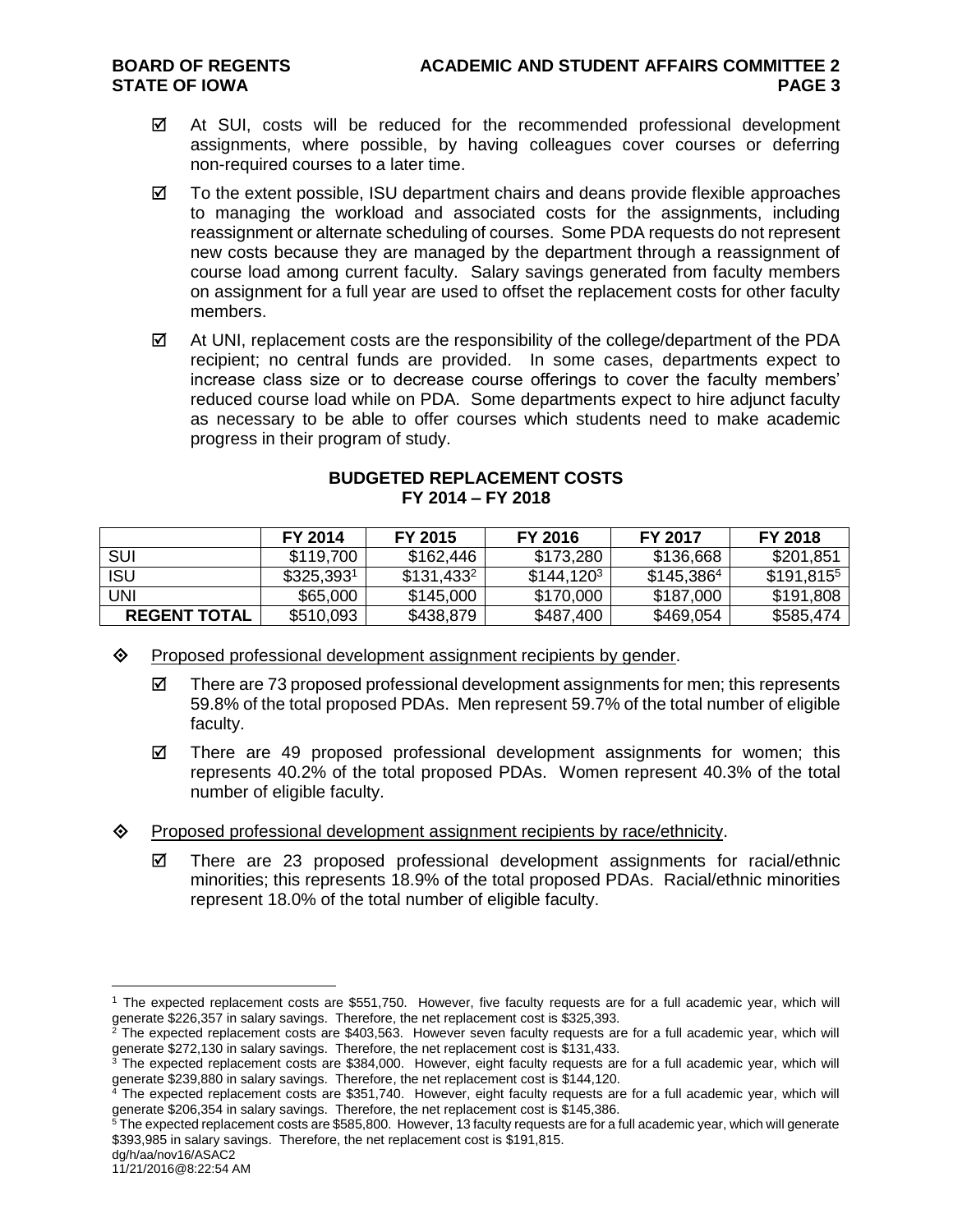$\boxtimes$  There are 99 proposed professional development assignments for non-minorities; this represents 81.1% of the total proposed PDAs. Non-minorities represent 82.0% of the total number of eligible faculty.

| <b>Race/Ethnicity</b>                          | <b>Total Number of</b><br><b>Faculty</b> |                |              | <b>Total Number of</b><br><b>Eligible Faculty</b> |     |              |          | Number of<br><b>Faculty Who</b><br>Submitted an<br><b>Application</b> |              | Number of<br><b>Faculty</b><br><b>Proposed for</b><br><b>Assignment</b> |                |              |
|------------------------------------------------|------------------------------------------|----------------|--------------|---------------------------------------------------|-----|--------------|----------|-----------------------------------------------------------------------|--------------|-------------------------------------------------------------------------|----------------|--------------|
|                                                | M                                        | F              | <b>Total</b> | М                                                 | F   | <b>Total</b> | М        | F                                                                     | <b>Total</b> | М                                                                       | F              | Total        |
| Hispanic                                       | 51                                       | 41             | 92           | 32                                                | 25  | 57           | 1        | $\overline{2}$                                                        | 3            | 1                                                                       | 1              | $\mathbf{2}$ |
| Am. Indian/Alaska<br>Native                    | 2                                        | 3              | 5            | 2                                                 | 2   | 4            | 1        | $\Omega$                                                              | 1            | 1                                                                       | 0              | 1            |
| Asian-Am.                                      | 181                                      | 80             | 261          | 124                                               | 34  | 158          | 2        | $\overline{2}$                                                        | 4            | 2                                                                       | $\overline{2}$ | 4            |
| Black/African Am.                              | 28                                       | 25             | 53           | 17                                                | 14  | 31           | 1        | $\overline{2}$                                                        | 3            | 1                                                                       | 1              | $\mathbf{2}$ |
| Hawaiian/<br><b>Native</b><br>Pacific Islander | $\Omega$                                 | $\mathbf 0$    | $\bf{0}$     | $\Omega$                                          | 0   | 0            | 0        | $\Omega$                                                              | 0            | 0                                                                       | 0              | 0            |
| Two/more races                                 | 8                                        | $\overline{7}$ | 15           | 5                                                 | 5   | 10           | $\Omega$ | $\Omega$                                                              | 0            | $\Omega$                                                                | $\Omega$       | $\bf{0}$     |
| <b>Total Minority</b>                          | 270                                      | 156            | 426          | 180                                               | 80  | 260          | 5        | 6                                                                     | 11           | 5                                                                       | 4              | 9            |
| White                                          | 1,097                                    | 680            | 1,777        | 868                                               | 424 | 1,292        | 37       | 26                                                                    | 63           | 33                                                                      | 23             | 56           |
| Unknown R/E                                    | 36                                       | 23             | 59           | 22                                                | 10  | 32           | $\Omega$ | $\Omega$                                                              | 0            | 0                                                                       | $\Omega$       | $\bf{0}$     |
| Nonres, Alien/Intl.                            | 59                                       | 22             | 81           | 2                                                 | 1   | 3            | 0        | $\Omega$                                                              | 0            | 0                                                                       | 0              | $\bf{0}$     |
| <b>TOTAL</b>                                   | 1.462                                    | 881            | 2,343        | 1,072                                             | 515 | 1,587        | 42       | 32                                                                    | 74           | 38                                                                      | 27             | 65           |

# **FY 2018 PROPOSED PDAs BY GENDER AND RACE/ETHNICITY UNIVERSITY OF IOWA**

# **FY 2018 PROPOSED PDAs BY GENDER AND RACE/ETHNICITY IOWA STATE UNIVERSITY**

| <b>Race/Ethnicity</b>                   | <b>Total Number of</b><br><b>Faculty</b> |          |              | <b>Total Number of</b><br><b>Eligible Faculty</b> |     |              |          | Number of<br><b>Faculty Who</b><br>Submitted an<br><b>Application</b> |          | Number of<br><b>Faculty</b><br><b>Proposed for</b><br><b>Assignment</b> |                |              |
|-----------------------------------------|------------------------------------------|----------|--------------|---------------------------------------------------|-----|--------------|----------|-----------------------------------------------------------------------|----------|-------------------------------------------------------------------------|----------------|--------------|
|                                         | м                                        | F        | <b>Total</b> | М                                                 | F   | <b>Total</b> | м        | F                                                                     | Total    | М                                                                       | F              | <b>Total</b> |
| Hispanic                                | 31                                       | 29       | 60           | 30                                                | 28  | 58           | 0        | 1                                                                     | 1        | $\Omega$                                                                | $\Omega$       | 0            |
| Am. Indian/Alaska<br><b>Native</b>      | 3                                        |          | 4            | 3                                                 | 1   | 4            | 0        | 0                                                                     | $\bf{0}$ | $\Omega$                                                                | $\Omega$       | 0            |
| Asian-Am.                               | 201                                      | 71       | 272          | 197                                               | 69  | 266          | 10       | $\overline{2}$                                                        | 12       | 8                                                                       | $\overline{2}$ | 10           |
| Black/African Am.                       | 28                                       | 16       | 44           | 27                                                | 16  | 43           | 1        | 0                                                                     | 1        | $\mathbf 1$                                                             | $\Omega$       |              |
| Hawaiian/<br>Native<br>Pacific Islander |                                          | $\Omega$ |              | 1                                                 | 0   | 1            | 0        | 0                                                                     | $\bf{0}$ | $\Omega$                                                                | $\Omega$       | 0            |
| Two/more races                          | 6                                        | 6        | 12           | 5                                                 | 6   | 11           | $\Omega$ | 0                                                                     | $\bf{0}$ | $\Omega$                                                                | $\Omega$       | O            |
| <b>Total Minority</b>                   | 270                                      | 123      | 393          | 263                                               | 120 | 383          | 11       | 3                                                                     | 14       | 9                                                                       | $\overline{2}$ | 11           |
| White                                   | 875                                      | 611      | 1,486        | 831                                               | 564 | 1,395        | 23       | 13                                                                    | 36       | 19                                                                      | 12             | 31           |
| Unknown R/E                             | $\Omega$                                 | 0        | O            | $\Omega$                                          | 0   | 0            | 0        | 0                                                                     | $\bf{0}$ | $\Omega$                                                                | $\Omega$       | 0            |
| Nonres, Alien/Intl.                     | 55                                       | 40       | 95           | 54                                                | 40  | 94           | 0        | $\Omega$                                                              | $\bf{0}$ | $\Omega$                                                                | $\Omega$       | 0            |
| <b>TOTAL</b>                            | 1,200                                    | 774      | 1,974        | 1,148                                             | 724 | 1,872        | 34       | 16                                                                    | 50       | 28                                                                      | 14             | 42           |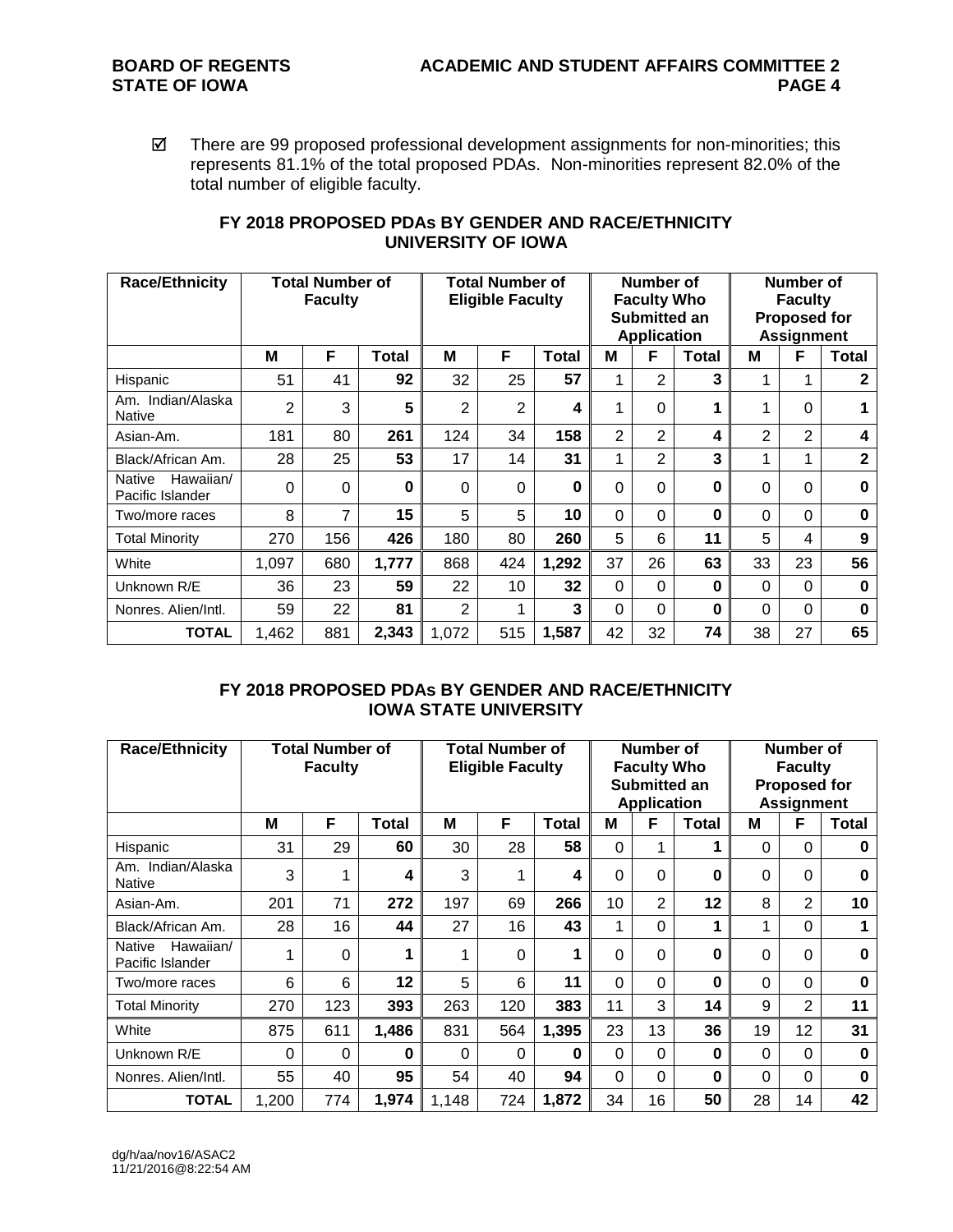# **FY 2018 PROPOSED PDAs BY GENDER AND RACE/ETHNICITY UNIVERSITY OF NORTHERN IOWA**

| <b>Race/Ethnicity</b>                          | <b>Total Number of</b><br><b>Faculty</b> |                 |       | <b>Total Number of</b><br><b>Eligible Faculty</b> |     |              |    | Number of<br><b>Faculty Who</b><br>Submitted an<br><b>Application</b> |              | Number of<br><b>Faculty</b><br><b>Proposed for</b><br><b>Assignment</b> |          |                |
|------------------------------------------------|------------------------------------------|-----------------|-------|---------------------------------------------------|-----|--------------|----|-----------------------------------------------------------------------|--------------|-------------------------------------------------------------------------|----------|----------------|
|                                                | M                                        | F               | Total | M                                                 | F   | <b>Total</b> | М  | F                                                                     | <b>Total</b> | М                                                                       | F        | <b>Total</b>   |
| Hispanic                                       | 12                                       | 10 <sup>1</sup> | 22    | 7                                                 | 4   | 11           | 2  | $\Omega$                                                              | $\mathbf{2}$ |                                                                         | $\Omega$ |                |
| Am. Indian/Alaska<br><b>Native</b>             | $\Omega$                                 |                 |       | $\mathbf 0$                                       | 1   | 1            | 0  | $\Omega$                                                              | 0            | $\Omega$                                                                | $\Omega$ | $\bf{0}$       |
| Asian-Am.                                      | 26                                       | 25              | 51    | 20                                                | 13  | 33           | 3  | 1                                                                     | 4            | 1                                                                       | 1        | $\overline{2}$ |
| Black/African Am.                              | 11                                       | 10              | 21    | 8                                                 | 4   | 12           | 0  | $\Omega$                                                              | 0            | 0                                                                       | $\Omega$ | $\bf{0}$       |
| Hawaiian/<br><b>Native</b><br>Pacific Islander |                                          | 0               |       | 4                                                 | 0   | 1            | 0  | 0                                                                     | ი            | 0                                                                       | 0        | $\bf{0}$       |
| Two/more races                                 | 4                                        | 3               | 4     | 4                                                 | 0   | 1            | 0  | $\Omega$                                                              | 0            | $\Omega$                                                                | $\Omega$ | $\bf{0}$       |
| <b>Total Minority</b>                          | 51                                       | 49              | 100   | 37                                                | 22  | 59           | 5  | 1                                                                     | 6            | $\overline{2}$                                                          | 1        | 3              |
| White                                          | 340                                      | 357             | 697   | 196                                               | 154 | 350          | 8  | 9                                                                     | 17           | 5                                                                       | 7        | 12             |
| Unknown R/E                                    | 0                                        | $\Omega$        | 0     | 0                                                 | 0   | $\bf{0}$     | 0  | $\Omega$                                                              | 0            | 0                                                                       | 0        | $\bf{0}$       |
| Nonres, Alien/Intl.                            | 0                                        | $\Omega$        | 0     | 0                                                 | 0   | $\bf{0}$     | 0  | $\Omega$                                                              | 0            | 0                                                                       | $\Omega$ | $\bf{0}$       |
| <b>TOTAL</b>                                   | 391                                      | 406             | 797   | 233                                               | 176 | 409          | 13 | 10 <sup>1</sup>                                                       | 23           | 7                                                                       | 8        | 15             |

#### **FY 2018 PROPOSED PDAs BY GENDER AND RACE/ETHNICITY REGENT TOTAL**

| <b>Race/Ethnicity</b>                   | <b>Total Number of</b><br><b>Faculty</b> |       |                         | <b>Total Number of</b><br><b>Eligible Faculty</b> |       |              |                | Number of<br><b>Faculty Who</b><br>Submitted an<br><b>Application</b> |          | <b>Number of</b><br><b>Faculty</b><br><b>Proposed for</b><br><b>Assignment</b> |              |              |
|-----------------------------------------|------------------------------------------|-------|-------------------------|---------------------------------------------------|-------|--------------|----------------|-----------------------------------------------------------------------|----------|--------------------------------------------------------------------------------|--------------|--------------|
|                                         | M                                        | F     | <b>Total</b>            | M                                                 | F     | Total        | M              | F                                                                     | Total    | M                                                                              | F            | <b>Total</b> |
| Hispanic                                | 94                                       | 80    | 174                     | 69                                                | 57    | 126          | 3              | 3                                                                     | 6        | 2                                                                              |              | 3            |
| Am. Indian/Alaska<br><b>Native</b>      | 5                                        | 5     | 10                      | 5                                                 | 4     | 9            | 4              | 0                                                                     | 1        | 1                                                                              | 0            |              |
| Asian-Am.                               | 408                                      | 176   | 584                     | 341                                               | 116   | 457          | 15             | 5                                                                     | 20       | 11                                                                             | 5            | 16           |
| Black/African Am.                       | 67                                       | 51    | 118                     | 52                                                | 34    | 86           | $\overline{2}$ | 2                                                                     | 4        | $\overline{2}$                                                                 | 1            | 3            |
| Hawaiian/<br>Native<br>Pacific Islander | 2                                        | 0     | $\overline{\mathbf{2}}$ | 2                                                 | 0     | $\mathbf{2}$ | 0              | 0                                                                     | $\bf{0}$ | $\Omega$                                                                       | $\Omega$     | $\bf{0}$     |
| Two/more races                          | 15                                       | 16    | 31                      | 11                                                | 11    | 22           | 0              | 0                                                                     | $\bf{0}$ | $\Omega$                                                                       | $\Omega$     | $\bf{0}$     |
| <b>Total Minority</b>                   | 591                                      | 328   | 919                     | 480                                               | 222   | 702          | 21             | 10                                                                    | 31       | 16                                                                             | 7            | 23           |
| White                                   | 2,312                                    | 1,648 | 3,960                   | 1,895                                             | 1,142 | 3,037        | 68             | 48                                                                    | 116      | 57                                                                             | 42           | 99           |
| Unknown R/E                             | 36                                       | 23    | 59                      | 22                                                | 10    | 32           | 0              | $\Omega$                                                              | $\bf{0}$ | $\Omega$                                                                       | $\Omega$     | $\bf{0}$     |
| Nonres, Alien/Intl.                     | 114                                      | 62    | 176                     | 56                                                | 41    | 97           | 0              | 0                                                                     | $\bf{0}$ | $\Omega$                                                                       | $\mathbf{0}$ | $\bf{0}$     |
| <b>TOTAL</b>                            | 3,053                                    | 2.061 | 5,114                   | 2,453                                             | 1,415 | 3,868        | 89             | 58                                                                    | 147      | 73                                                                             | 49           | 122          |

# Average length of service. The average length of service for the proposed professional development assignment recipients is 14.4 years at SUI; 14.8 years at ISU; and 12.1 years at UNI.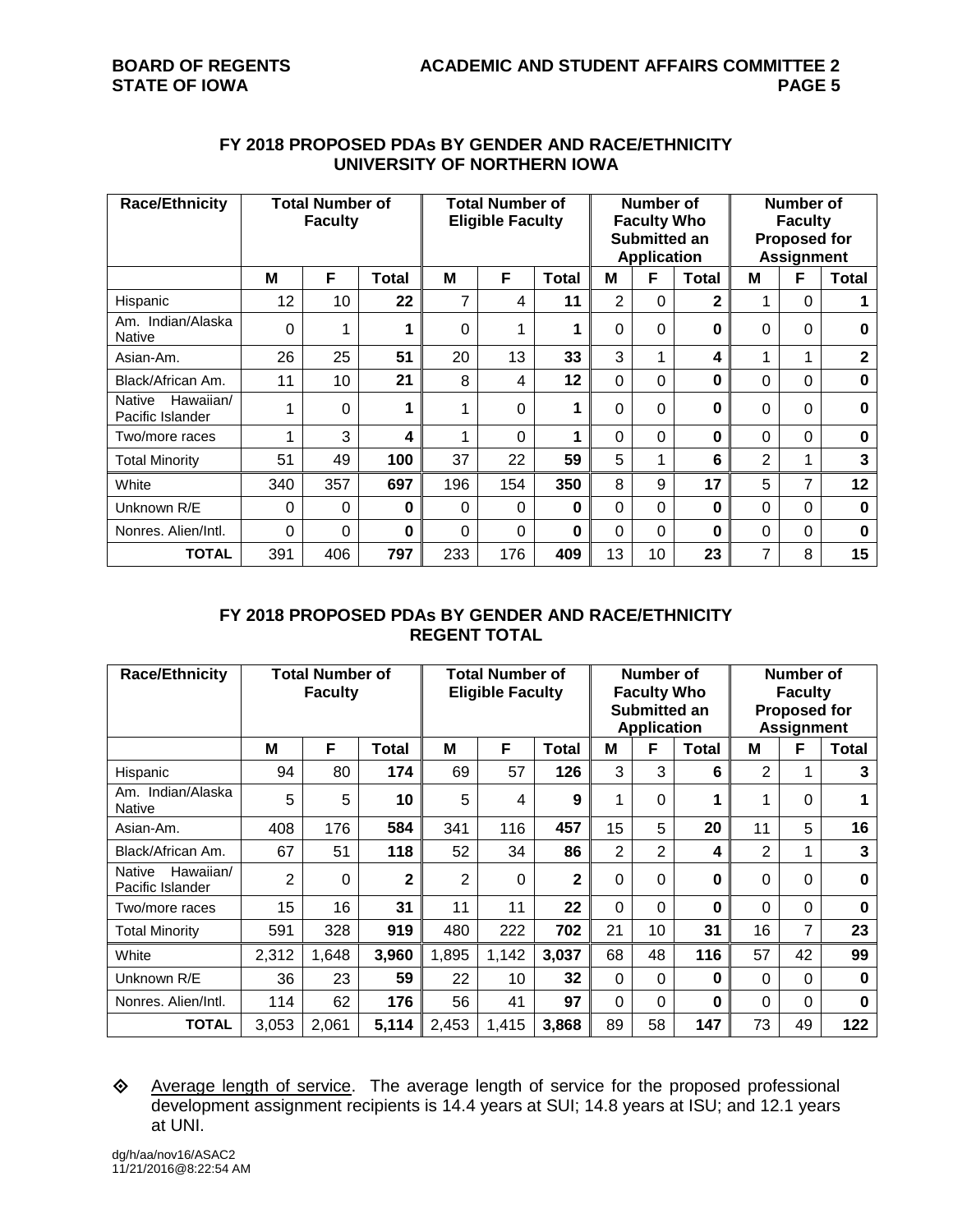- ◆ Proposed professional development assignments by rank. There are 56 (45.9%) proposed professional development assignments for professors, 65 (53.2%) for associate professors, and one (0.8%) for an instructor (pending degree completion).
- $\diamond$  Schedule of professional development assignments. Fifty-two (42.6%) of the proposed professional development assignments will be taken during the Fall semester; 50 (41.0%) will be taken during the Spring semester; 18 (14.8%) will be taken during both Fall and Spring semesters; and two (1.6%) will be taken in some other combination.
- Goals of professional development assignments. Each faculty member has identified specific goals which will guide the work of the assignment.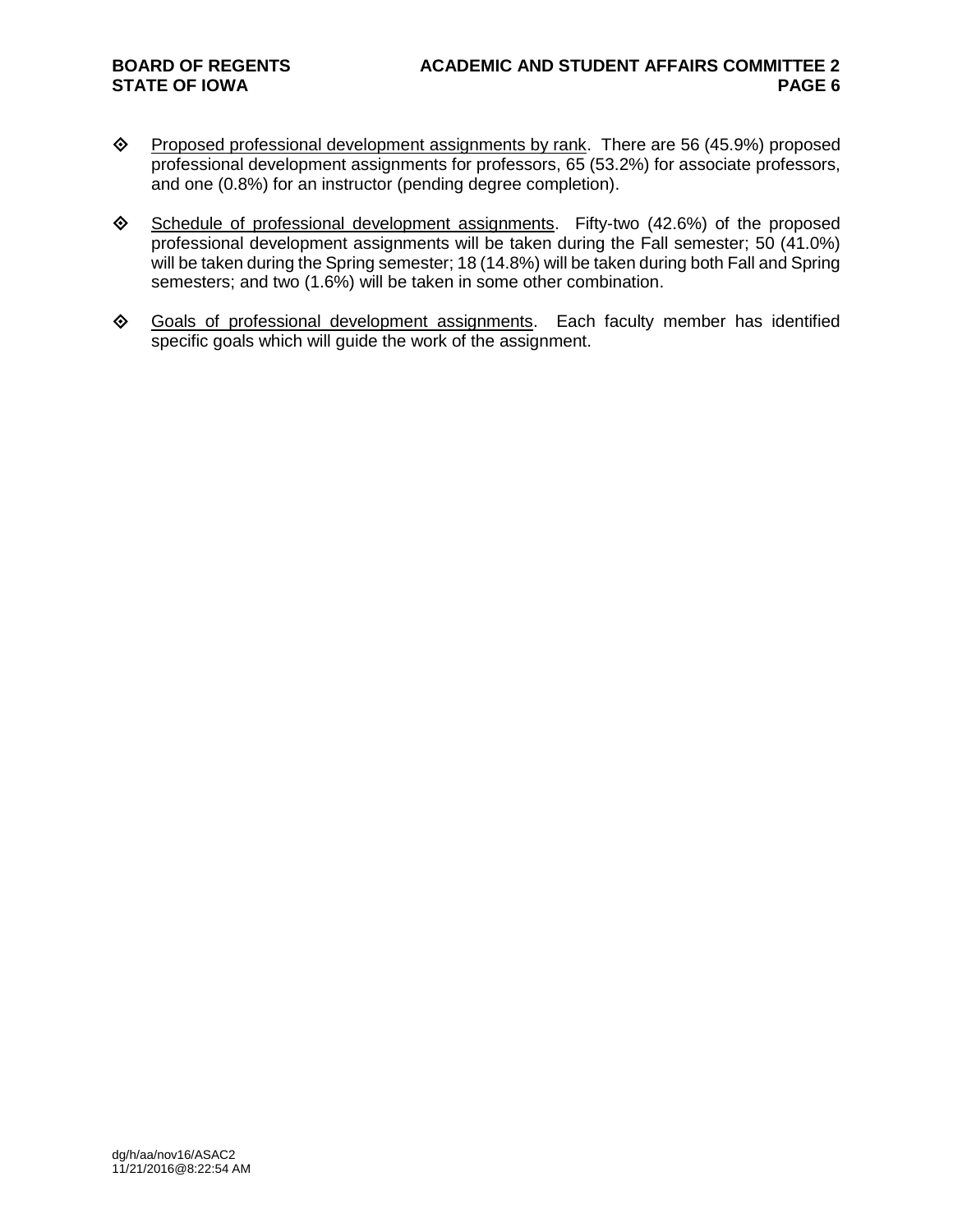#### **UNIVERSITY OF IOWA (\*denotes received prior professional development assignment)**

#### **\*\*ADAMS, CHARLOTTE, ASSOCIATE PROFESSOR, DANCE, 18 YEARS OF SERVICE, SPRING SEMESTER**

*Title:* Shelf Life: A Concert Tour of Women Dancing

Professor Adams will research and create a self-choreographed solo investigating the theme of female hysteria and its residual effects on women's healthcare today. This research will culminate in a concert with seven professional female dancers that will tour to multiple national venues: The University of Wisconsin-Milwaukee, The University of Illinois at Urbana-Champagne, The University of North Carolina-Greensboro, Pittsburg, Pennsylvania and New York, New York. She will also host the six performers at The University of Iowa. They will perform, along with Professor Adams, at Space Place for University and community members of Iowa City. They will also teach a week of classes in their areas of expertise to students in The Department of Dance and in other interested departments. The project will benefit dance students in the Choreography I and III courses and in studio rehearsals collaborating with Professor Adams in movement research. Professor Adams will seek funding for the project from the New England Foundation for the Arts National Dance Project Production Grants and internally from the Arts and Humanities Initiative.

#### **AN, BRIAN P., ASSOCIATE PROFESSOR, EDUCATION POLICY AND LEADERSHIP STUDIES, 6 YEARS OF SERVICE, FALL SEMESTER**

*Title:* STEM access and preparation in high school: Is dual enrollment the solution? Using large-scale national data, Professor An will consider individual and school factors that influence participation in STEM dual enrollment - a program where high school students take college courses and oftentimes earn college credit. In particular, he will assess whether school resources, academic opportunities, and the location of the program alter the likelihood of minority participation in STEM dual enrollment within and across schools. He will further assess the impact of STEM dual enrollment on math achievement. This project will provide new material for Professor An's graduate courses in the sociology of education. The results will also inform policy makers interested in whether dual enrollment serves as a viable avenue to increase the pool of high school students with the preparation necessary for STEM coursework in college, especially among minority students. Finally, this project will be used as a springboard for a grant from the Spencer Foundation or the Association for Institutional Research.

### **\*\*ARTHUR, LOYCE L., ASSOCIATE PROFESSOR, THEATRE ARTS, 18 YEARS OF SERVICE, SPRING SEMESTER**

*Title:* Research and Development of Carnaval Arts Community Engagement Projects With a PDA award, Professor Arthur's objective is to continue her investigations of Caribbean Carnaval arts throughout the Caribbean Diaspora, with a specific emphasis on costuming. Her goals are to continue to integrate that scholarship into the classes that she teaches in the Theatre Arts Department as well as to share it with artists, educators, K-12 students and Iowa communities through special performance projects, the International Programs' Teaching Carnaval website and the annual Iowa City Carnaval Community Engagement Project and parade that celebrates the cultural diversity of Iowa. She will develop curriculum modules and workshops, and create rich culturally influenced representations for the annual parade that she coordinates. This work is part of a larger community arts initiative funded in part by a 2016-2018 NEA grant that she directs with partners in the City of Iowa City, the University of Iowa, and the Summer of the Arts Organization.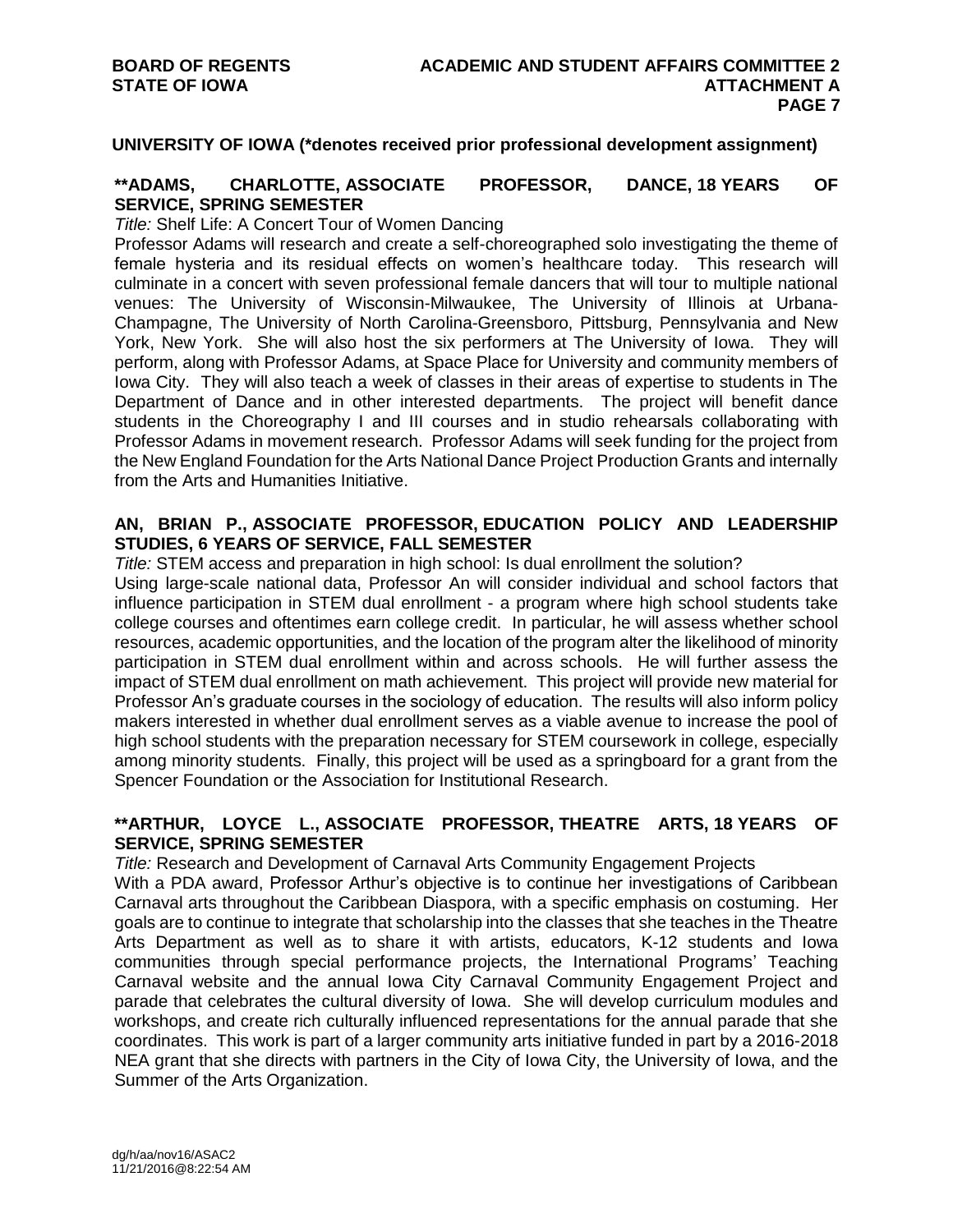# **\*BARRETT, TIMOTHY D., PROFESSOR, INTERDISCIPLINARY PROGRAMS, 4 YEARS OF SERVICE, FALL SEMESTER**

*Title:* Western Papermaking - Traditions, Tools and Techniques

During the last 40 years, many books have been written on the subject of hand papermaking, but most have been authored by individuals lacking long experience with the craft and many have an emphasis on decorative or artistic techniques. Prof. Barrett will write a new book to build on the standard reference: Dard Hunter's "Papermaking- History and Technique of an Ancient Craft" by offering the first comprehensive how-to text on Western hand papermaking. The new book, "Western Papermaking - Traditions, Tools and Techniques" will be a companion volume to Barrett's "Japanese Papermaking - Traditions, Tools and Techniques" which has gone through five editions and has become the standard reference on the Japanese craft. Professor Barrett has a contract from Legacy Press to publish the book. The manuscript and all related drawings and photographs are due December 31, 2017. Following publication, the book will be used in Professor Barrett's UI classes at the UI Center for the Book. Based on the success of "Japanese Papermaking," "Western Papermaking" will also be used in art programs in Iowa colleges and universities, and in a range of venues in North America and around the world.

# **\*\*BOEHMKE, FREDERICK J., PROFESSOR, POLITICAL SCIENCE, 16 YEARS OF SERVICE, SPRING SEMESTER**

#### *Title:* Policy Pathways in the American States

Professor Boehmke will study the adoption and diffusion of public policies across the American states. Using a newly compiled data set describing the timing of adoption of over 400 policies by the fifty American states, Professor Boehmke will develop new measures of policy innovativeness, identify which states are policy leaders, and each state's peer group it uses to learn about new policies. He will help produce a public website for researchers and practitioners to host the data and reports and write research articles for academic journals. The website and its contents will help policymakers in all states, including Iowa, learn about policy differences across the states and help inform their inquiries about new potential policies. Professor Boehmke will also use the data produced under this PDA in his undergraduate course, Understanding Political Research, to illustrate data analysis and visualization.

# **BRIAN, AMBER E., ASSOCIATE PROFESSOR, SPANISH AND PORTUGUESE, 8 YEARS OF SERVICE, SPRING SEMESTER**

*Title:* Networks of Imperialism and Sovereignty: Translating and Transmitting the Conquest of Mexico

Professor Brian will use her PDA to undertake research for her new book project, Networks of Imperialism and Sovereignty: Translating and Transmitting the Conquest of Mexico, which addresses the production and circulation of texts concerning the conquest of Mexico (1519- 1521), looking specifically at letters and printed books by native and European authors in the sixteenth and seventeenth centuries. The quincentenary of the conquest of Mexico is approaching and it will be a topic of interest for scholars, students, and citizens alike. Professor Brian will directly incorporate the fruits of her research into courses she teaches on Mexican literature and culture and the impact of the conquest, and she will also share her work in other more public fora. During the semester of her PDA, Professor Brian will make significant progress on the research and writing of her book.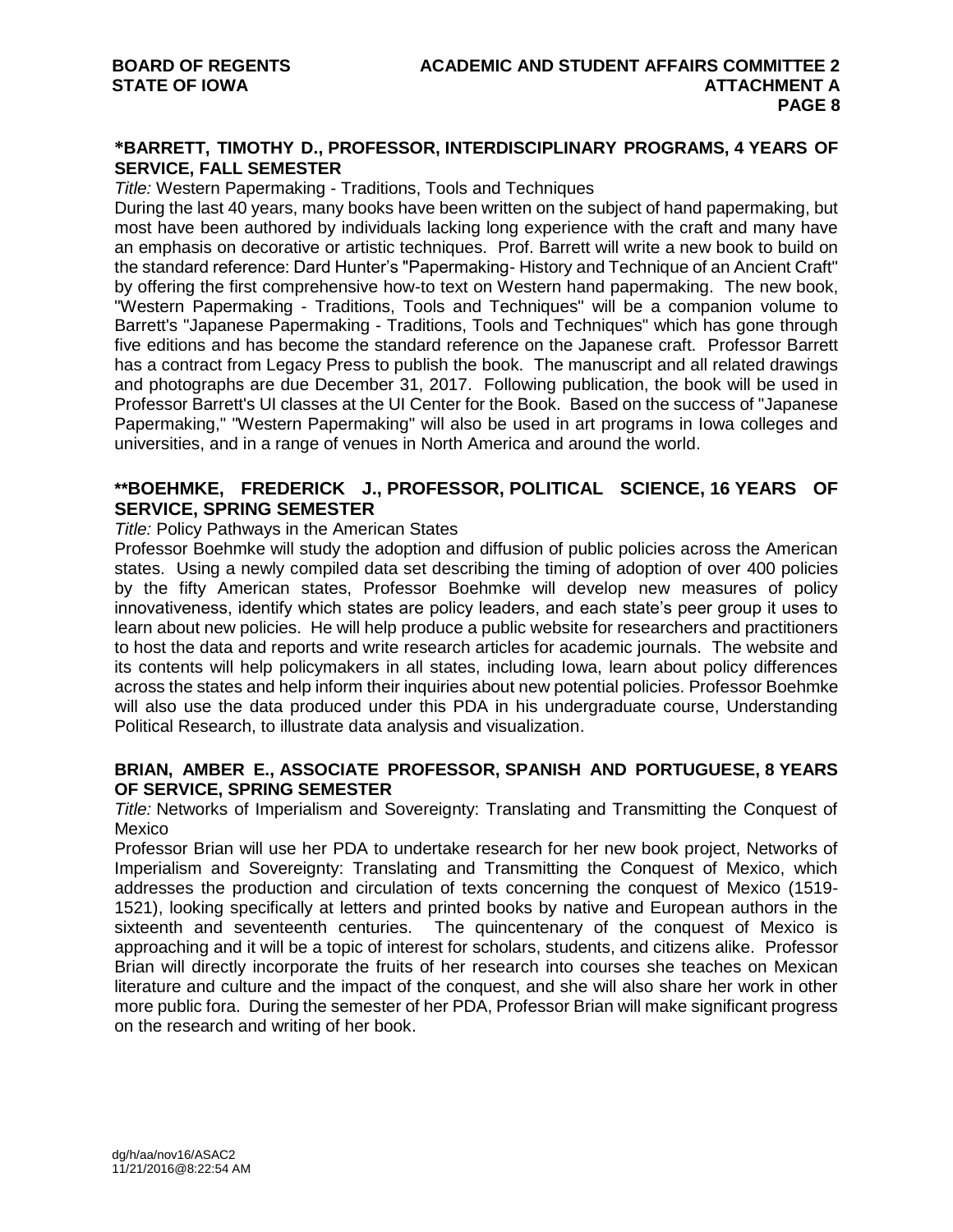# **\*\*BROCHU, CHRISTOPHER A., PROFESSOR, EARTH AND ENVIRONMENTAL SCIENCES, 15 YEARS OF SERVICE, SPRING SEMESTER**

*Title:* Revision of Late Cenozoic East African Crocodiles

Crocodiles were the largest predators our East African ancestors faced. Their abundant fossils preserve critical information about ancient environments in the region. Some had horns, and others were 27-foot monsters - and yet little is known about them. They were formerly viewed as a handful of slowly-evolving species directly ancestral to the modern Nile crocodile (Crocodylus niloticus), but work by Professor Brochu over the past decade reveals at least 14 new species in European and African museum collections, most of which are still unnamed. Their evolutionary history over the past 20 million years is complex, with diversity waxing and waning in response to climate change, and close relatives of C. niloticus arrived in the region comparatively recently. A PDA is requested to allow the complete revision and description of these fossils, which will be done in collaboration with African paleontologists and UI students. This is needed before crocodiles can contribute to the overall picture of environmental change in the Cradle of Humanity, and it will form the nucleus of an expanded program to reconstruct the evolutionary history of crocodiles worldwide.

#### **BUATTI, JOHN M., PROFESSOR, RADIATION ONCOLOGY, 17 YEARS OF SERVICE, FULL YEAR**

**Title: Augmented Reality Simulation and Treatment Delivery for Radiation Therapy** 

Professor Buatti will pursue a one-year PDA devoted towards developing methods for application of augmented reality-based visualization for the radiation treatment planning (simulation) and treatment delivery of cancer patients. He will work closely with long-time collaborators in computer engineering, Milan Sonka, Ph.D. and Reinhard Beichel, Ph.D. to submit both a National Cancer Institute program project grant exploring these methods and will also submit a training grant for students exploring advanced imaging methods for target identification in therapy as well as response assessment. This award will benefit the State of Iowa by advancing the research portfolio of the medical and engineering colleges and will benefit students in both colleges by creating educational opportunities in new areas. It may improve cancer care quality as well as efficiency (and hence cost).

# **CAMPBELL, ANN M., PROFESSOR, MANAGEMENT SCIENCES, 16 YEARS OF SERVICE, FALL SEMESTER**

#### *Title:* Improved Network Restoration after Disasters

With this PDA, Professor Campbell will be able to do joint research with Professor Duenas-Osorio at Rice University on network restoration after disasters. Their combined work can help cities and states rebuild their various infrastructure networks after a disaster in a way that better reflects real world limitations and minimizes the inconvenience of the citizens. Iowa's flood of 2008 would be an example of the kind of disaster where this kind of research would have been helpful. This joint research will also bridge the areas of transportation optimization and civil engineering. The work created during this award should yield several publications in high quality journals and will be presented in many different kinds of conferences. The research project will create interesting and relevant additions to three courses that Professor Campbell teaches at the University of Iowa.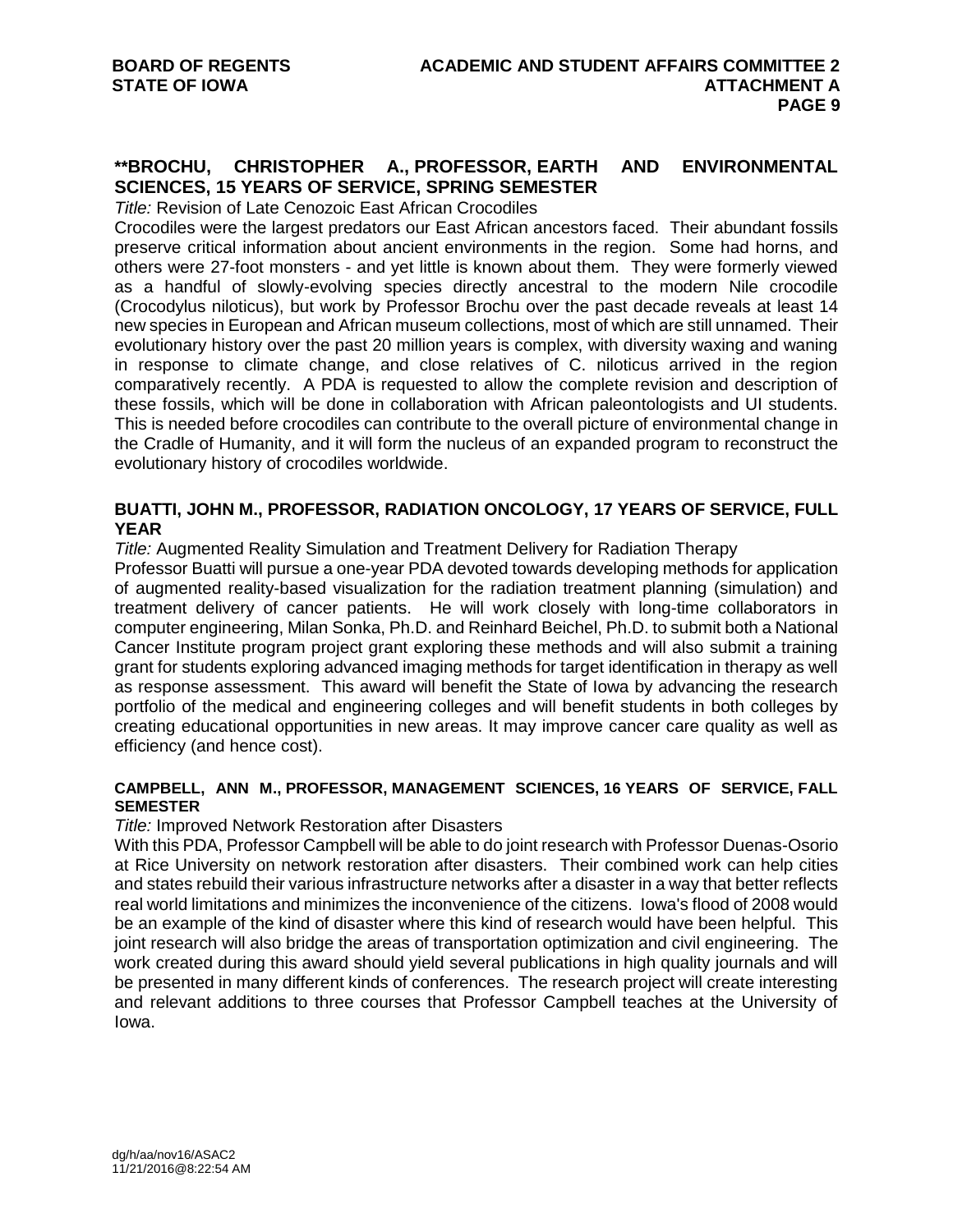# **\*\*CANIN, ETHAN A., PROFESSOR, CREATIVE WRITING, 18 YEARS OF SERVICE, SPRING SEMESTER**

#### *Title:* Untitled Novel

Professor Canin will continue work on a novel that begins in 1944 during the Battle of the Bulge and continues to the present day. The novel, which will be Professor Canin's eighth published work of fiction, will deal with the difficulties of war, and then with the difficulties of peace, as two soldiers survive a bloody battle and then return to civilian life, from there to marry, raise children, and finally, in later years, to face the quieter problems of age and legacy. This novel will deal primarily with those problems of later life, in a country that has changed faster than they have. This PDA will particularly benefit The University of Iowa Writers' Workshop, where Professor Canin has taught fiction-writing for the past 18 years. The Writers' Workshop is the foremost writing program in the world, but it can only maintain its stature if faculty are afforded time to write the kind of significant books that attract talented students. The Workshop's stature has long been a boon to the people of Iowa, providing a particular point of pride for every citizen of the state, as well as attracting to the area not just writers themselves but an entire creative industry.

#### **\*\*CASAVANT, THOMAS L., PROFESSOR, ELECTRICAL-COMPUTER ENGINEER, 27 YEARS OF SERVICE, SPRING SEMESTER**

*Title:* Adapting Computational Methods from Biomedical Genomics to Environmental Remediation

Professor Casavant will visit the Center for Genome Regulation (CGR) at the University of Chile/Santiago - a leading international research center in environmental microbes. Over the past 22 years, he has applied advanced computing to biomedicine/basic life science. Sustainability and environmental remediation have become strategic foci at the University of Iowa; this PDA will enhance his knowledge/skills in gene regulation in micro-organisms capable of natural industrial processing, and microbially-based environmental remediation strategies. He will adapt methods developed for his research in human DNA sequence variation to metagenomics and the development of new computational/statistical methods. He will return to the UI prepared to better collaborate with colleagues in Environment Engineering, and to expand business opportunities at Bio::Neos. Inc., which he co-founded 12 years ago. It will also enable future collaborations in environmental sciences and engineering with colleagues at the University of Chile CGR. He will develop new algorithms and software tools at the CGR that will directly enhance his research and teaching, as well as commercial opportunities at Iowa upon his return.

#### **\*CHANTHANAKONE, PETER, ASSOCIATE PROFESSOR, ART AND ART HISTORY, 4 YEARS OF SERVICE, SPRING SEMESTER**

#### *Title:* Animation Production in Southeast Asia

Professor Peter Chanthanakone will develop and create two original animated short films in Southeast Asia. The first film will be a collaboration with RiFF Studio, an internationally acclaimed boutique animation studio in Bangkok, Thailand. The second will be the production of a Lao animated short film, through the assistance of the Vientianale Film Festival and the Lao Censorship of Media. Through working with these outlets, new animation techniques will be developed and will be important aspects in teaching animation students in Chanthanakone's production courses at the University of Iowa.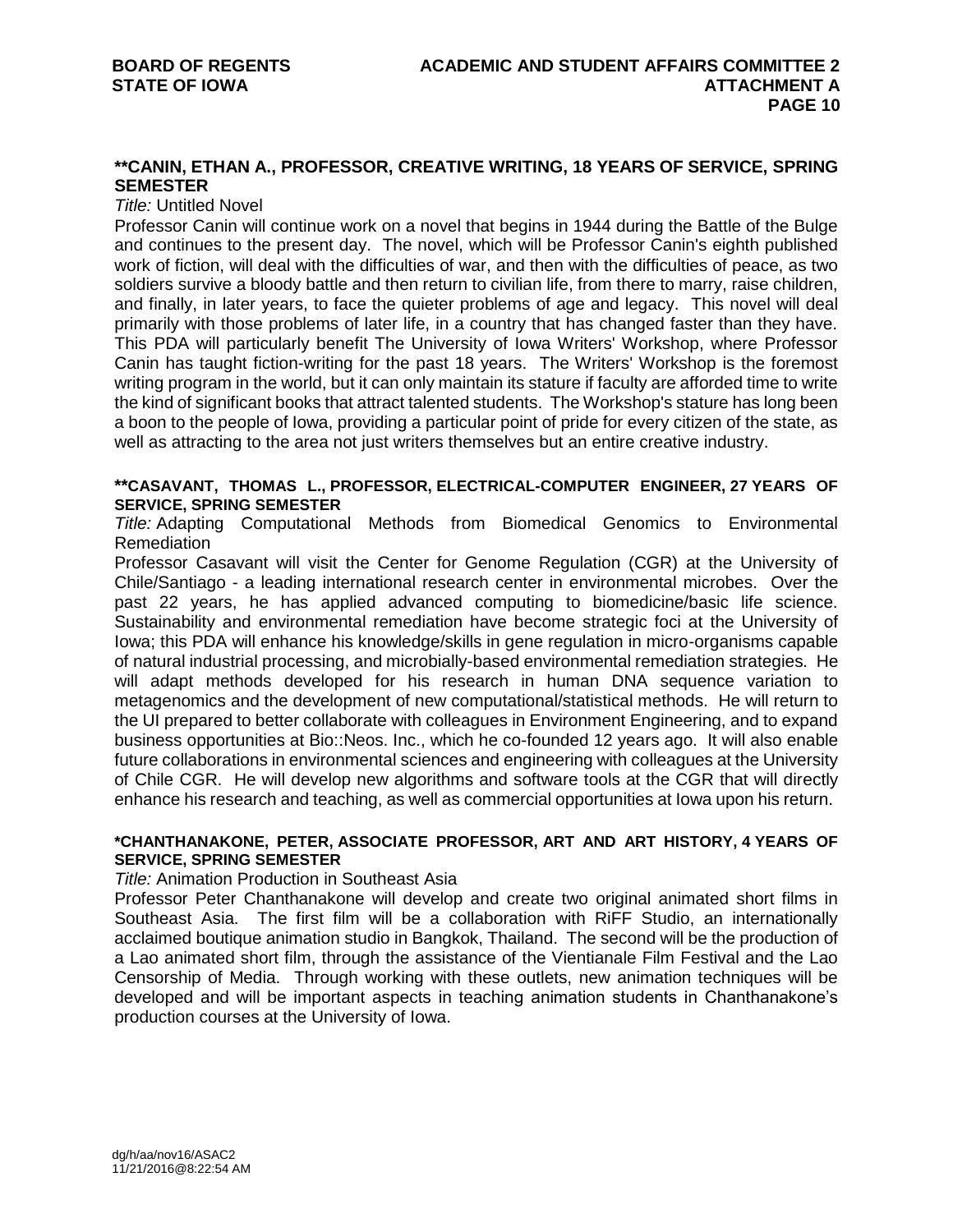#### **\*\*CHRISTENSEN, GARY E, PROFESSOR, ELECTRICAL-COMPUTER ENGINEER, 19 YEARS OF SERVICE, FALL SEMESTER**

*Title:* Improving Lung Cancer Treatment Through Better Image Registration

The majority of lung cancer patients are treated with radiation therapy. An unfortunate side effect of this radiation therapy is that nearly 60,000 people in the U.S. annually experience some level of toxicity to healthy lung tissue. The long-term goal of the current application is to increase the effectiveness of radiation therapy in treating lung cancer, by reducing its toxicity, and achieving greater killing of tumors by allowing for higher radiation doses. The central hypothesis is that spatial distributions of radiation induced pulmonary changes can be modeled and utilized for image guided planning and therapy to improve pulmonary function preservation and hence improve the outcome of radiotherapy of lung cancer. This project will investigate how state-ofthe-art image registration algorithms can be used to track lung motion to produce better radiation therapy lung cancer treatment that accounts for tumor motion. The research will also inform his teaching materials at the University of Iowa.

# **COLE, RENEE S., ASSOCIATE PROFESSOR, CHEMISTRY, 5 YEARS OF SERVICE, FALL SEMESTER**

*Title:* Supporting adoption and effective implementation of student centered pedagogies in STEM classrooms

Professor Cole will conduct research related to supporting adoption and effective implementation of student-centered pedagogies in STEM classrooms. Project activities involve developing and delivering faculty development workshops to support adoption of active learning instructional practices. Data will be analyzed to identify the level of integrity of implementation and the resulting impact on student learning outcomes. This analysis will aid in identifying necessary supports for sustained adoption of materials and pedagogy. One outcome is concrete knowledge on the extent to which instructors who participate in faculty development workshops alter their teaching methods to include more active learning strategies and aligned assessments. A second outcome is information on how the adaptation of active learning strategies impact student learning outcomes. The knowledge gained from these studies will be used to develop more effective faculty development experiences for faculty at the University of Iowa, as well as at other institutions around the state. Improved instructional strategies will benefit all students who take undergraduate STEM courses at Iowa universities.

# **\*\*COX, JEFFREY L., PROFESSOR, HISTORY, 39 YEARS OF SERVICE, FALL SEMESTER**

*Title:* The Age of Liberal Religion in Europe and America, 1970-2015

Three of the big stories of modern history are the dramatic decline of religion in the European heartland of Christianity (secularization), the very rapid expansion of Christianity in the nonwestern world, and the unexpected growth of the importance religion (fundamentalist Christianity and Islam) in the "secularized" West. Professor Cox has written three well-received books on the first two topics and now proposes to draft the final manuscript of a book, The Age of Liberal Religion, which will re-define the religious character of the modern age (1970-2015) in Europe and America. Professor Cox began the research for this book with a PDA in the spring of 2010, and has received external support in the form of residential scholarships from the highly prestigious Institute for Advanced Study in Upsalla, Sweden, and the Leibniz Institute for European History in Mainz, Germany, and for funded lectures at the Liebniz Institute and the Radcliffe Institute at Harvard University. He has conveyed the results of his research to his undergraduate courses.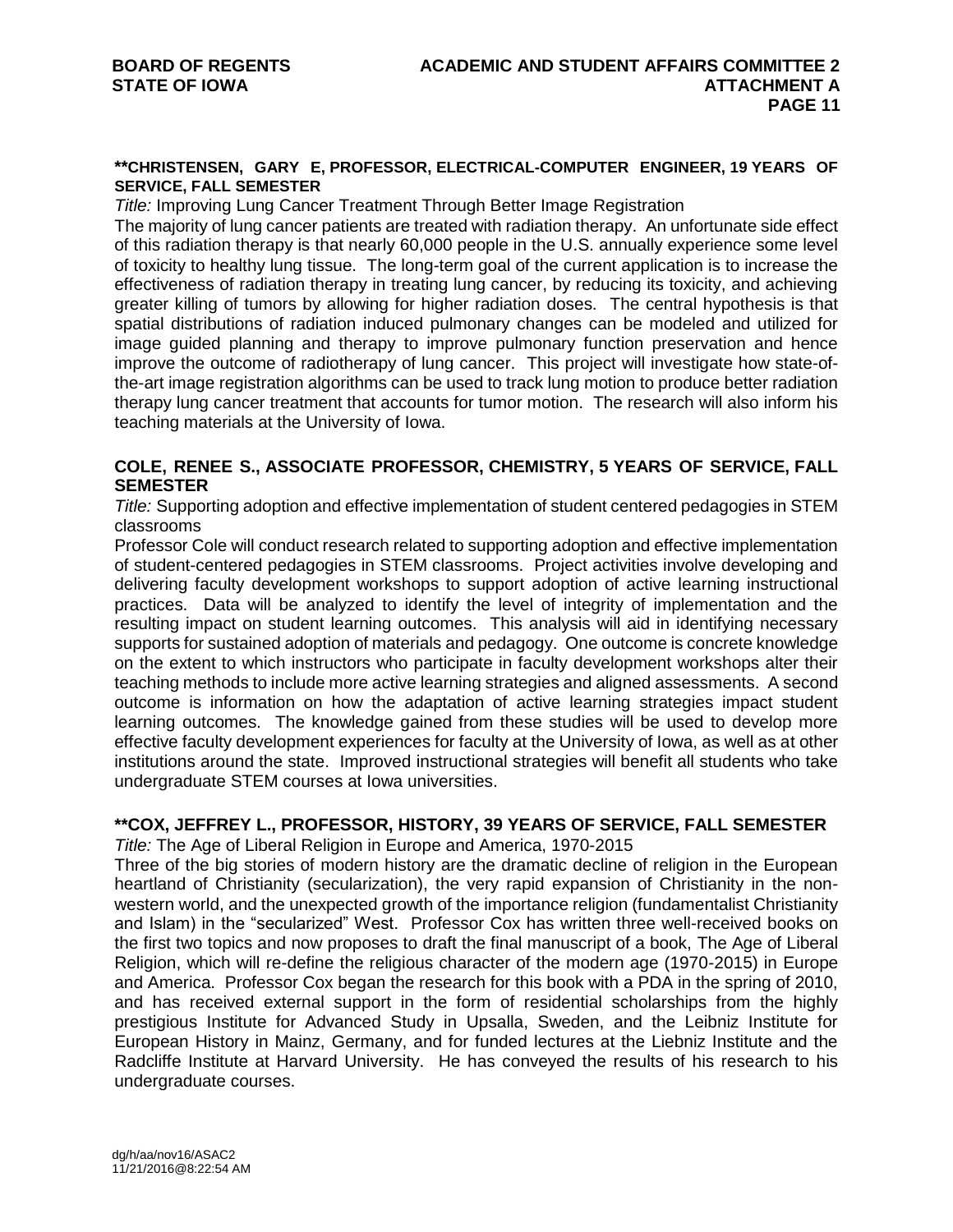#### **\*\*CUNNING, DAVID, ASSOCIATE PROFESSOR, PHILOSOPHY, 13 YEARS OF SERVICE, SPRING SEMESTER**

#### *Title:* Spinoza on Confusion Management

Professor Cunning will use his PDA to conduct new research on the philosopher Benedict Spinoza and the ways in which Spinoza is careful to tailor his arguments in common-sense language so that his reluctant audience might be more willing to give them a chance. The payoff of the research will be to highlight that once we reinterpret Spinoza's language into a more precise formulation, his positions and arguments become clearer and more plausible. For example, he argues that each of the entities in the universe has a causal impact on the beings that surround us and that if we want to be maximally authoritative, we need to know more about all the things that are impacting us - the how and the why. Spinoza uses language that tempers these conclusions, in part because he thinks that they conflict with orthodox views of the independence of the individual, but in the end his view is quite extreme. University of Iowa students find the study of Spinoza to be illuminating insofar as it exposes many causes that are present in a person's situation that the person might otherwise have not noticed.

#### **\*\*DAVIES, WILLIAM D., PROFESSOR, LINGUISTICS, 30 YEARS OF SERVICE, SPRING SEMESTER**

#### *Title:* The Syntax of Baduy Dalam

During his PDA, Professor Davies will compile and begin writing a grammar of the language of the Baduy Dalam, a small group of 1100 people living in an isolated area of the Indonesian forest, whose language and culture are endangered. Working in Iowa and Indonesia, Professor Davies will identify grammatical forms in video recorded narrations being collected as part of a project to document the language and will begin drafting the grammar. The unique Baduy Dalam culture has been compared to the Amish as both groups strive to maintain their traditional cultures in part by avoiding much modern technology and living in a relatively closed society. Professor Davies will use his findings in his teaching and make them available online to other faculty and students and the general public. Language and cultural information about this group will increase people's understanding of Indonesia, the 4th most populous country in the world and of increasing strategic importance to the US in the current global environment.

# **DICHARRY, BRADLEY C., ASSOCIATE PROFESSOR, ART AND ART HISTORY, 7 YEARS OF SERVICE, SPRING SEMESTER**

#### *Title:* Contemporary Innovations in Typography

Typography and letterpress printing techniques and technology have been indelibly linked for over 500 years. In his PDA, Professor Dicharry will research ways that cutting-edge digital technologies are being and can be used to advance this historic form of visual communication. These methods will include laser cutting, 3D printing, and CNC routing of materials that can serve as contemporary equivalents of centuries-old metal and wood typographic forms. The anticipated product of this research is a series of broadsides combining traditional and experimental modes of typographic production. This approach builds upon rich literary and visual histories of Iowa, and provides a unique way to connect the two. It will also fit naturally within Iowa City's status as a UNESCO City of Literature. This research will enhance Professor Dicharry's teaching and overall student success by providing insights into a viable bridge between traditional and contemporary methods of typographic expression and visual communication. This perspective is valuable to students from the School of Art and Art History, Center for the Book, Computer Science, Writer's Workshop, and Journalism and Mass Communication and more.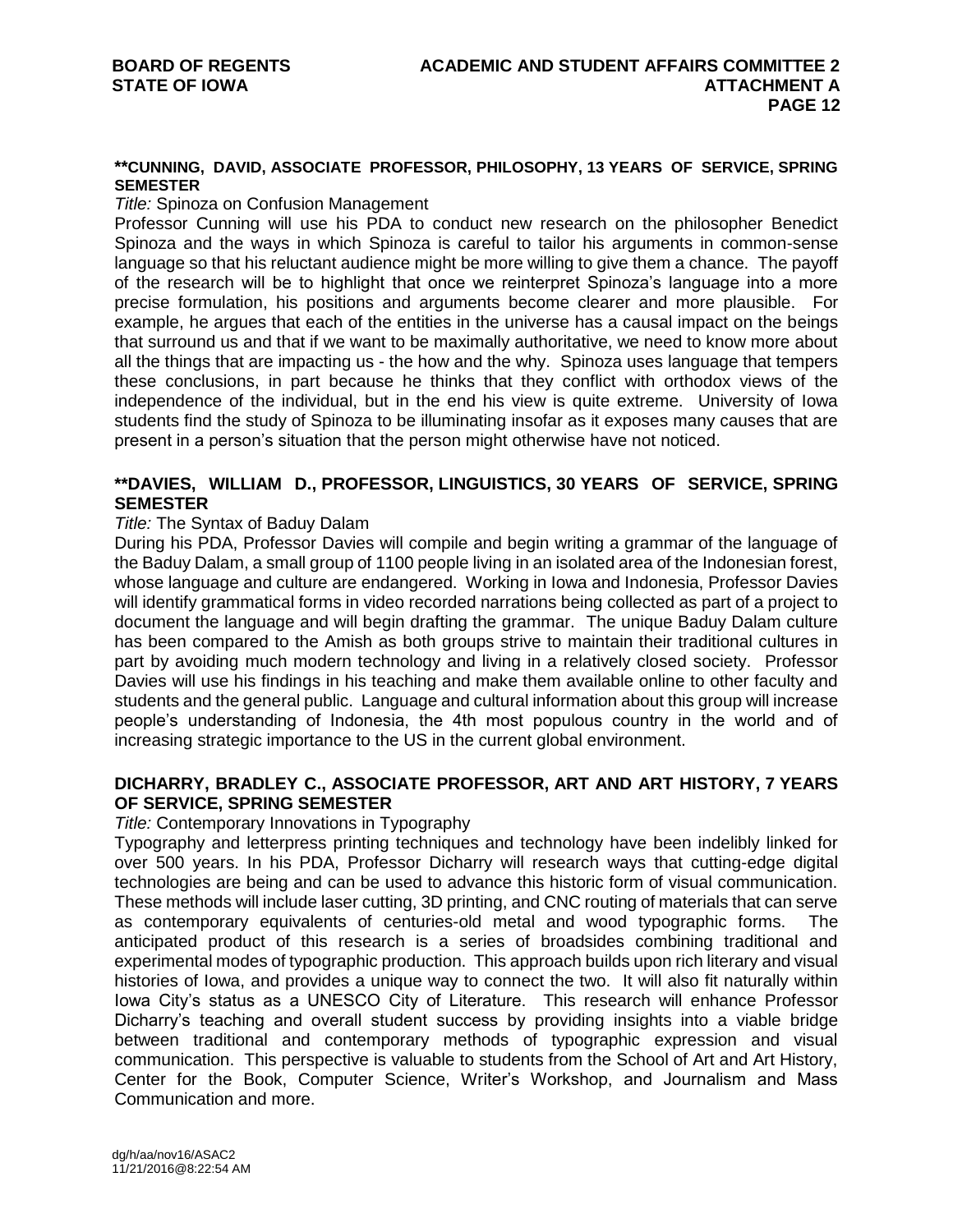#### **\*\*EHRSTINE, GLENN, ASSOCIATE PROFESSOR, GERMAN, 21 YEARS OF SERVICE, SPRING SEMESTER**

*Title:* Devotional Spectatorship in Late Medieval Germany

During his PDA, Professor Ehrstine will complete a draft of his current book manuscript on "Devotional Spectatorship in Late Medieval Germany." The study examines how medieval audiences engaged the scenes of Christ's passion in the era's religious plays. In contrast to recent theories that the vivid portrayal of the crucifixion stoked spectators' latent aggressions, Professor Ehrstine can directly link audience behavior to contemporary devotional practices, such as the adoption of "cross-form" prayer positions with outstretched arms. The study also breaks new ground in its discovery that the crosses used in certain processional plays were not just props, but truly sacred objects with relics of the crucifixion. The completed book will allow Professor Ehrstine to better address the religious interests of students in the classroom. It will also enhance the standings of the Department of German, the Department of Religious Studies, and the UI Medieval Studies Program. The project serves the residents of Iowa and society in general by demonstrating that new discoveries and historic reinterpretations are possible by taking the religious motivations of the laity seriously.

#### **\*\*FARRIN, LAUREL, ASSOCIATE PROFESSOR, ART AND ART HISTORY, 18 YEARS OF SERVICE, FALL SEMESTER**

#### *Title:* Comedic Abstraction

Professor Farrin will complete an exhibition of paintings, digital video, and sculpture exploring comedy in the visual arts. Comedy is, and has been, a social practice helping people cope, heal, and work together. It's also an instrument for change used by artists speaking truth to power. Twenty abstract paintings will visually explore the philosophy and structure of comedy and contribute innovative research to the field of contemporary painting by inventing new comedic forms that cultivate empathy through abstract visual situations, circumventing the language barriers of comedy. Professor Farrin will produce comedic digital videos that visually echo her paintings using physical humor and improvisation. Discarded shoe heels collected from communities in Iowa and around the country are transformed into abstract sculptural "props" for the videos. This site-specific work will be exhibited in Iowa, New York and California. Professor Farrin will also curate Vaudeville; a group show presenting the comedic in visual arts. The applicant will teach multidisciplinary and conceptual aspects of the project developed during her PDA to SAAH's undergraduate and graduate programs.

#### **\*\*FRANCISCUS, ROBERT, PROFESSOR, ANTHROPOLOGY, 18 YEARS OF SERVICE, SPRING SEMESTER**

*Title:* Humans as a "Self-domesticated" Species: Insights from Foxes, Wolves, and Dogs Some scholars have described modern humans as a "self-domesticated" species in terms of social and behavioral evolution in which the dampening of aggression and the selection for cooperative behavior was critical. This theoretically important idea also extends to the evolution of skeletal size reduction, or gracilization, as a byproduct of this social shift, but has not been widely studied. Professor Franciscus has developed an international collaborative research program that will incorporate skeletons from the well-known Russian silver fox domestication experiments to an ongoing study comparing skeletal gracilization in modern humans from more primitive fossil ancestors, and similar skeletal gracilization in domesticated dogs from ancestral wolves. The goal is to significantly increase the initial pilot sample of Russian silver fox skeletons to levels appropriate for the biostatistical requirements of this large, international research effort. This project will result in journal articles, enhanced graduate student development, and external grant acquisitions.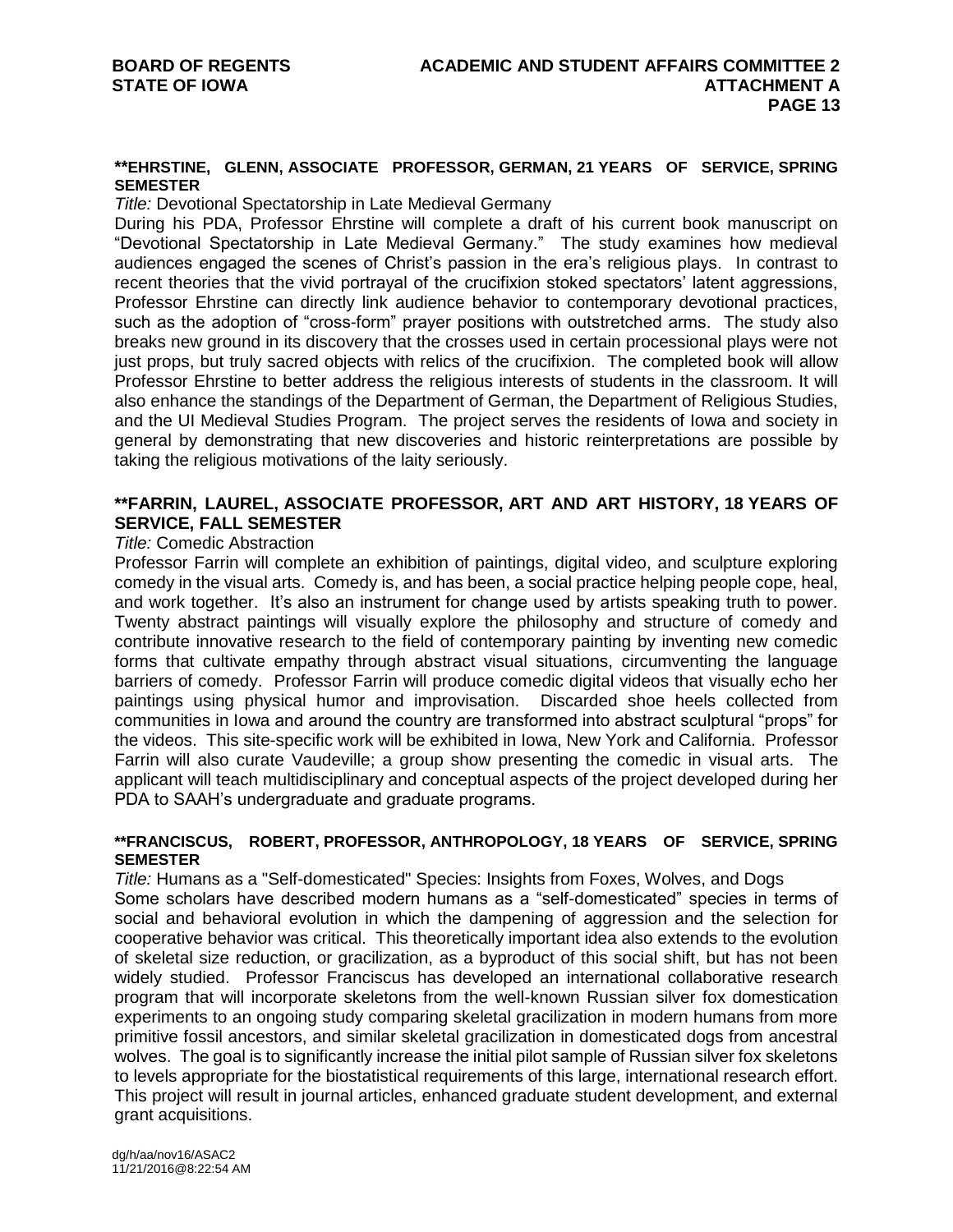# **FRITZSCH, BERND, PROFESSOR, BIOLOGY, 8 YEARS OF SERVICE, FALL SEMESTER**

*Title:* Detailing Trk receptor expression using novel approaches

During the proposed PDA, Professor Fritzsch will work at Harvard University on recently developed next generation fluorescent protein expressing mice to evaluate the distribution of neurotrophin receptors in the developing and adult mouse inner ear. This work will expand and extend previous work of Professor Fritzsch and will provide important information relevant for ongoing research to maintain the neurosensory connections in aging ears of men and mice. Previous work demonstrated that loss of these receptors in mutant mice leads to variable loss of vestibular and cochlear neurons connecting the ear to the brain. Dr. Ginty (Harvard) recently generated mice that show expression of fluorescent proteins to reflect the expression of the neurotrophin receptors, TrkB and TrkC. Using these newly generated reporter mice, Dr. Fritzsch has already generated novel data showing that spiral ganglion neurons show a highly variable co-localization of both receptors that requires more work to be fully evaluated and related to the rather complex loss of neurons in compound neurotrophin receptor mutants. Professor Fritzsch will work in the laboratory of Dr. Ginty to complete data and write a paper.

#### **\*\*GIBSON, CRAIG A., PROFESSOR, CLASSICS, 17 YEARS OF SERVICE, SPRING SEMESTER**

*Title:* Religious Themes in Medieval Greek Education

In his PDA in Spring 2018, Professor Gibson will research and write an article for a scholarly journal on how Nikephoros Basilakes (a 12<sup>th</sup> century Greek teacher and author who lived in Constantinople) introduced Biblical characters and stories into what had traditionally been a pagan educational curriculum focused on Greek mythology. He will examine how, why, and to what effect Basilakes made this significant change, and he will show how Basilakes' exercises were influenced by ancient and medieval Greek novels, as well as by contemporary religious concerns. This research will benefit Professor Gibson's undergraduate and graduate students at the University of Iowa in courses on ancient law, the orators Demosthenes and Cicero, and Greek literature of the Roman Empire. It will benefit the state of Iowa by giving Professor Gibson the time to develop a new expertise in medieval Greek literature, a subject not currently taught at any state university in Iowa.

#### **GRETEMAN, BLAINE, ASSOCIATE PROFESSOR, ENGLISH, 7 YEARS OF SERVICE, FALL SEMESTER**

*Title:* Shakespeare's Social Network: Authorship, Influence, and the Early Modern Book Trade Professor Greteman will complete work on a book, "Shakespeare's Social Network," which he began on a Stanford Humanities Center Fellowship. Professor Greteman shows how a networked approach to literature reshapes our understanding of authorship, influence, and reading by using new technologies to bring to light important connections that could not be seen by earlier scholarship. During the PDA, he will complete the book's final chapter and conclusion, make revisions to earlier chapters, and submit the book proposal and manuscript to a press. This project will invigorate Professor Greteman's teaching. Since a course in Shakespeare is required of all Iowa secondary English teachers, this will benefit schools and communities statewide by informing a vibrant curriculum based on innovative research. This will also be one of the first books in the field of English Literature to use network analysis to demonstrate the promise of digital humanities – an area of growing student interest at Iowa and globally.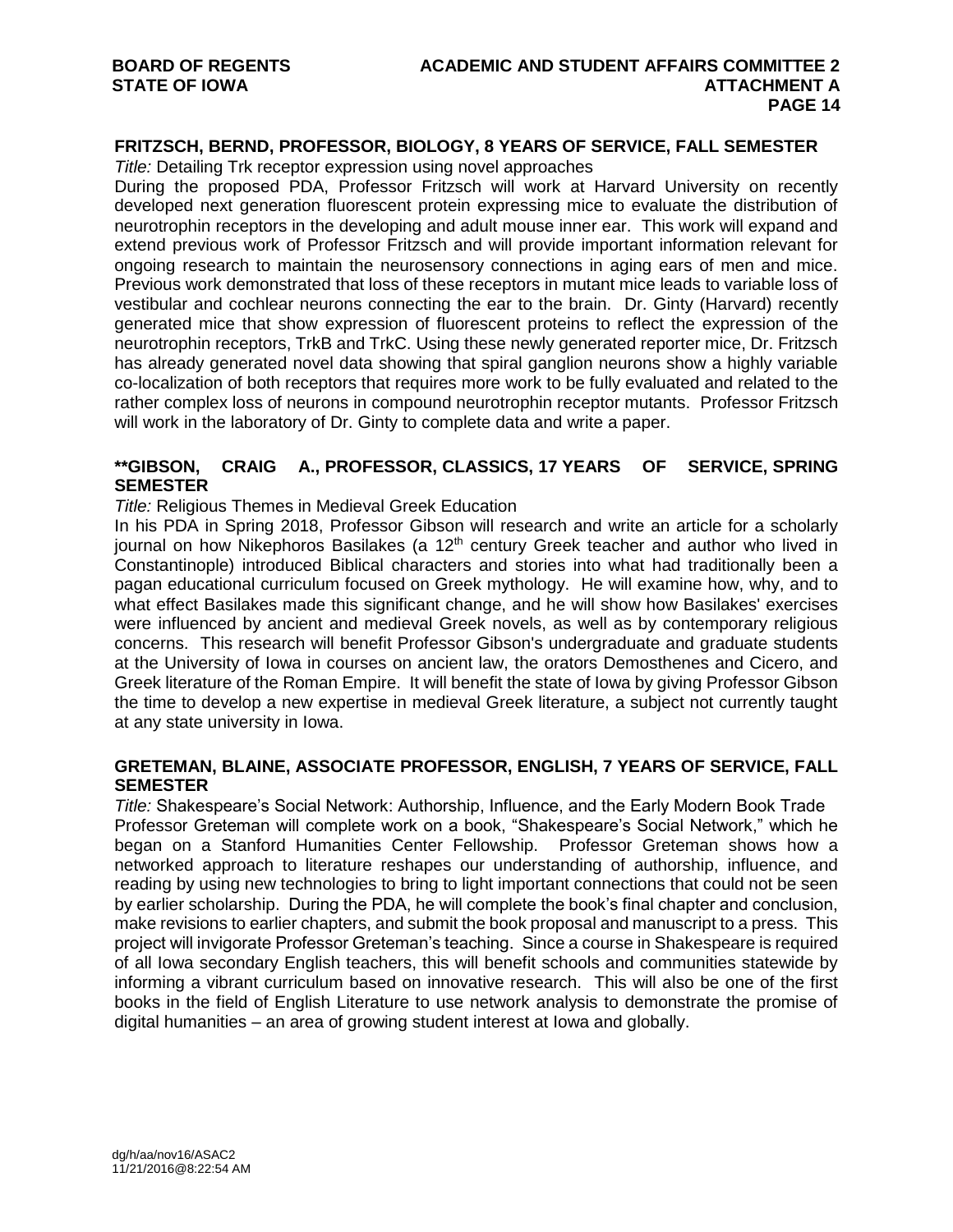# **GREYSER, NAOMI, ASSOCIATE PROFESSOR, RHETORIC, 8 YEARS OF SERVICE, FALL SEMESTER**

#### *Title:* \*Writing Through Writer's Block\*

The cursor blinks yet does not move; shoulders stiffen and attention glazes. There is a reason it is called writer's block: obstruction takes resolute shape across mind and body, social and institutional sites and technology. Professor Greyser proposes to spend a PDA completing a draft of her second book, Writing Through Writer's Block. She will submit the MS to Johns Hopkins University Press, which has requested it for consideration in their Critical University Studies Series. Her interviews with over 1,000 faculty and administrators offer textured accounts of what flow and block feel like: intensified awareness of space (described as self-negation or compression) and time (stilling or backgracking). Integrating literary studies and rhetoric with ethnography, institutional design, organizational behavior, cultural geography and affect studies, her analysis of knowledge cultures includes evidence-based practices she has designed as a writing coach and director of POROI, Iowa's Project on Rhetoric of Inquiry.

#### **\*\*HARTLEY, CAROLYN, ASSOCIATE PROFESSOR, SOCIAL WORK, 21 YEARS OF SERVICE, SPRING SEMESTER**

*Title:* The Impact of the University Sexual Misconduct Adjudication Process on Complainants and Respondents

Professor Hartley will examine the adjudication process of sexual misconduct on the University of Iowa (UI) campus with the goal of developing a conceptual framework and research design to assess the experience of complainants and respondents involved in the reporting process. Colleges and universities must follow specific federal guidelines to comply with Title IX requirements for responding to sexual misconduct on campus, but understanding the impact of the process on both complainants and respondents can help to improve this process and assure that all those involved are treated with care, concern, honor, and dignity. She will use the findings of this project to seek funding from the Office of Victims of Crime or the National Institute of Justice to conduct an evaluation of the sexual misconduct adjudication process. She will also use the findings of the project in inform a new course she is designing for social work students and parallel professions on Interventions for Interpersonal Violence.

# **\*\*HEINEMAN, ELIZABETH, PROFESSOR, HISTORY, 17 YEARS OF SERVICE, SPRING SEMESTER**

#### *Title:* Children, Transported

Between December 1938 and August 1939, some ten thousand Jewish children from Germany, Austria, and Czechoslovakia boarded ships for the British Isles as part of "Kindertransport," or Children's Transport. Most of the children never saw their parents again. Two of those who did were the author's father and his brother. Children, Transported explores the interrelationship between intimate family relations and world-historical events through a multi-generational history of the family. The work combines oral history, archival research in three continents, writings for both scholarly and lay audiences, and materials that will to utilized in undergraduate and graduate courses.

# **HOOKS, ADAM G., ASSOCIATE PROFESSOR, ENGLISH, 7 YEARS OF SERVICE, SPRING SEMESTER**

#### *Title:* "Faking Shakespeare"

Professor Hooks will continue work on his current book project, "Faking Shakespeare." This project will reassess the definition of evidence within literary studies by examining the fabrication and exploitation of Shakespeare's works. The category of "forgery" could only be created once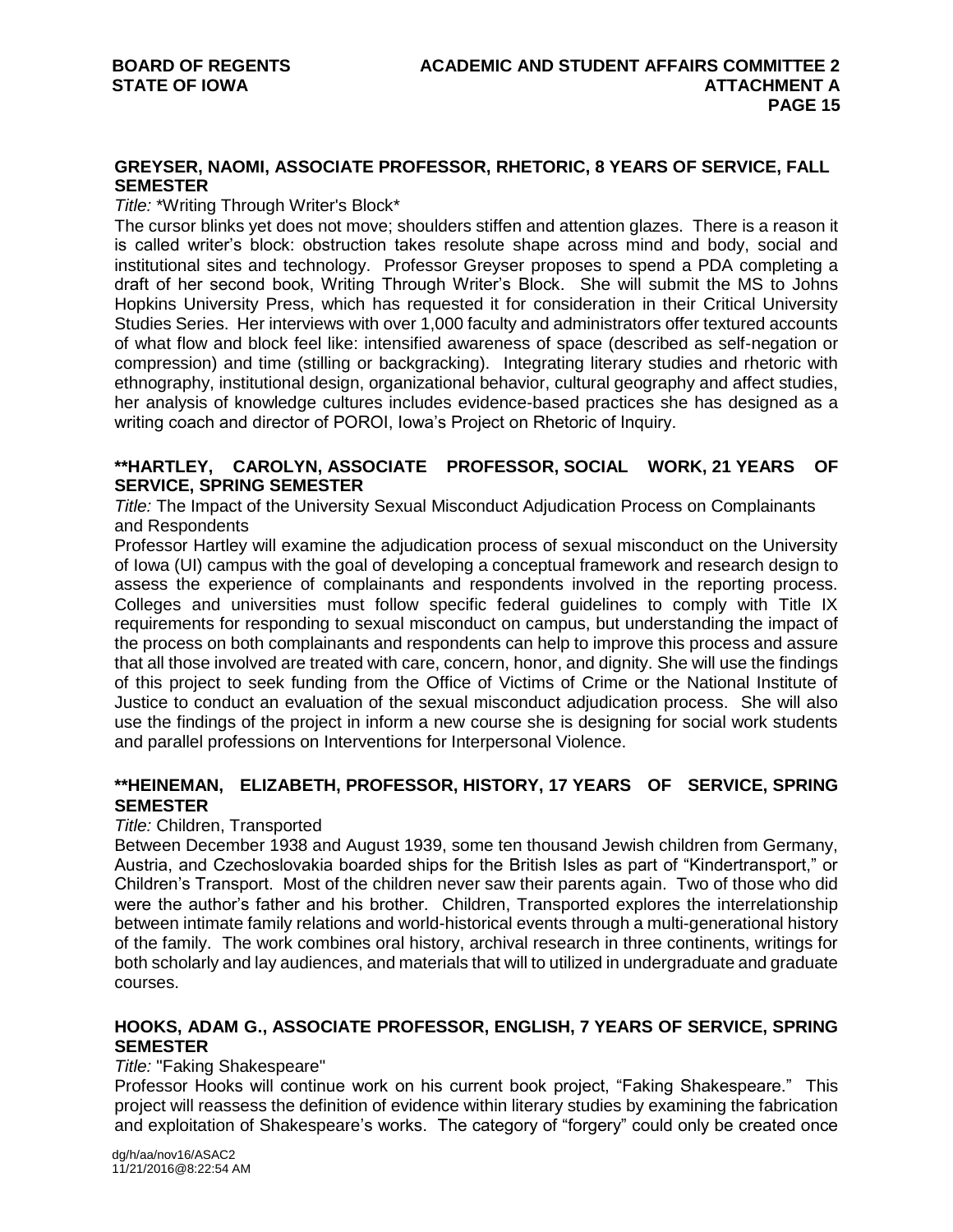bibliographical and disciplinary standards were established—and those very standards were in turn produced and shaped by the category of forgery. The book will offer a new history of Shakespeare studies by providing a genealogy of critical narratives, discovering the origins of the idea of "faking" Shakespeare. Professor Hooks will complete the research and writing for one substantial section of the book, consisting of three chapters, and will continue working on two sections in progress. The work will result in presentations at major international conferences. The PDA will directly impact the Shakespeare and book history courses taught by Professor Hooks to both undergraduate and graduate students. The project will also build on the strengths of the UI as demonstrated by the Iowa's 2016 Shakespeare exhibition curated by Professor Hooks, and will further enhance his public scholarship work.

#### **\*\*JUNG, ANITA, PROFESSOR, ART AND ART HISTORY, 10 YEARS OF SERVICE, SPRING SEMESTER**

#### *Title:* Local Crafts and Fine Art

During this PDA, Professor Jung will study with local crafts people in India and attend India Art Fair in Delhi. In particular, Jung will receive instruction in traditional block printing, using natural vegetable dye, and the creating of hand-painted playing cards through participating in two residencies; one a month long and another five weeks. Professor Jung will incorporate what is learned into her research agenda and creative works. She will also integrate surface design into her teaching. Prof. Jung intends to develop a course that is specifically dedicated to surface design, generating new opportunities for students. She often works with the community and will readily share the information gained through workshops and lectures. Professor Jung has created past projects that involved Iowans from Cedar Bluffs, Spencer, Algona, Storm Lake, Iowa City, Amana, Maquoketa, and Muscatine. She also designed a project for the UI Mobile Museum that traveled throughout the state and participated in the Iowa State Fair.

#### **KAARET, PHILIP E., PROFESSOR, PHYSICS AND ASTRONOMY, 12 YEARS OF SERVICE, FALL SEMESTER**

#### *Title:* Searching for missing matter

Astronomers have a problem with missing matter. Observations of the nearby universe show the presence of only half of the 'normal' matter - made up of atoms and called 'baryons' - expected from observations of the early universe. The missing baryons are likely in the form of hot gas at temperatures of millions of degrees Kelvin and may lie in large halos surrounding galaxies. Professor Kaaret has obtained funding from NASA to build a small satellite, called HaloSat, that will carry X-ray detectors to search for a hot halo of gas surrounding our Milky Way galaxy. This PDA will support Professor Kaaret during a critical phase, while the X-ray detectors built at the UI are integrated with the commercially-built small satellite and then tested at NASA facilities. The project will benefit students by bringing cutting-edge space research into the classroom and by training them as aerospace scientists and engineers. The project will extend UI's heritage in building space-based instrumentation to the new domain of CubeSats, enhancing the competitiveness of future UI proposals in this new arena.

#### **\*\*KOCHANSKA, GRAZYNA, PROFESSOR, PSYCHOLOGICAL AND BRAIN SCIENCES, 25 YEARS OF SERVICE, SPRING SEMESTER**

*Title:* The Legacy of Early Parent-Child Attachment: Toward the Next Generation of Research Professor Kochanska's research aims to explain why some children embark on positive, adaptive paths toward prosocial, rule-abiding conduct, and robust social competence, whereas others enter maladaptive paths toward callousness, disregard for conduct rules and others' feelings, disruptive, antisocial behavior, and impoverished competence. This question, seen as critical in developmental psychology, and a federal funding priority, has profound implications for children,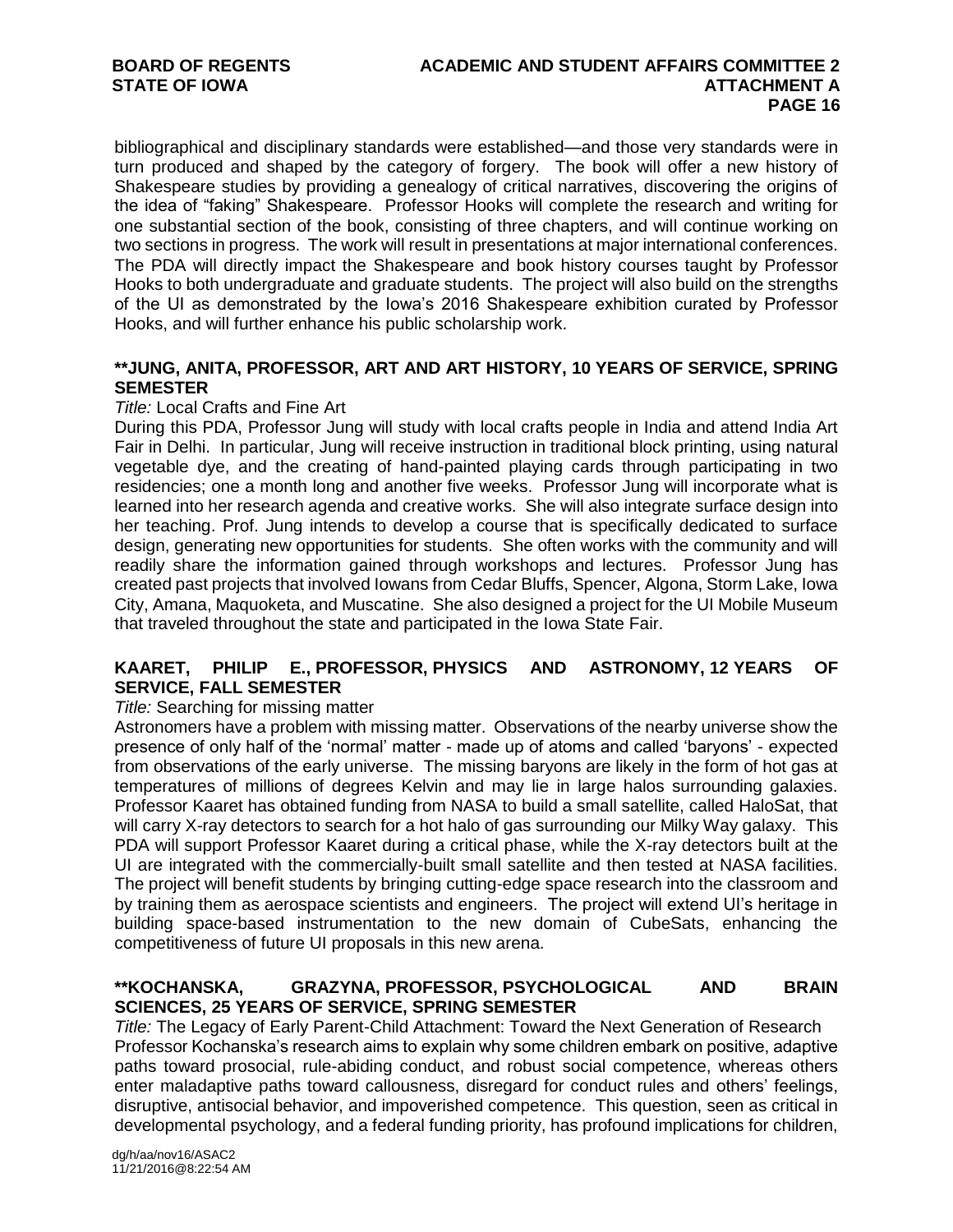families, and society. Having established, in consistently funded past research, the key role of early close, warm, and secure parent-child attachment for children's future development, Professor Kochanska plans to launch a new study of 200 Iowa families to test a comprehensive theory based on her past work. The study will elucidate the complex, indirect, yet powerful longterm legacy of early parent-child attachment and describe how its impact may vary depending on the child's biological characteristics. It will inform parenting intervention and prevention programs. The PDA will allow Professor Kochanska and her team of students to focus intensely on launching the new study and maintaining a high rate of publications.

#### **\*\*KUSIAK, ANDREW, PROFESSOR, MECHANICAL AND INDUSTRIAL ENGINEERING, 28 YEARS OF SERVICE, SPRING SEMESTER**

#### *Title:* Smart Systems

The concept of the Internet of Things has attracted attention of various applications, from manufacturing and transportation to energy and healthcare. It focuses on the integration of the physical assets with cyberspace to form cyber-physical systems. The newly developed solutions will be smarter, better connected, more efficient, and sustainable. The key differentiators of smart systems of tomorrow are predictive engineering and sustainability. Driven by big data, predictive engineering offers a new paradigm in constructing high-fidelity models (digital representations) of phenomena that sometimes are barely imaginable. Professor Kusiak will develop models and algorithms applicable to smart systems. These models will allow exploring spaces, some within the realm of the existing technology, and others that will be realized in the future. The research will lead to better engineered solutions needed by industries within the State of Iowa and beyond. New local and international collaborations and projects will be developed. The research outcomes will be disseminated in high-quality publications. A textbook on smart systems and a new class will be considered.

#### **\*\*LANDSMAN, MIRIAM J, ASSOCIATE PROFESSOR, SOCIAL WORK, 16 YEARS OF SERVICE, HALF TIME FOR ONE YEAR**

*Title:* Lessons from a supportive housing and child welfare demonstration

Professor Landsman will develop and disseminate research results and lessons learned from a five-year demonstration project on supportive housing and child welfare in Cedar Rapids, Iowa. This demonstration provided housing and supportive services to homeless families who also received child welfare services due to child neglect or abuse, with the goals of improving housing stability and keeping families together. For families involved with child welfare services, homelessness and unstable or unsafe housing are risk factors that can affect whether children stay with their families or whether they are returned home from foster care. Professor Landsman will write journal articles and prepare conference abstracts to inform researchers and practitioners about the effectiveness of supportive housing with different sub-groups. She will also incorporate study findings into the course Child Welfare Policy and Practice, providing students with research-based practice strategies for working with homeless, child welfareinvolved families.

# **LLOPART, ANA, ASSOCIATE PROFESSOR, BIOLOGY, 8 YEARS OF SERVICE, FALL SEMESTER**

*Title:* The conserved and unique determinants of recombination localization

Recombination is a key cellular process with fundamental evolutionary consequences. In humans, alterations in recombination are associated with sterility, miscarriages and birth defects. At an evolutionary scale, recombination enables species to adapt to changing environments by generating novel genetic combinations. Professor Llopart's research is focused on Professor Llopart's research is focused on understanding the genetic basis of hybrid sterility and she proposes to characterize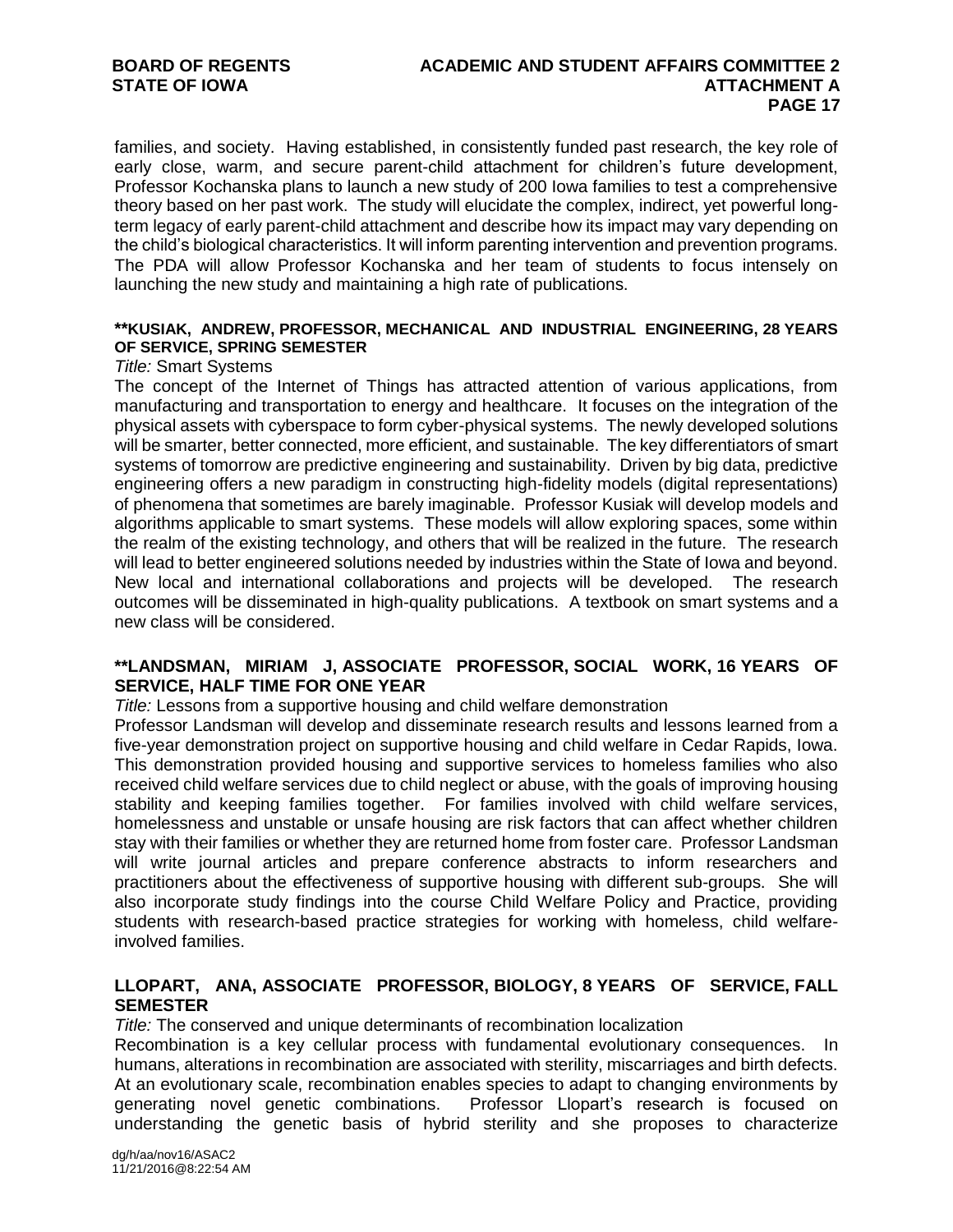recombination defects in hybrids of a genetically amenable model system. Her expectation is that results from the project will provide new insights into the genetic control of recombination and will prompt the development of new theoretical models of speciation. The main results will be published in high-impact, peer-reviewed scientific journals and constitute preliminary data for a grant proposal to be submitted to NIH. Students at the UI will also benefit from Professor Llopart's PDA, for the newly obtained knowledge will be incorporated into the undergraduate courses she teaches and will enhance the research of graduate students. This will contribute to build up the prestige of the UI and ultimately impact positively the state of Iowa.

# **\*\*LUTGENDORF, SUSAN K., PROFESSOR, PSYCHOLOGICAL AND BRAIN SCIENCES, 21 YEARS OF SERVICE, SPRING SEMESTER**

*Title:* Psychobiology of Resilience in Ovarian Cancer Survivors

Dr. Lutgendorf's work over the course of her career has provided strong evidence that the behavioral stress response has multiple effects on the growth of tumors, particularly in ovarian cancer. Her work under the PDA will investigate psychological and biological aspects of resilience, or resistance to stress, in cancer survivors, including novel pathways involving cellular energy production. Collaborations during the award period will promote her research to develop a broader understanding of pathways by which resilience can influence cancer growth and ways of testing resilience in the laboratory. Graduate and undergraduate students are involved in all phases of this research, and research results are incorporated into undergraduate and graduate teaching in Clinical and Health Psychology. Professor Lutgendorf's research program also has potentially important health implications for the people of Iowa.

# **LYNN, FREDA B., ASSOCIATE PROFESSOR, SOCIOLOGY, 8 YEARS OF SERVICE, HALF TIME FOR ONE YEAR**

#### *Title:* Unpacking the 'College Experience'

Professor Lynn will examine the course-taking trajectories of first- and continuing-generation college students. This study is the second phase of a multiyear study on how students navigate college. Although education specialists suspect that cognitive framing plays an important role in shaping college outcomes, the scholarly work on "wayfinding" in academic institutions is nascent. To address this gap, this study explores the dual phenomenon of: (1) how students explain their actions, and (2) the actions themselves. To study academic behavior, Professor Lynn is working with the Office of the Provost, the Registrar's Office, and the Office of Assessment at the UI to compile a restricted dataset of course-taking behavior and institutional survey responses from two cohorts of undergraduates followed over eight semesters. The project is expected to result in several journal articles, an external funding proposal, new material for Professor Lynn's undergraduate and graduate classes, as well as practical suggestions on how to promote college persistence among first-generation students.

# **\*\*MACGILLIVRAY, LEONARD R., PROFESSOR, CHEMISTRY, 16 YEARS OF SERVICE, FALL SEMESTER**

*Title:* PDA: Mechanical Properties of Organic Crystals and Symposium on Materials for **Sustainability** 

Professor MacGillivray will develop new collaborative research to study mechanical properties of organic crystals. Mechanical properties of crystals bear relevance to the diverse fields of pharmaceutics, electronics, gas storage, biophysics, and explosives. Mechanical property characterization is essential, for example, to control tabletability (pharmaceutics) and flexibility (electronics). While the MacGillivray group will perform syntheses and structural characterizations, collaborations with the Tivanski and Arnold groups using the powerful techniques of atomic force microscopy and terahertz spectroscopy will be critical in assessing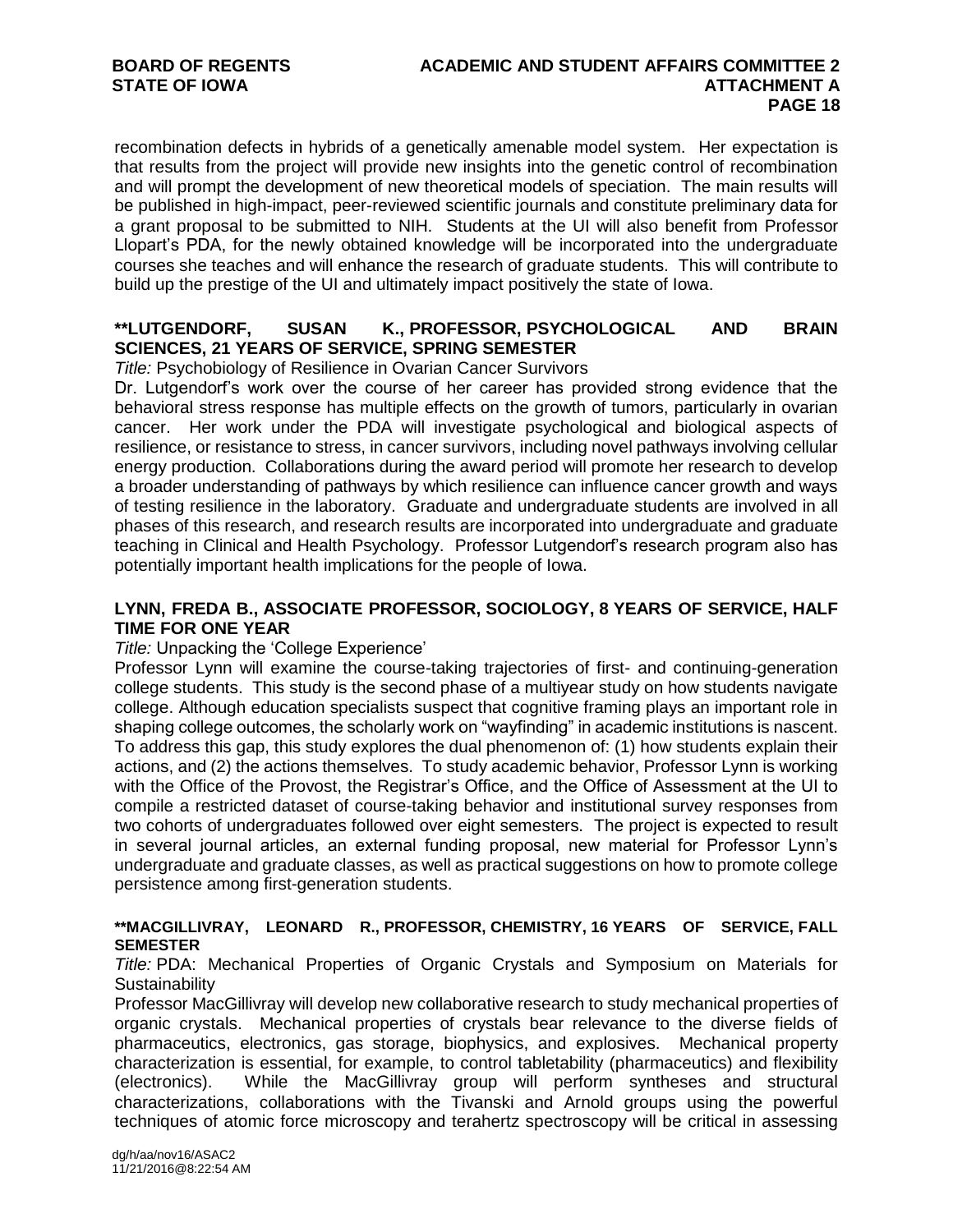properties such as crystal stiffness and polarizability, respectively. The time provided by the PDA will allow the MacGillivray group to become familiar with the specialized characterization techniques, and enable the PI to prepare collaborative grants to federal agencies (e.g., NSF, DoD). The PDA will also support efforts of Professor MacGillivray to develop a symposium on sustainability - 'Iowa Materials for Sustainability Symposium' - that showcases materials sustainability research at universities in Iowa.

#### **\*\*MARRA, KIMBERLEY B, PROFESSOR, THEATRE ARTS, 26 YEARS OF SERVICE, FALL SEMESTER**

*Title:* Archiving Horse Power in New York City through Performance and Digital Media

Professor Marra plans to complete the penultimate chapter of her book-in-progress ("The Pull of Horses in Urban American Performance") and develop a parallel video for teaching and further public engagement. Her study focuses on peak decades of reliance on horse power in New York City, 1860-1920, which coincide with the rise of Broadway's golden age. Combining interdisciplinary methods of performance studies, American studies, and animal studies, she is analyzing several of the era's plays and performances involving horses to examine the ways cross-species interactions shaped modern senses of the body and related categories of race, class, gender, and sexuality. She will use this research to enrich her performance history classes in Theatre Arts and American Studies. Both the book and the video, which employs dynamic new media to show how urban humans had to develop greater corporeal awareness to work effectively with horses on stage and off, can prompt wider reflection - in the state and beyond on what was lost in the transition to mechanical power that might benefit human and non-human species in our increasingly disembodied, denatured digital age.

# **\*\*MATTES, TIMOTHY E., ASSOCIATE PROFESSOR, CIVIL-ENVIRONMENTAL ENGINEER, 12 YEARS OF SERVICE, SPRING SEMESTER**

*Title:* Investigating nitrogen cycling in marine oxygen minimum zones by sulfur-oxidizing bacteria Professor Mattes will investigate the assimilation and recycling of nitrogen in ocean oxygen minimum zones (OMZs) by sulfur-oxidizing bacteria. This project has considerable environmental importance as global climate change could lead to altered global biogeochemical nutrient and carbon cycling. Professor Mattes will use an innovative approach to study the impact of low-level oxygen flux into an oxygen limited system containing sulfur-oxidizing microbes. He will also use sophisticated molecular biology techniques to investigate these microbes in seawater using samples taken on a research trip to an OMZ off the west coast of Mexico. This project will be conducted at the University of Washington, School of Oceanography. It is expected to yield at least one journal article and one grant application to the NSF. The exposure to new topics and lab techniques will benefit enhance collaborations both at Iowa and abroad, Professor Mattes' graduate students and students that take his courses in environmental microbiology, and environmental biotechnology and bioremediation.

# **\*\*MCALLISTER, BRYANT F, ASSOCIATE PROFESSOR, BIOLOGY, 14 YEARS OF SERVICE, FALL SEMESTER**

# *Title:* Genetics for Genealogy

This Professional Development Assignment will provide the opportunity for Professor McAllister to prepare a Genetics for Genealogy textbook. This book will address subjects relevant to the broad and growing public interest in the applications of genetic principles and technologies for exploration of personal ancestry and biological relationships. The Human Genome Project and subsequent emergence of the direct-to-consumer DNA testing market enabled these technologies, and the book will present these applications in that context. The book prepared by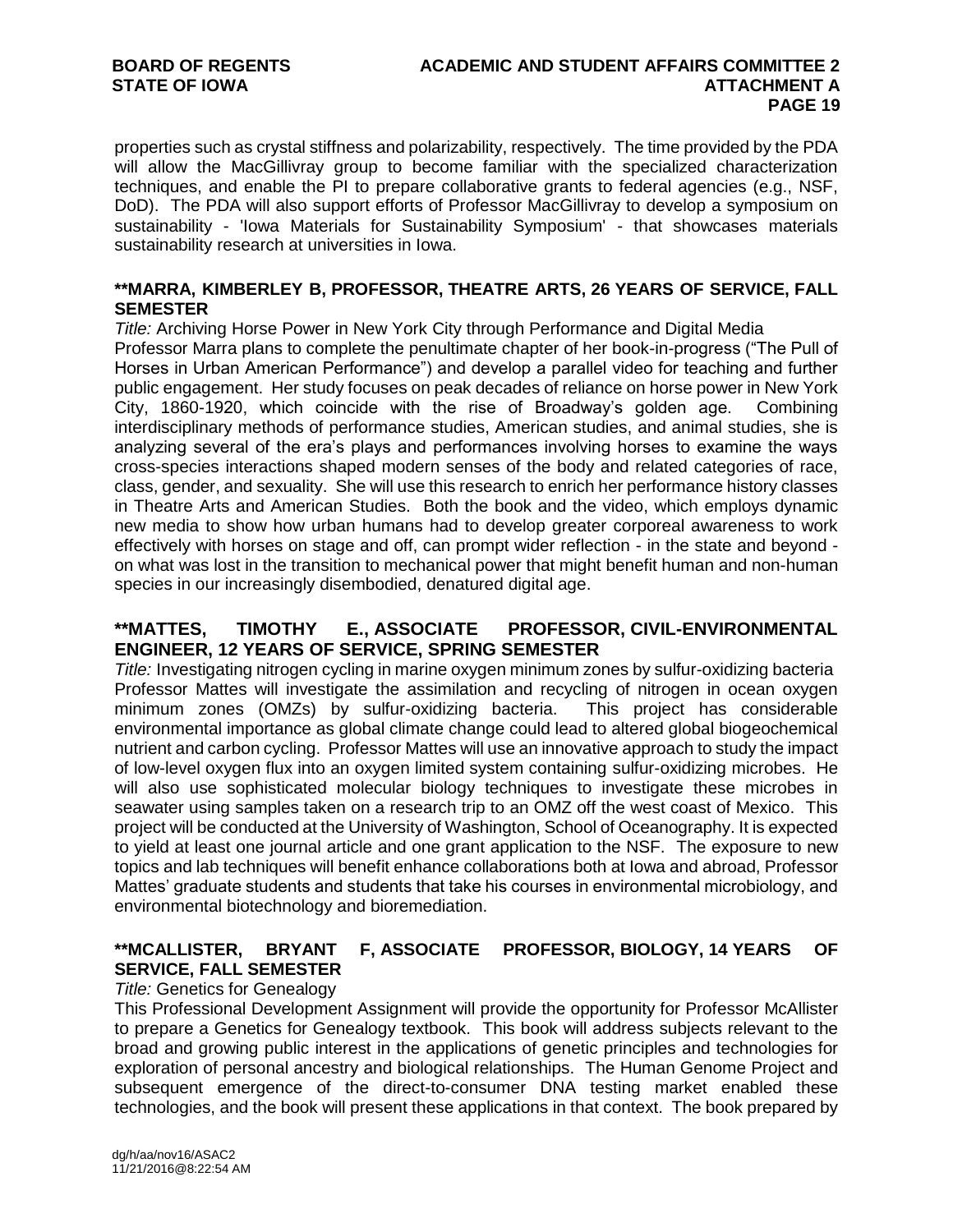Professor McAllister will serve as a reference for internal and external education activities focused on the genetic principles relevant to ancestry and genealogical analysis.

#### **\*\*MCGUIRE, STEVE, PROFESSOR, ART AND ART HISTORY, 26 YEARS OF SERVICE, SPRING SEMESTER**

#### *Title:* Blue Dot – Building a Bicycle

Professor McGuire will create the project, Blue Dot – Building a Bicycle. This project is centered on building a bicycle, creating a video documentary of the building and use the bike, and exhibiting the bicycle and presenting the video at Penn State University in April 2018. The goal is to create a visual research project for teaching and for exhibition audiences. I n January 2018, Professor McGuire will build the titanium bicycle, Blue Dot, recording the process. On January 27, he will participate in the Arrowhead 135 race and record the event with satellite tracking and video. In February and March 2018, he will edit the video and prepare the bicycle for exhibition at the North American Handmade Bike Show and at Penn State University in April. He will use the video for instruction in the new course, TDSN 3250, Bicycle Design and History. Professor McGuire's proposal comes on the heels of expanding the School of Art and Art History's curricular relationship with the College of Engineering and his courses TDSN:4250, Fabrication & Design: Hand-Built Bicycle and MTLS:4960:0002 Hand-Built Bicycle II being incorporated into the COE curriculum.

#### **MCLAREN, RACHEL M., ASSOCIATE PROFESSOR, COMMUNICATION STUDIES, 8 YEARS OF SERVICE, SPRING SEMESTER**

*Title:* How Parents Can Communicate Helpful Feedback to their Children

Professor McLaren will conduct a study examining how parents communicate feedback to their adolescent children regarding issues such as grades, behavior, and performance. If handled well, feedback has the ability to be extremely beneficial, as it can be difficult for people to see their own faults and limitations. Without an outsider's perspective, people would miss many opportunities for growth and change. If feedback is handled poorly, it can harm individuals, their self-esteem, and their relationships. This project will determine the most effective ways for parents to communicate feedback so they can promote hope and growth in their children without causing unnecessary harm for their child or their relationship. The results of this project are expected to contribute to several journal articles, as well as contributing new material to Professor McLaren's undergraduate and graduate courses.

# **\*NABHAN-WARREN, KRISTY, PROFESSOR, RELIGIOUS STUDIES, 4 YEARS OF SERVICE, FALL SEMESTER**

*Title:* Brown Religion in America: The Virgin of Guadalupe and Latinx History

Professor Nabhan-Warren will work toward the completion of a book about U.S. Latinxs' devotion to the Virgin of Guadalupe and the emergence of a distinctively brown, liberatory religion. Her book will become part of The University of Chicago Press' History of American Religions series. The Virgin is a deeply important ethnic and religious symbol and has provided hope and meaning for U.S. Latinxs. Prof. Nabhan-Warren's book will be a historical and cultural synthesis of the importance of the Virgin for U.S. Latinxs from the 19th century to the present. It will provide a historical sweep of the significance of this brown female symbol and incorporate interviews with Eastern Iowa Latinxs to emphasize the ongoing significance of the symbol for U.S. Latinxs today. Professor Nabhan-Warren will share her research findings with her students in her popular General Education course "Religion in America Today" and she will educate Iowans on the rich diversity of religion in the Hawkeye state with the publication of the book and related book tour events.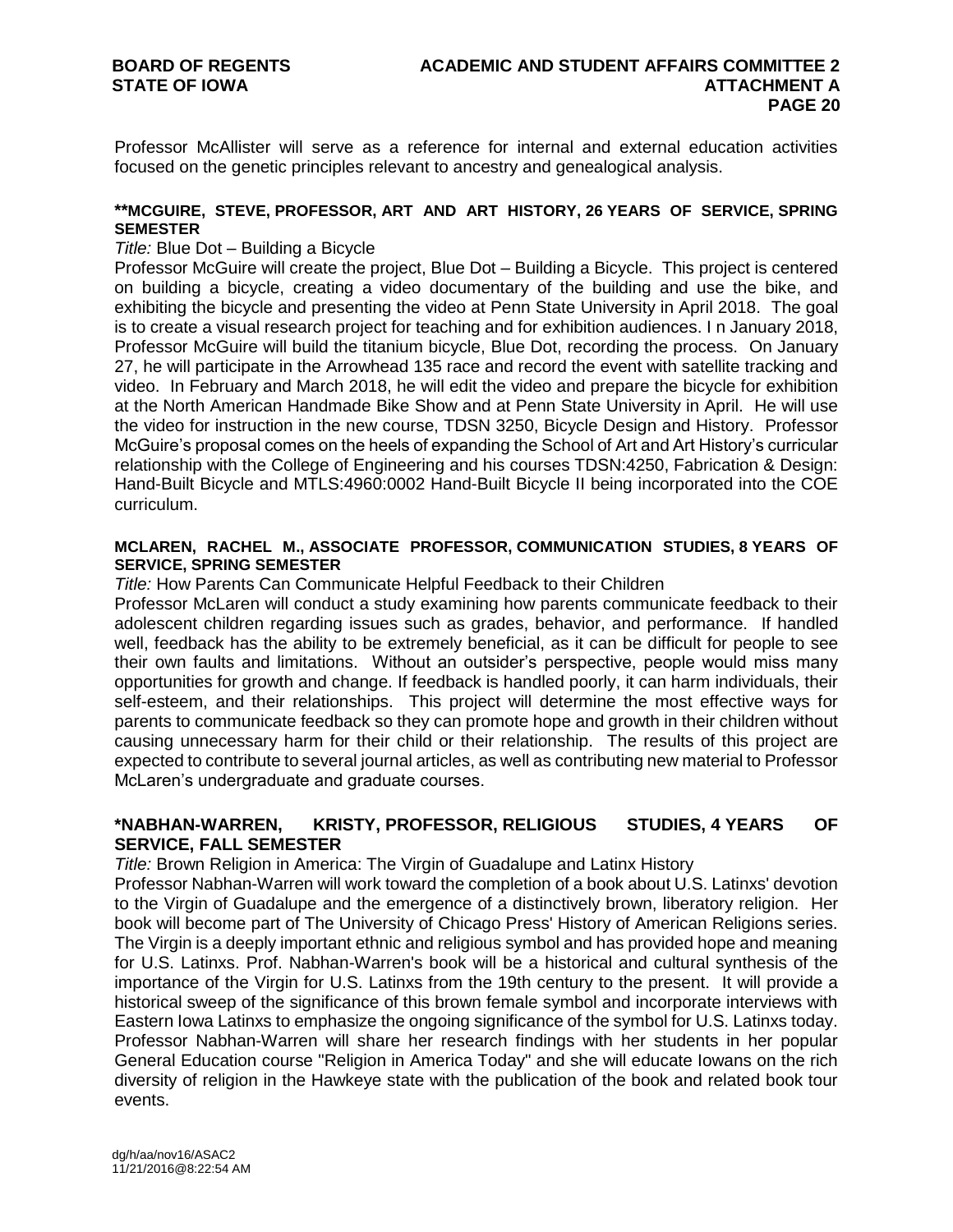# **\*\*NINO-MURCIA, M. M., PROFESSOR, SPANISH AND PORTUGUESE, 26 YEARS OF SERVICE, FALL SEMESTER**

*Title:* Language assessment of non-native speakers of English for forensic interaction Professor Niño-Murcia's research focuses on the consequences of nationalist language ideologies for minority language speakers. During her PDA, she will focus on developing material that permit professionals in the legal field to carry out a linguistic evaluation of non-native Englishspeaking defendants. Specifically, she proposes that a defendant's linguistic profile, if a nonnative speaker of English, be based on performance during face-to-face assessment by a professional who has been trained in language assessment not based on police interrogations. Such a method requires creating materials that allow categorization based on language performance that doesn't require high levels of literacy, for example, describing images to narrate a story. This work is an opportunity for engaged scholarship and outreach work in the community. It would also contribute to increase awareness regarding not only linguistic rights of immigrants but will also help legal personnel make practical adjustments to justice administration.

#### **\*\*ONEL, YASAR, PROFESSOR, PHYSICS AND ASTRONOMY, 29 YEARS OF SERVICE, SPRING SEMESTER**

*Title:* Research- at the Large Hadron Collider (LHC) with Compact Muon Solenoid (CMS) Detector and Phase I upgrades for the Hadronic and Hadronic Forward Calorimeters.

The current standard model of elementary particle physics holds that atoms are composed of light electrons that swirl around a massive nucleus made of protons and neutrons. The electrons are "elementary," while the protons and neutrons are each composed of three quarks. The quarks are held together by particles called gluons. Professor Onel is currently involved in one of the world's most exciting experiments to measure the properties of quarks and gluons, as well as to search for the origin of mass by detecting the Higgs boson which he discovered in 2012 working on the CMS (Compact Muon Solenoid) experiment at the Large Hadron Collider/ LHC /CERN In Geneva, Switzerland. Currently, the CMS detector and the LHC accelerator are undergoing an upgrade to perform at significantly higher energies and larger numbers of collisions per second, thus opening the door to even more discoveries. Professor Onel's group has proposed an upgrade possibilities and proposes to use the PDA to continue his vigorous involvement in this experiment.

#### **\*PACHECO, JULIANNA, ASSOCIATE PROFESSOR, POLITICAL SCIENCE, 4 YEARS OF SERVICE, FALL SEMESTER**

*Title:* A Healthy Democracy? Health Disparities, Political Behavior, and Representation Equal political voice and democratically responsive government are cherished American values. Yet, these ideals are often unmet in practice. Instead, American politics is often characterized by political inequality across class, gender, and race and/or ethnicity. The PDA will be used to extend the research on political inequality into the realm of health disparities. By doing so, Professor Pacheco will build on her previous work looking at health and voter turnout (published in Political Research Quarterly) as well as health and policy responsiveness (working paper). Specifically, the PDA will be used to complete a book-length manuscript titled "A Healthy Democracy? Health Disparities, Political Behavior, and Representation." The book will include in-depth chapters on: (a) health and political participation, (b) health and public opinion including partisanship, ideology, and opinions on specific issues, and (c) the association between health, representation, and public policy. The book will end with thoughts on how to improve political equality both within the American states and nationally. These materials will also be incorporated into Prof. Pacheco's instructional curriculum.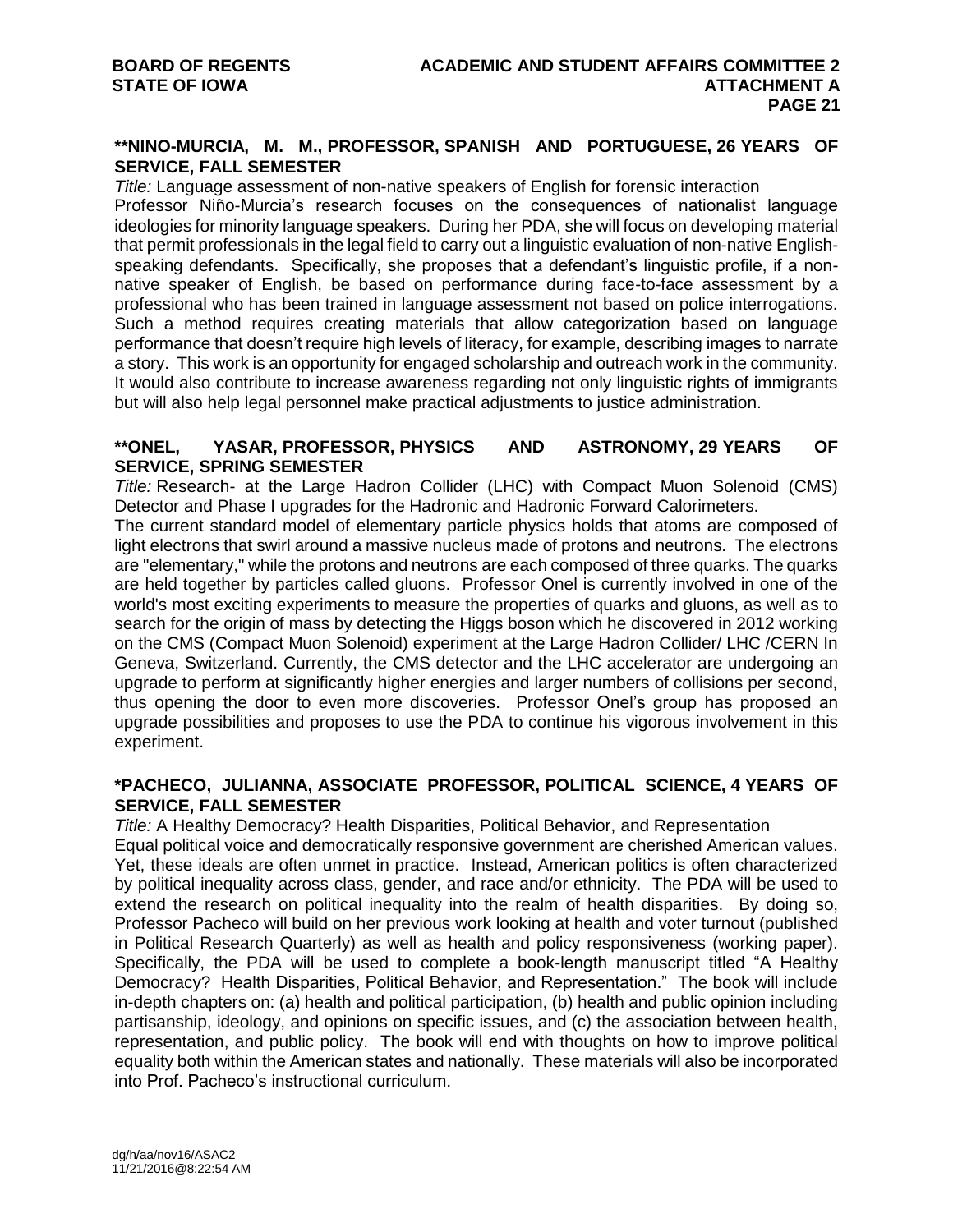# **\*\*PEATE, DAVID W., PROFESSOR, EARTH AND ENVIRONMENTAL SCIENCES, 13 YEARS OF SERVICE, FALL SEMESTER**

*Title:* Formation of magma-poor rifted margins from new drilling in the South China Sea Professor Peate will test models for the development of "magma-poor" rifted margins of continents through chemical analysis of samples he will collect on an international drilling expedition to the South China Sea in May 2017. Analysis of mineral compositions by electron microprobe allow parameters to be quantified, such as mantle temperature, that are required inputs for geodynamic models of "magma-poor" margin formation. The overall project is expected to result in several journal articles and a grant proposal to NSF. The UI will benefit from increased visibility through Professor Peate's participation in a major international scientific collaboration, and student teaching will benefit from his preparation of improved laboratory exercises for undergraduate classes. Potential societal benefits stem from the fact that these continental margins are frontier regions for oil exploration.

#### **PENNY, H. G., PROFESSOR, HISTORY, 13 YEARS OF SERVICE, FALL SEMESTER**

*Title:* German Schools and Global Networks in Latin America

Professor Penny will use this PDA to complete the research for his book on the interconnected nature of German communities in Latin America (1880s-1980s). Professor Penny uses German schools in Latin America to identify a form of global networking based on German communities' convictions that they were linked by culture, rather than states, economic entities, or nongovernmental organizations. Illuminating the persistence of those networks exposes the ways in which global interconnections between Germans in Latin America and their host societies helped to channel and shape conceptions of Germany and Germanness in the modern era. Understanding that interaction fundamentally changes our estimation of modern Latin American encounters with foreign actors. It also implores us to bring European and Latin American scholarship into greater dialogue. Professor Penny will use this period to complete his research with original documents in Chile and Guatemala. He will be working with scholars in each of those countries. This project will result in a scholarly monograph, several journal articles and primary material for Professor Penny's classes on emigration to Latin America and the United States.

#### **\*\*PORTER, JEFFREY L., ASSOCIATE PROFESSOR, ENGLISH, 10 YEARS OF SERVICE, SPRING SEMESTER**

#### *Title:* The Anatomy of Digression

The Anatomy of Digression is a book project that examines the wandering-mind syndrome said to result from our obsession with digital devices. The more connected we are, critics charge, the more distracted we become. Professor Porter's project provides a context for current debates over the problem of distractedness by exploring the literary history of digression as a deliberate form of creative wandering. Rather than viewing the distractions of digital culture as a unique and troubling side effect of information technology, Professor Porter's book probes its connection to a literary tradition that reveals how distractedness has been historically inventive and productive. His book project promises to lay the groundwork for a large-section humanities class (From Distraction to Engagement) that would help students develop a more informed relationship with reliance on electronic devices by probing the history of literary and technological forms of distraction. By doing so, this project would also contribute to the University's goal of finding ways to make Iowa's students and citizens more aware about the impact essential technologies are having on their lives.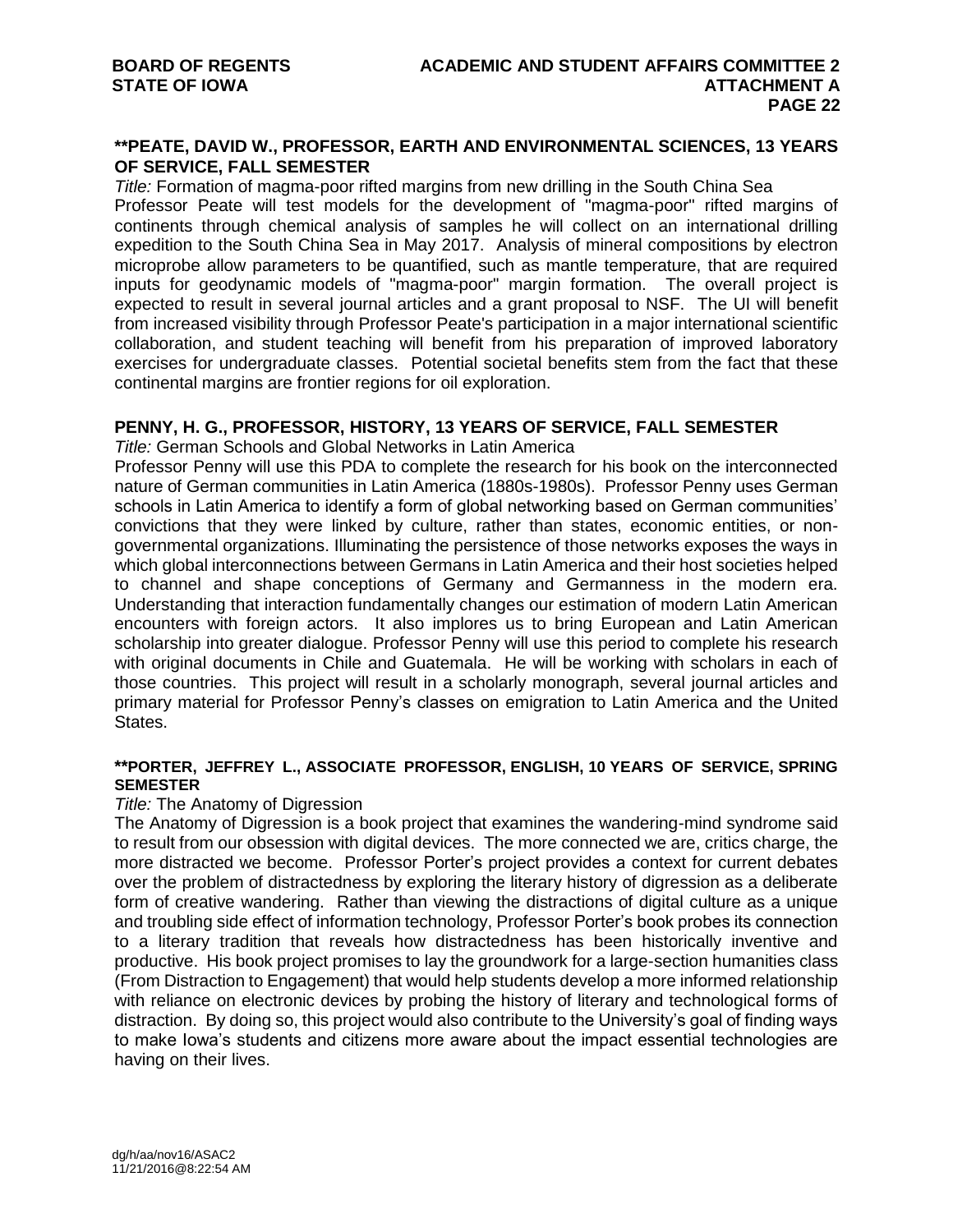#### **\*PRIEST, RICHARD T., ASSOCIATE PROFESSOR, HISTORY, 4 YEARS OF SERVICE, HALF TIME FOR ONE YEAR**

*Title:* Deepwater Horizons: The Epic Struggle for Offshore Oil in the United States

Professor Priest will finish writing a book on the history of offshore oil and gas in the U.S. Written for both scholarly and popular audiences, it will be the first book to recount fully the epic legal, political and policy struggles over drilling for oil off the U.S. coast. It highlights the role of politics and policy in shaping oil markets, and it underscores the continuing importance of the United States as an oil producer, which, in histories of oil during the post-1945 period, is overshadowed by the emergence of the Middle East. Offshore oil policy has been completely absent from the literature on the history of U.S. environmental policy, energy policy, and federal lands policy, and Professor Priest makes the case that it should be central to all those fields. The completion of this book will enrich Priest's teaching of courses on the history and science of oil, American environmental history, and U.S. energy policy. The book will likely be read widely within the offshore oil industry and among federal and state energy policymakers, and as a text in collegelevel courses on energy policy. It should also enhance Professor Priest's reputation as an authority on the oil industry.

#### **PUDERBAUGH, DAVID J., ASSOCIATE PROFESSOR, MUSIC, 10 YEARS OF SERVICE, SPRING SEMESTER**

*Title:* A CD Recording of New Music by Emerging Estonian and American Choral Composers Professor David Puderbaugh will travel to Estonia to lead the professional Estonian chamber choir Voces Musicales in the production of a commercial, globally distributed recording of new Estonian and American choral music, accompanied by live performances throughout the Estonian nation. Estonia's choral music, with its strong roots in national identity and political revolution, is an important part of the world's musical art, yet still relatively unknown in the West. In the past two decades, the U.S. has experienced an explosion of new choral composition, spurred by new technology. At present, its choral output rivals many older national choral traditions. This groundbreaking recording will feature emerging composers and new, important choral works from both countries, enhancing choral musicians' and scholars' knowledge of these two notable traditions, thus contributing significantly to the choral art. In addition to a professional CD recording, the project is expected to produce performances of other works from the included composers' output here in Iowa and the U.S. and will provide new material for Professor Puderbaugh's choral conducting and literature courses at Iowa.

#### **\*\*SOUAIAIA, AHMED E., ASSOCIATE PROFESSOR, RELIGIOUS STUDIES, 12 YEARS OF SERVICE, SPRING SEMESTER**

*Title:* Religion, the Media, and Social Change in Modern Islamic Societies After publishing his last book, Anatomy of Dissent—which focused on the formative period of Islamic thought, Professor Souaiaia has embarked on a research project exploring the manifestation of dissent and rebellion in modern Islamic societies. Since the start of the protest movements popularly known as the Arab Spring, Professor Souaiaia has collected thousands of documents, conducted interviews, and undertaken field research in Tunisia, the birthplace of the Arab Spring. The main outcomes of this comprehensive, interdisciplinary research project consist of publishing a monograph and building a comprehensive database of primary sources. With the support of a PDA award, Professor Souaiaia will start the process of building the archive and developing algorithms to retrieve, analyze, and interpret data dealing with the functions of religion and the media in the post-Arab Spring era. Professor Souaiaia will also use the findings and archived materials in his new and established courses.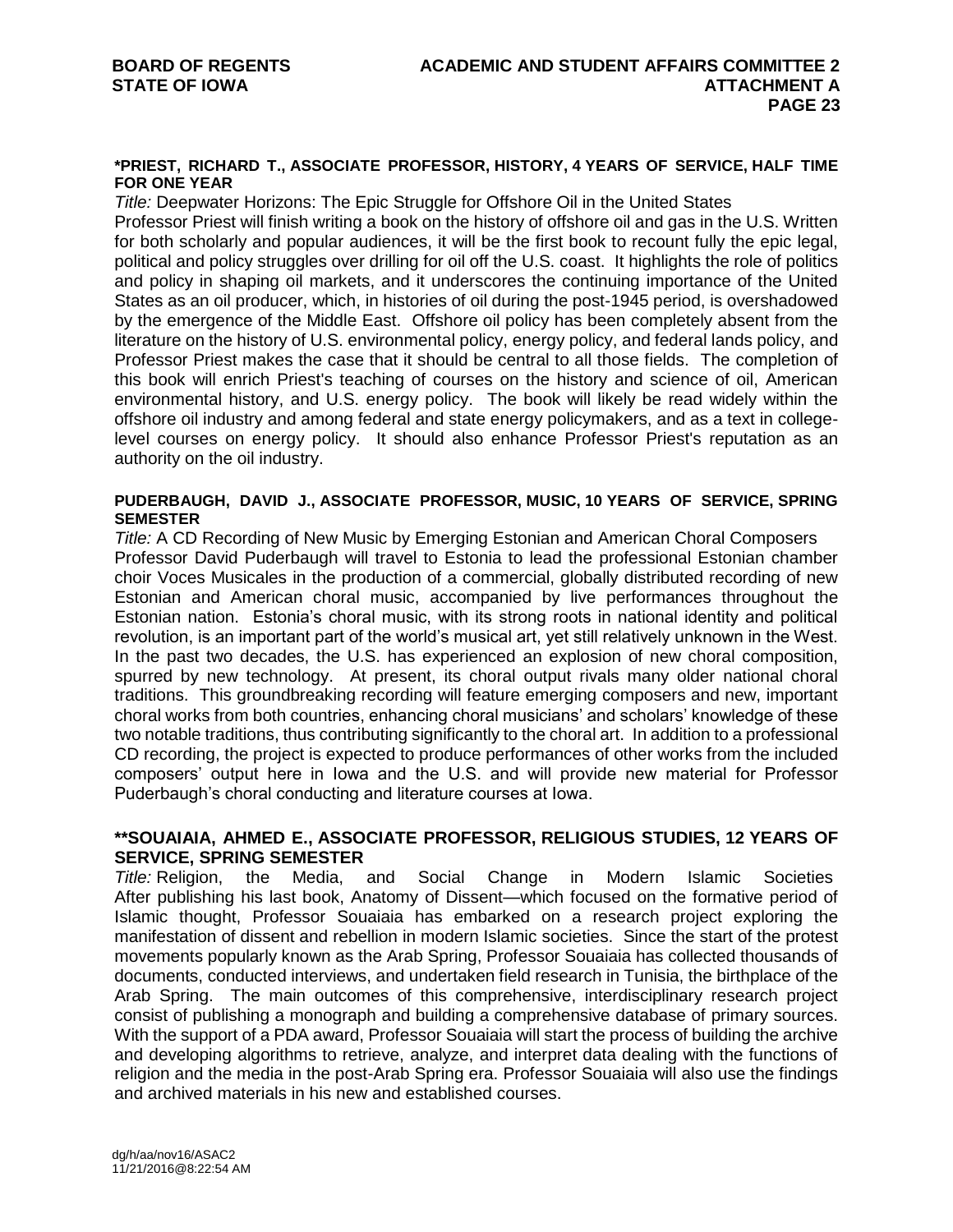# **\*\*STEWART, DAVID E., PROFESSOR, MATHEMATICS, 19 YEARS OF SERVICE, FALL SEMESTER**

#### *Title:* Modeling mucous flow in Cystic Fibrosis

Cystic fibrosis is a genetic disorder that causes a range of symptoms including difficulty breathing. The underlying reason for this condition is that the mucous that lines the trachea and lungs does not effectively transport foreign bodies out of the lungs and trachea. Professor Stewart will model the mucous computationally in order to simulate the flow of bodies and mucous out of the body. This will involve programming methods for solving partial differential equations. Knowing what affects mucous flow means that in vitro tests could help identify interventions to alleviate the worst symptoms of cystic fibrosis. Dr Welsh of the Pappajohn Biomedical Institute will provide dry lab space for carrying out these computations.

# **STONE, ELIZABETH, ASSOCIATE PROFESSOR, CHEMISTRY, 6 YEARS OF SERVICE, FALL SEMESTER**

*Title:* Air quality impacts of renewable energy use through co-firing

Professor Stone will conduct research, prepare scientific articles, submit a federal grant application, and build collaborations to research the air quality impacts of using biomass as a renewable fuel. Biomass co-firing is the practice of adding biomass as a partial substitute for coal and has potential to benefit or degrade air quality, depending on its implementation. Her research will focus on how the variables of fuel type, chemical composition and moisture content, and combustion conditions impact emissions from co-firing. This work will provide guidance to optimize biomass use in boilers in order to maximize its air quality benefit. Through this project, she will mentor undergraduate and graduate researchers. In addition, aspects of co-firing research will be integrated into teaching and learning in an undergraduate chemistry laboratory course at the University of Iowa. This research will support the expansion of the use of biomass as a renewable fuel, particularly at the University of Iowa, where co-firing is an integral part of campus energy generation. More broadly, the expansion of biomass for energy production will add value to Iowa's agricultural enterprise.

#### **\*\*STROHMER, GERHARD O., PROFESSOR, MATHEMATICS, 30 YEARS OF SERVICE, FALL SEMESTER**

#### *Title:* Mathematical Models in Electrochemistry

Professor Strohmer intends to work on the application of mathematics to electrochemistry during the period of his professional development award. He intends to work with graduate students in the Department of Chemistry, also carrying out experiments to get a better feeling for the field. This should enhance his ability to devise mathematical models. The results of the research are to be published in peer reviewed journals. Professor Strohmer expects that as in the past, the work in electrochemistry will lead to his advising more doctoral students together with Professor Leddy from the Department of Chemistry of the University of Iowa. The results of this research may lead to the development of improved fuel cells with their obvious economic and environmental benefits.

#### **\*\*TOLBERT, CAROLINE J., PROFESSOR, POLITICAL SCIENCE, 10 YEARS OF SERVICE, FALL SEMESTER**

*Title:* The Problem with How America Votes: Ranked Choice Voting and Election Reform American politics seems broken beyond repair. Despite a political system structured to require compromise, party polarization creates stalemate. Electoral campaigns are dominated by negative attack ads that exploit differences rather than promote common ground. In multicandidate races, the winner is often the person with the most dedicated base, not the most widespread support. The situation exposes a problem with how Americans vote. Professor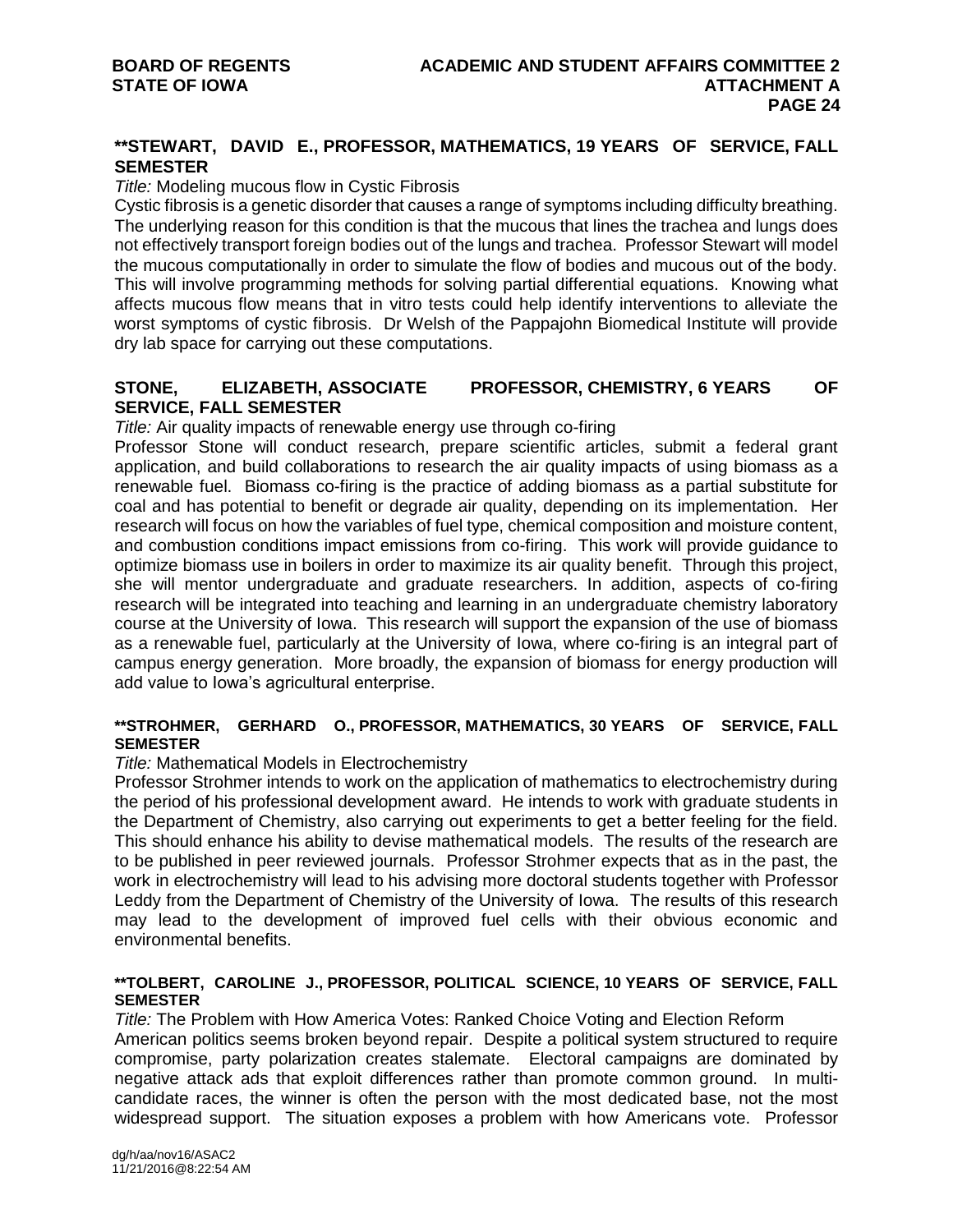Tolbert will use her PDA to study a new voting system used in some U.S. municipal elections designed to ensure that winning candidates receive majority (50% +1) support. Under ranked choice voting (RCV) voters rank their top 3 candidates in order of preference rather than cast a single choice. Benefits may include more civility in elections, less negative campaigning, and more participation. Professor Tolbert will analyze national surveys with millions of respondents designed to measure voter turnout, public attitudes, and campaign mobilization for places using plurality elections compared to RCV. The research contributes to Tolbert's teaching in American government and politics, campaigns and elections, and voting behavior.

#### **\*\*TURNER, RICHARD, PROFESSOR, RELIGIOUS STUDIES, 15 YEARS OF SERVICE, SPRING SEMESTER**

#### *Title:* The Golden Age of African-American Islam and Jazz

Professor Turner will explore the historical connections among jazz, African-American Islam, and black internationalism from the 1940s to the 1970s. Along with many other musicians who exemplify the link between African-American Islam and jazz, the book project analyzes the influence of the jazz saxophonist, John Coltrane and the Muslim leader, Malcolm X on music, civil rights, human rights, and transnational black religion. The book will fill an important gap in the scholarship on African-American religious history and African diaspora jazz studies. It will focus on the mutual influences of Islam and jazz and offer a wide lens on the autobiographies of jazz musicians, in the era of global black liberation from World War II to the beginning of the black power movement. The proposed activity is to complete the writing for book chapters and the expected outcome of the activity is a 300-page book. The PDA work will enrich the sections on civil rights, human rights, African-American religion and music in four courses at the University of Iowa. The project will help us understand the human rights legacy of the 1960s and religious and racial diversity in contemporary society.

# **\*\*VANDERVELDE, LEA S., PROFESSOR, LAW, 35 YEARS OF SERVICE, HALF TIME FOR ONE YEAR**

*Title:* Research concerning Systemic Subordination Principles in American Law, both in the Modern Workplace and during U.S. National Expansion in the 19th century

Professor VanderVelde will work to complete two more books on subordination and freedom in American law. The first, "The Master Narrative of 19th Century American Law," is a comprehensive explanation of why U.S. employment law continues to regard employees as their employers' subordinates rather than as their equals. The explanation comes from unpacking the evolution of master-servant law in the 19th century. This complex, detailed analysis is critical to understanding the shortcomings of the current Restatement of Employment Law, which is open to adoption in every state of the union, including Iowa. The second, "Slaves in the Land of Lincoln," demonstrates that slavery existed on the Free Northern frontier because the frontier's settlement population was extremely dependent upon the labor of domestic servants for its survival. These pull factors, coupled with the push factors of settlers seeking increasingly cheaper lands, led to the introduction of domestic slaves into territories where it was legally banned to an extent that has never before been recognized.

# **VOYCE, STEPHEN C., ASSOCIATE PROFESSOR, ENGLISH, 5 YEARS OF SERVICE, FALL SEMESTER**

*Title:* Unblinking Eyes: Counter Mapping the Cultural Present

Professor Voyce's proposed PDA includes three components of a book entitled Unblinking Eyes: Counter Mapping the Cultural Present: the completion of all preliminary research for the manuscript, a published article that will also serve as a chapter of the monograph, and a prospectus for submission to a prestigious press. Professor Voyce will write a cultural history of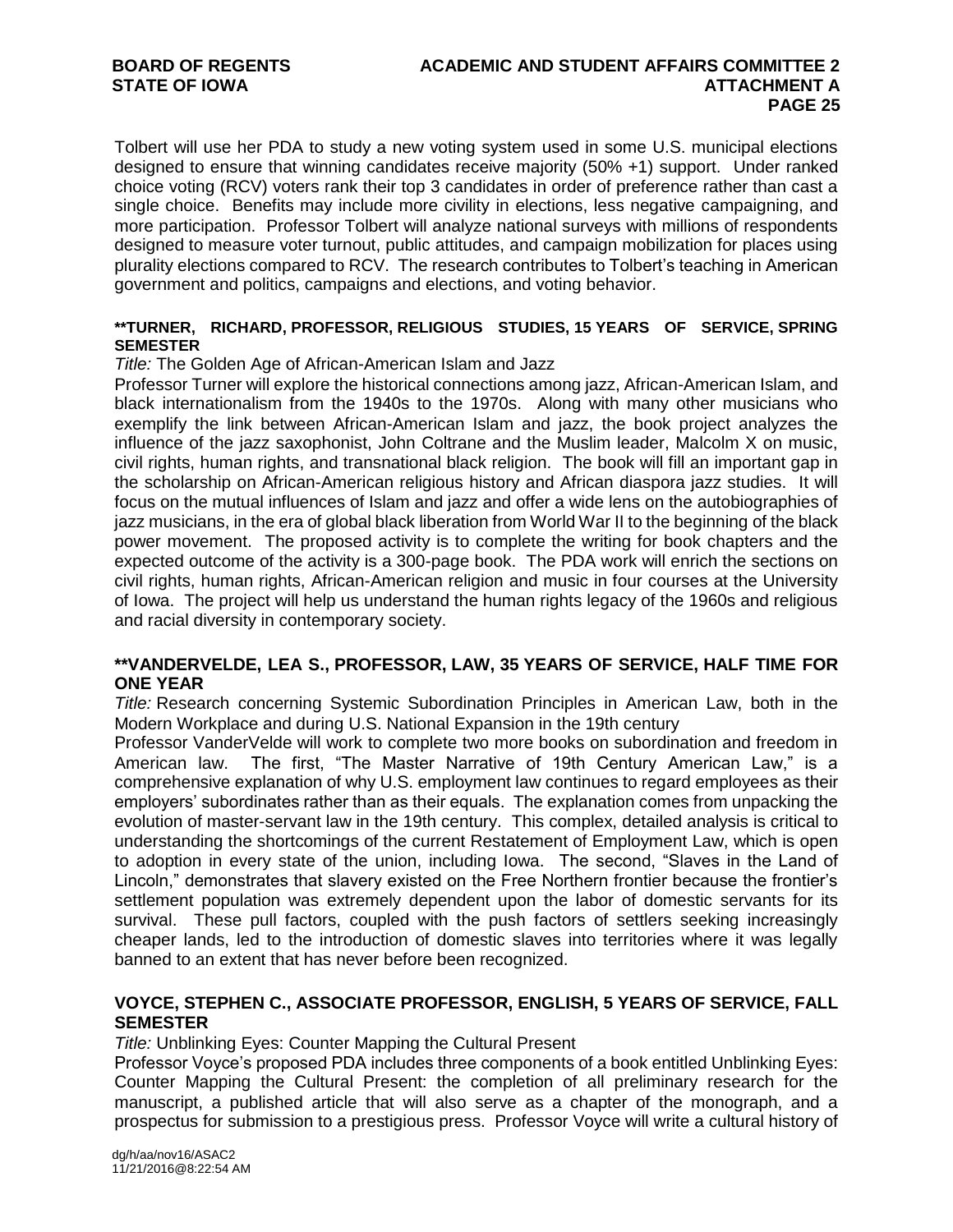# **BOARD OF REGENTS ACADEMIC AND STUDENT AFFAIRS COMMITTEE 2 PAGE 26**

three key technological innovations: GPS, GIS, and remote-sensing satellites, alongside those artists, writers, filmmakers, and videogame designers who use, or more aptly misuse, a triad of Cold-War inventions that, like the digital networks on which they rely, have since come to pervade every aspect of life in the twenty-first century. Professor Voyce's project contributes to the burgeoning fields of surveillance studies, media theory, and digital humanities by examining the ways in which literature and art reveal and explain the political and economic forces that organize human activity today. As a result, this project will bring an increased international reputation in these fields here to the University of Iowa.

#### **WANG, JING, ASSOCIATE PROFESSOR, MARKETING, 11 YEARS OF SERVICE, SPRING SEMESTER**

*Title:* Does Social Media Usage Alleviate or Exacerbate Loneliness?

Social isolation is a prevalent phenomenon. Most people have felt lonely at some point in their lives. Certain groups of people, such as college freshmen and residents in isolated rural areas, are more susceptible to loneliness than others. Hence, this research is crucial in improving the well-being of Iowa residents. Professor Wang will examine whether and how social media usage and engagement can alleviate loneliness. She will conduct surveys and interviews among various groups of people, examine the antecedents of loneliness and consequences of social media usage, and propose social media strategies that can alleviate loneliness. The last 10 years of her research focusing on media effectiveness and consumer loneliness gives her the expertise to conduct research connecting the two areas. Professor Wang will incorporate the findings of the research into her teaching materials for her Integrated Marketing Communications class and Marketing Management class at the University of Iowa. She will also share the findings and major takeaways with the local community - policy committees at the Tippie College of Business, the University of Iowa, and the State of Iowa.

#### **\*WANZER-SERRANO, DARREL, ASSOCIATE PROFESSOR, COMMUNICATION STUDIES, 4 YEARS OF SERVICE, FALL SEMESTER**

*Title:* Possession: Crafting Americanity in Congressional Debates over Puerto Rico's Status, 1898-1917

Scholars have done an exceptional job examining the effects of early congressional legislation (1898-1917) on Puerto Rico. Scholars have also engaged in significant analyses of Supreme Court decisions about the island. To date, however, scholars have not been attentive to legislation pertaining to Puerto Rico, or the congressional debates that precipitated the laws, and their meaning and implications in the US context. Based on archival and textual research on four key congressional policy debates between 1898 and 1917, Professor Wanzer-Serrano aims to elucidate the evolving contours of what he calls "Americanity," which is an ideology built on the joining together of racism, capitalism, colonialism, and civil religion. Although an important historical contribution, the project speaks also to the contemporary context of the Puerto Rican debt crisis, which has roots in these early 20th century congressional debates. The primary outcome for this research project will be a book. Research conducted for this project will be used in Professor Wanzer-Serrano's undergraduate and graduate classrooms.

# **WENTZELL, EMILY A., ASSOCIATE PROFESSOR, ANTHROPOLOGY, 6 YEARS OF SERVICE, FALL SEMESTER**

*Title:* Writing "Research Citizens: Gender, Family and Social Change in a Mexican Medical Research Study"

Professor Wentzell will complete her book manuscript revealing the social consequences of medical research participation in Mexico. It will present data from four years of annual in-depth interviews she conducted with couples participating in a Cuernavaca, Mexico-based sexual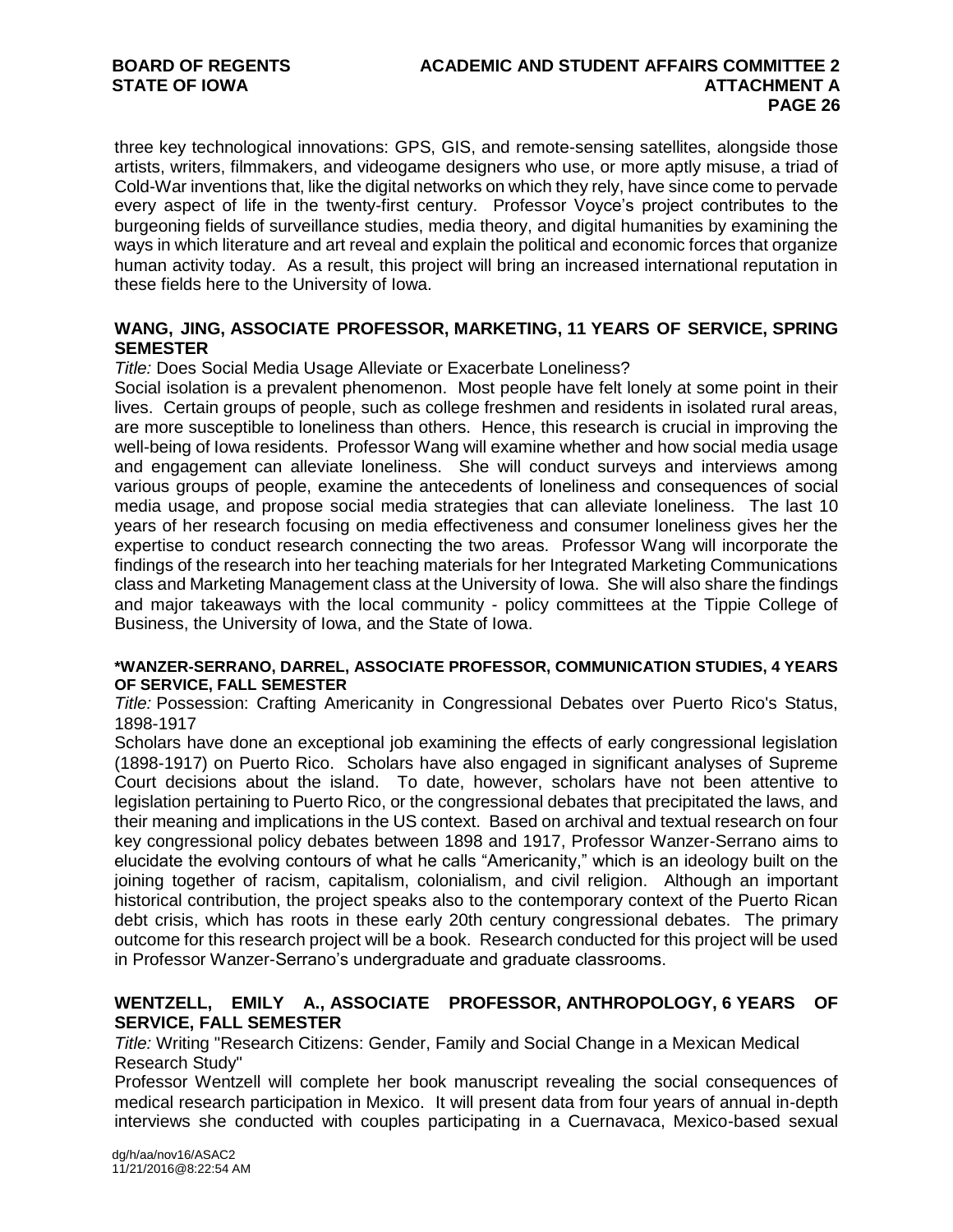health study. Social scientists are beginning to understand that globalized medical research can have varied social, economic and political consequences. This book will make an original contribution to that knowledge by documenting how people's culturally-specific ideas about gender and marriage can lead the seemingly individual and biologically-focused experience of medical research participation to have major and unexpected social consequences for participants and their families. This work will help medical research designers and regulators better understand and mitigate such consequences in Iowa and worldwide. Professor Wentzell will also incorporate the case studies created for her book into her undergraduate courses "Medical Anthropology" and "Health in Mexico."

# **WESELY, PAMELA M., ASSOCIATE PROFESSOR, TEACHING AND LEARNING, 7 YEARS OF SERVICE, SPRING SEMESTER**

*Title:* Innovation in K-12 Foreign Language Classrooms in Iowa

Professor Wesely will observe and interview foreign language (non-English) teachers working at the K-12 level throughout the state of Iowa. In recent years, school districts across the state have implemented innovations that directly affect K-12 foreign language classrooms. For instance, many districts now provide computing devices to every student in the school. Some districts require that foreign language teachers incorporate the Iowa World Language Competencies (introduced in 2016) in their curriculum and assessment procedures. Professor Wesely will conduct a qualitative study about how teachers in the natural laboratory of the classroom transform their practices to these changes and others. In 2018, Professor Wesely will be the President of the Iowa World Language Association (the state organization for world language teachers), so her findings will be shared with that organization, with her students training to be world language teachers or teacher educators at the University of Iowa, in conference presentations, and in article publications in major journals in the field.

#### **\*\*WINDSCHITL, PAUL D., PROFESSOR, PSYCHOLOGICAL AND BRAIN SCIENCES, 19 YEARS OF SERVICE, SPRING SEMESTER**

#### *Title:* Behavior Under Vulnerability Theory

Professor Windschitl will conduct studies to further develop and test his Behavior Under Vulnerability Theory. The theory focuses on processes that drive people to engage in behavioral choices that promote health (e.g., changing diet, scheduling a mammogram, quitting smoking). The theory and studies will provide guidance for other health-risk researchers regarding which measures of vulnerability-related processes are best to use for studying the impact of interventions and for predicting who is likely to engage in behavior change. Scholarly papers describing this research will be submitted to top professional journals. Graduate and undergraduate students will have unique training experiences in designing, testing, and implementing key elements of the research. The theory that this project advances could ultimately influence how health-behavior interventions are designed, which has relevance to the health and safety of Iowans and others.

#### **WOODS-GROVES, SUZANNE, ASSOCIATE PROFESSOR, TEACHING AND LEARNING, 8 YEARS OF SERVICE, SPRING SEMESTER**

*Title:* Motivating Middle School Learners in the Area of Written Expression

The 2011 National Assessment of Educational Progress results indicate that the majority of fourth- and twelfth-grade students assessed in the United States fell in the non-proficient range in the area of writing. Written expression is a core skill for competitive employment and for success in postsecondary education. It is essential to investigate the use of effective writing instruction within authentic school settings. Professor Woods-Groves will complete an experimental investigation of the efficacy of an expository writing strategy to improve the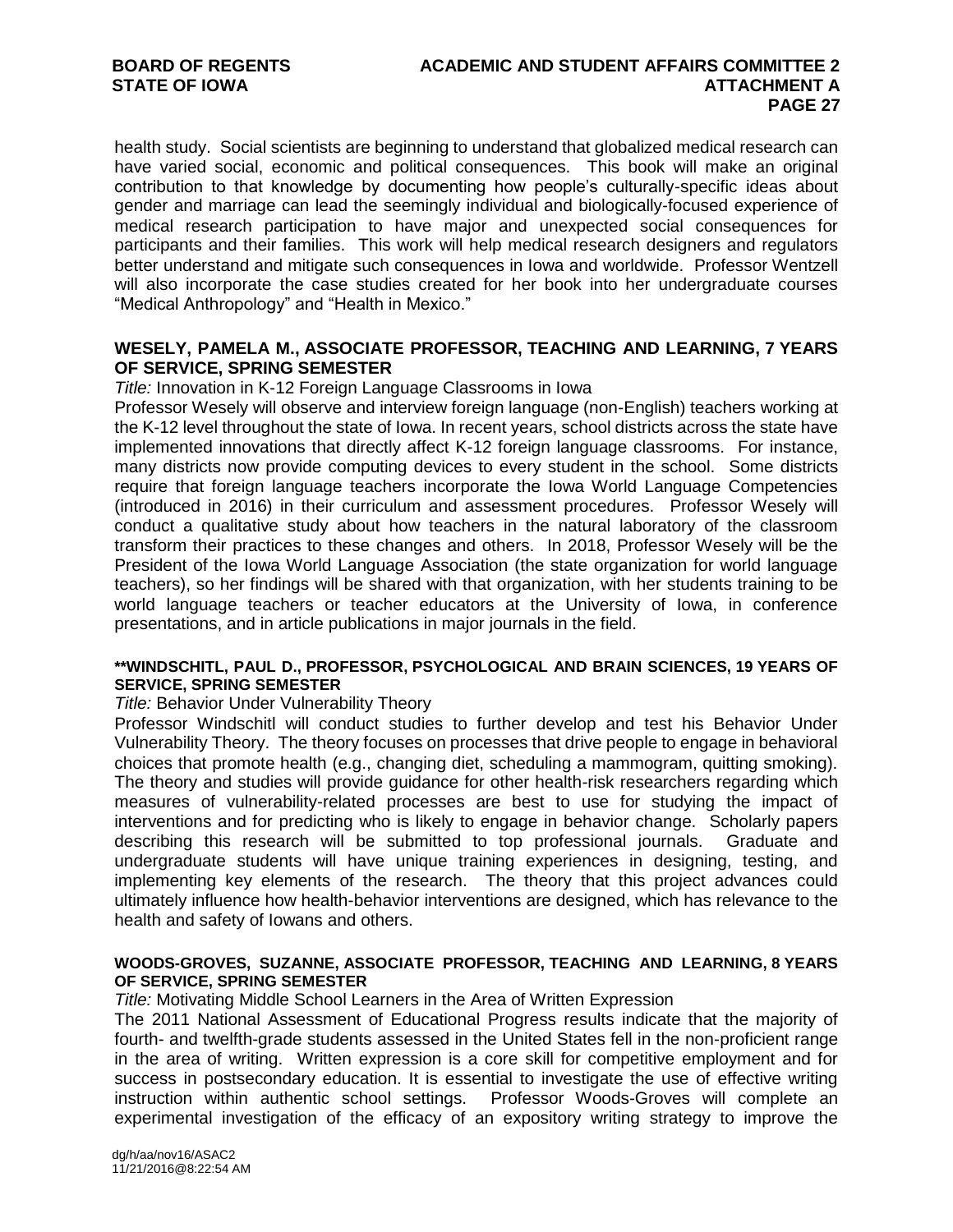#### **BOARD OF REGENTS ACADEMIC AND STUDENT AFFAIRS COMMITTEE 2 STATE OF IOWA ATTACHMENT A PAGE 28**

motivation and academic writing performance of middle-school students with and without disabilities in a southeastern school district. This semester-long investigation will inform the identification and use of evidence-based practices in school settings, which will inform content included in teacher preparation classes at the University of Iowa and future professional development and outreach with public schools in Iowa and other states. Findings will inform instructional practices in expository essay writing in secondary classrooms for students with and without disabilities.

\*Will have met the 10-semester requirement prior to taking the assignment approved per SUI policy.

\*\*Denotes received a prior PDA.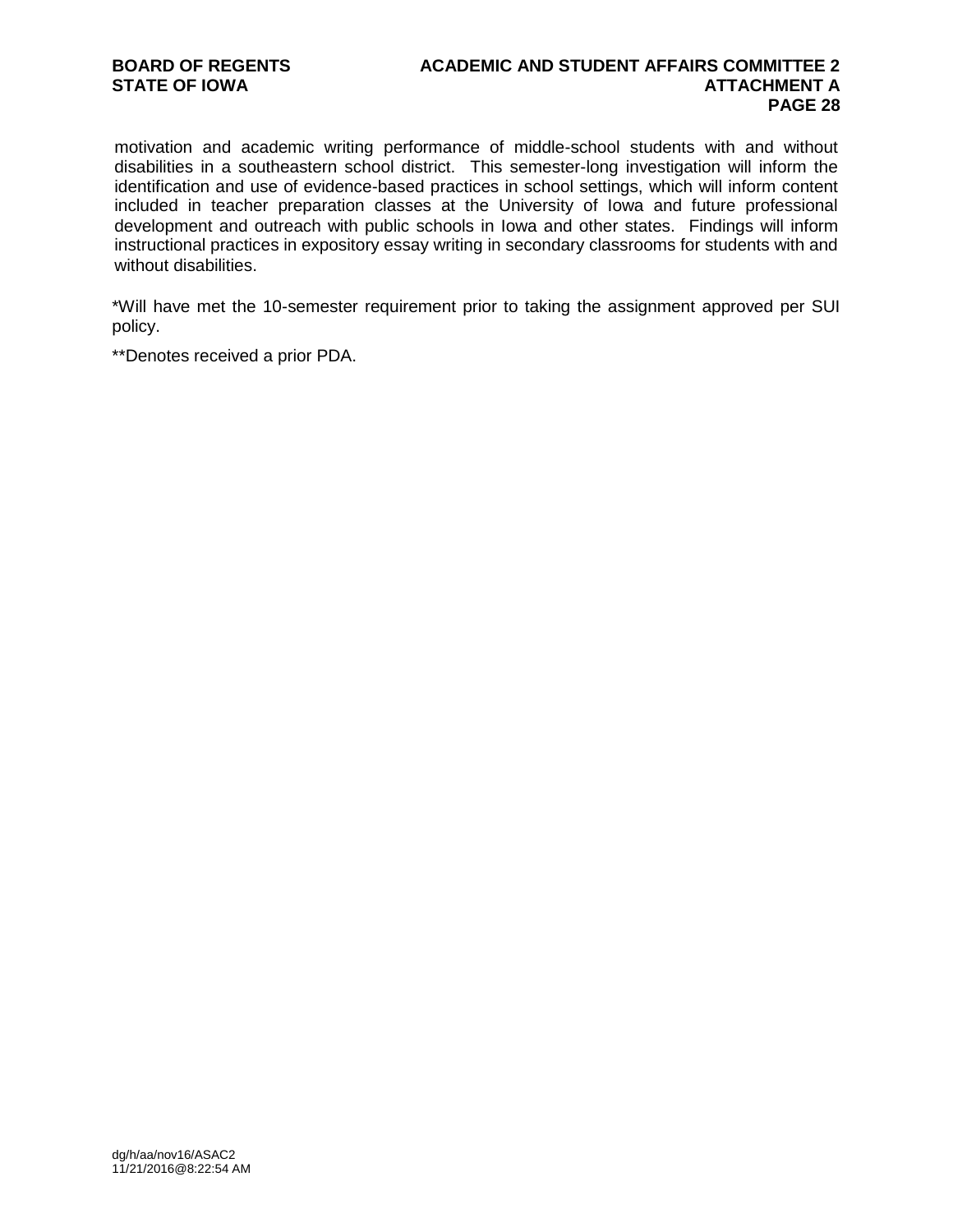#### **IOWA STATE UNIVERSITY (\*denotes received one prior PDA)**

#### **AL-KAISI, MAHDI, PROFESSOR, AGRONOMY, 16 YEARS OF SERVICE, OCTOBER – MARCH (6 MONTHS)**

Professor Al-Kaisi, an expert in soil science and crop productivity, will use his proposed assignment to complete a book on soil health, *Soil and Intensification of Agroecosystems*, and investigate and develop new research methodologies in the area of soil carbon dynamics. In addition to the book, Al-Kaisi's work will result in new research manuscripts on soil carbon, as well as the development of new ISU Extension and Outreach educational materials, and the preparation of proposals for external research funding.

# **\*BAILEY, MICHAEL, PROFESSOR, HISTORY, 13 YEARS OF SERVICE, FULL ACADEMIC YEAR**

Professor Bailey's assignment will focus on a book project, Religious Falsity in an Age of Faith: Authenticity and Discernment from the Gregorian Reform to the Reformation. The book will be addressed to medieval and religious historians, among others, and offer new perspectives on contemporary debates about what constitutes authentic religious experience. Material from the project will also be incorporated into Bailey's teaching.

# **BEHNKEN, BRIAN, ASSOCIATE PROFESSOR, HISTORY, 7 YEARS OF SERVICE, FALL SEMESTER**

Professor Behnken's assignment will produce a first-of-its-kind research monograph that examines Mexican American interactions with law enforcement. Behnken's comprehensive study of Mexican American communities in the southwestern U.S. from the 1830s to the present reveals that that while Mexican Americans have often been the victims of police violence, they have also worked with law enforcement agencies to successfully resolve policing problems. The research will also be used to inform a new ISU course on Mexican Americans and the law.

# **BLOEBAUM, CHRISTINA, PROFESSOR, AEROSPACE ENGINEERING, 4 YEARS OF SERVICE, SPRING SEMESTER**

Professor Bloebaum will use the proposed assignment to expand her expertise in unmanned aircraft systems (UAS). The implications of these systems for the state of Iowa are significant, given their application for agriculture, and to assess the health of infrastructure such as wind turbines. Bloebaum will also form an interdisciplinary workgroup on UAS within the College of Engineering to pursue large research proposals, and explore the creation of a new course in this area.

#### **BOSSELMAN, ROBERT, PROFESSOR, APPAREL, EVENTS, AND HOSPITALITY MANAGEMENT, 9 YEARS OF SERVICE, SPRING SEMESTER**

Hospitality operations are public places, and as such are potential targets for criminal activity. Professor Bosselman will analyze data on injuries, accidents, and deaths in U.S. hospitality businesses during his proposed assignment. This work will lead to the development of a safety system applicable to the industry that will be taught in Iowa State courses such as Lodging Management, Private Club Operations, and Quantity Food Production Management.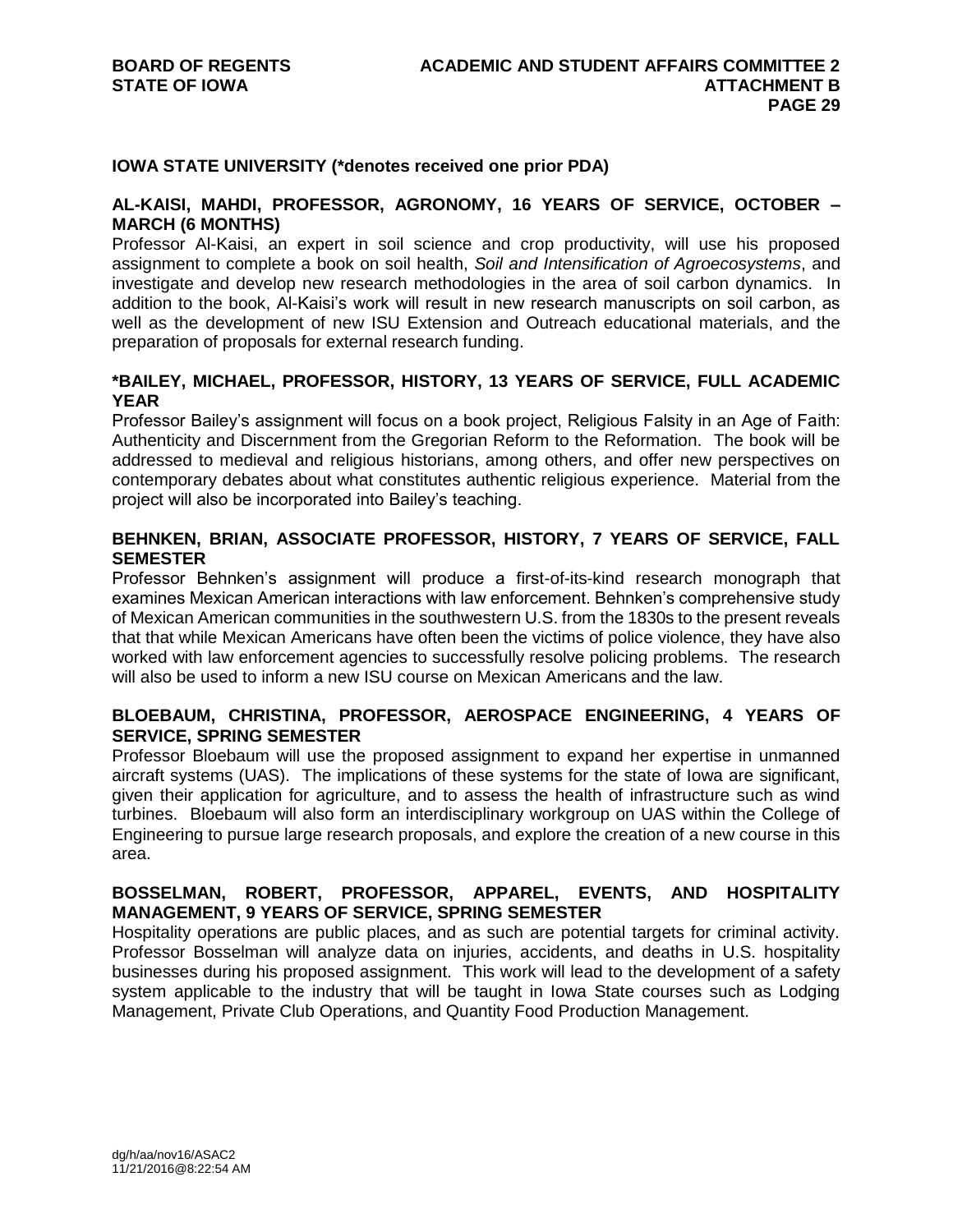#### **BRUSKI, PAUL RICHARD, ASSOCIATE PROFESSOR, GRAPHIC DESIGN, 11 YEARS OF SERVICE, FALL SEMESTER**

Professor Bruski will use his proposed assignment to co-edit The State of Beer Culture, the first book to examine how the craft beer craze has changed the quality of beer, as well as its consumers, production, and image. In addition to co-editing the book, Bruski will also contribute an essay on how the concept of "place" is used in craft beer visuals, including local landmarks and area codes. Insights from the project will also be incorporated into Bruski's undergraduate and graduate teaching.

# **CHAN, JASON CHUN KIT, ASSOCIATE PROFESSOR, PSYCHOLOGY, 9 YEARS OF SERVICE, FULL ACADEMIC YEAR**

Professor Chan will utilize the proposed assignment to examine the efficacy of memory retrieval to both enhance STEM education, and improve the quality of eyewitness evidence. Research has shown that interspersing brief memory tests into lectures can enhance student learning. Chan will submit a grant proposal to the National Science Foundation to investigate this effect. He will also finish several publications, and conduct a literature review on eyewitness suggestibility, which will advance his scholarship and inform policymaking in education and criminal justice.

# **CHAPELLE, CAROL, DISTINGUISHED PROFESSOR, ENGLISH, 31 YEARS OF SERVICE, FULL ACADEMIC YEAR**

Professor Chapelle will use her proposed assignment to initiate a book project, *Argument-Based Validity*, examining validation methods for tests of human capacities, which are commonly used in decisions about university admissions and certification for employment. The book will benefit test developers and researchers, including graduate students at Iowa State and elsewhere who are developing new computer-based testing methods.

#### **CLOTTEY, TOYIN, ASSOCIATE PROFESSOR, SUPPLY CHAIN AND INFORMATION SYSTEMS, 6 YEARS OF SERVICE, FALL SEMESTER**

Professor Clottey proposes an assignment to at The Ohio State University Fisher College of Business, where he will host a Ph.D. seminar and conduct research on using recycled content in automobile production. Clottey will leverage the experience to develop a PhD seminar on sustainable operations management for Iowa State doctoral students, and his research will form the basis for additional publications and presentations in this area.

# **COOK, K. L., ASSOCIATE PROFESSOR, ENGLISH, 3 YEARS OF SERVICE, FULL ACADEMIC YEAR**

Professor Cook proposes an assignment to complete, revise, and seek publication for his new novel, Shakespeare West, set during an Arizona Shakespeare festival on the 400<sup>th</sup> anniversary of the playwright's death. The novel is part of Cook's ongoing scholarly/creative investigation of the American west – including its history, culture, mythology, and place – which is central to his work with students in Iowa State's MFA program in Creative Writing and Environment.

# **COURTWRIGHT, JULIE, ASSOCIATE PROFESSOR, HISTORY, 7 YEARS OF SERVICE, SPRING SEMESTER**

Professor Courtwright will use her assignment to finalize research, analyze material, and write an initial draft of her monograph, *Gale: The Windy Plains of the West*, which seeks to understand how Great Plains peoples have coped with relentless wind in a wide-open landscape. The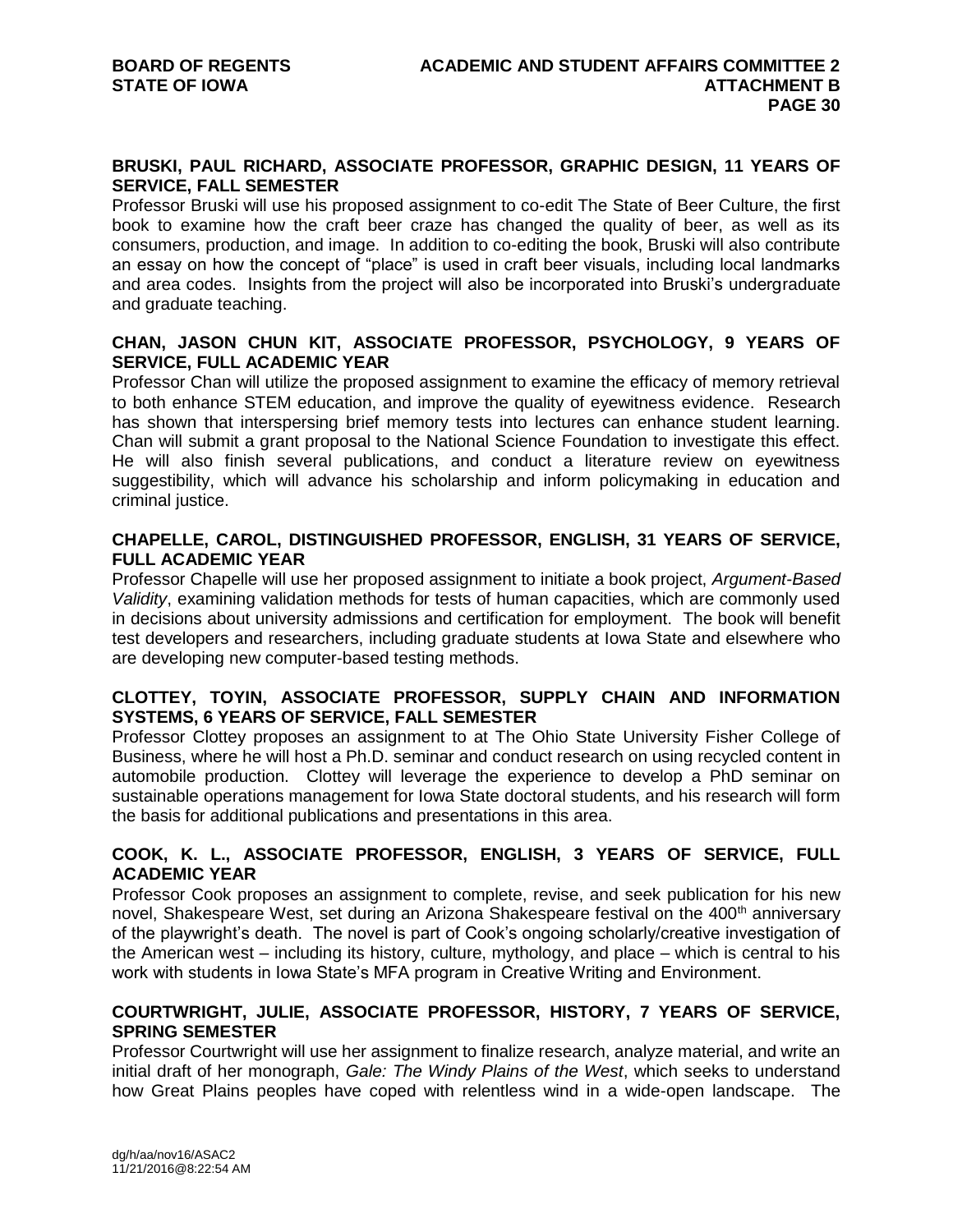completed book will provide historical context for scientists and engineers working on wind energy in Iowa and across the nation, and educate Iowa State students on how wind connects Iowa's environment with both its future and past.

# **CROSBY, RICHARD BENJAMIN, ASSOCIATE PROFESSOR, ENGLISH AND SPEECH COMMUNICATION, 7 YEARS OF SERVICE, SPRING SEMESTER**

Professor Crosby will use his proposed assignment to complete a draft of his manuscript, *American Kairos: Civil Religious Discourse and The Washington National Cathedral*, which uses humanistic methodologies to consider the viability of the Cathedral's "House of Prayer for All People" mission. Crosby will use case studies drawn from the Cathedral's long history, as well as recent advances in communication theory, to reimagine American civil religious discourse. The manuscript is also designed to meet the standards of global citizenship outlined in the College of Liberal Arts and Sciences' Signature Themes.

# **\*CROSS, SUSAN, PROFESSOR, PSYCHOLOGY, 22 YEARS OF SERVICE, SPRING SEMESTER**

Professor Cross will use the proposed assignment to focus on grant-funded research that tests the hypothesis that concern over maintenance or protection of one's reputation among members of honor cultures (e.g., Middle Eastern and North African societies) can interfere with other goalrelated behaviors. The project will lead to several journal manuscripts, additional research opportunities, and enhance the internationalization of curriculum and research at Iowa State.

# **\*DALAL, VIKRAM, DISTINGUISHED PROFESSOR, ELECTRICAL AND COMPUTER ENGINEERING, 28 YEARS OF SERVICE, SPRING SEMESTER**

Professor Dalal proposes an assignment to create a traditional online course on energy systems, including the rapidly changing fields of energy generation and utilization technology, as well as a massively open online course (MOOC). These courses will help engineers and scientists worldwide to address the energy challenges facing their countries from a systems perspective. Dalal also plans to begin writing a textbook on the subject.

# **DOMINGUEZ, JULIA, ASSOCIATE PROFESSOR, WORLD LANGUAGES & CULTURES, 13 YEARS OF SERVICE, FULL ACADEMIC YEAR**

Professor Dominguez will complete a book manuscript, *Storying Memories in Don Quixote: Cervantes and Memory in Early Modern Spain*, during her proposed assignment. The book examines the role of memory from the ancients to the great Renaissance thinkers to explore how theories and practice of memory make their way into Cervantes' Spain. The project also helps educate ISU students to become global citizens, and will impact students in Dominguez's classes and study abroad programs.

# **ELLINWOOD, NORMAN MATTHEW, ASSOCIATE PROFESSOR, ANIMAL SCIENCE, 12 YEARS OF SERVICE, FALL SEMESTER**

Professor Ellinwood will study gene therapy/gene correction for inherited metabolic disorders during his proposed assignment at the University of Giessen in Germany. Current treatment for these disorders requires lifelong therapy and great expense; Ellinwood's research has the potential to lead to more effective, efficient, and economical treatments for human patients. The results of this work will presented at research conferences, used in collaborative grant applications, and enhance teaching efforts in genetics and the biosciences.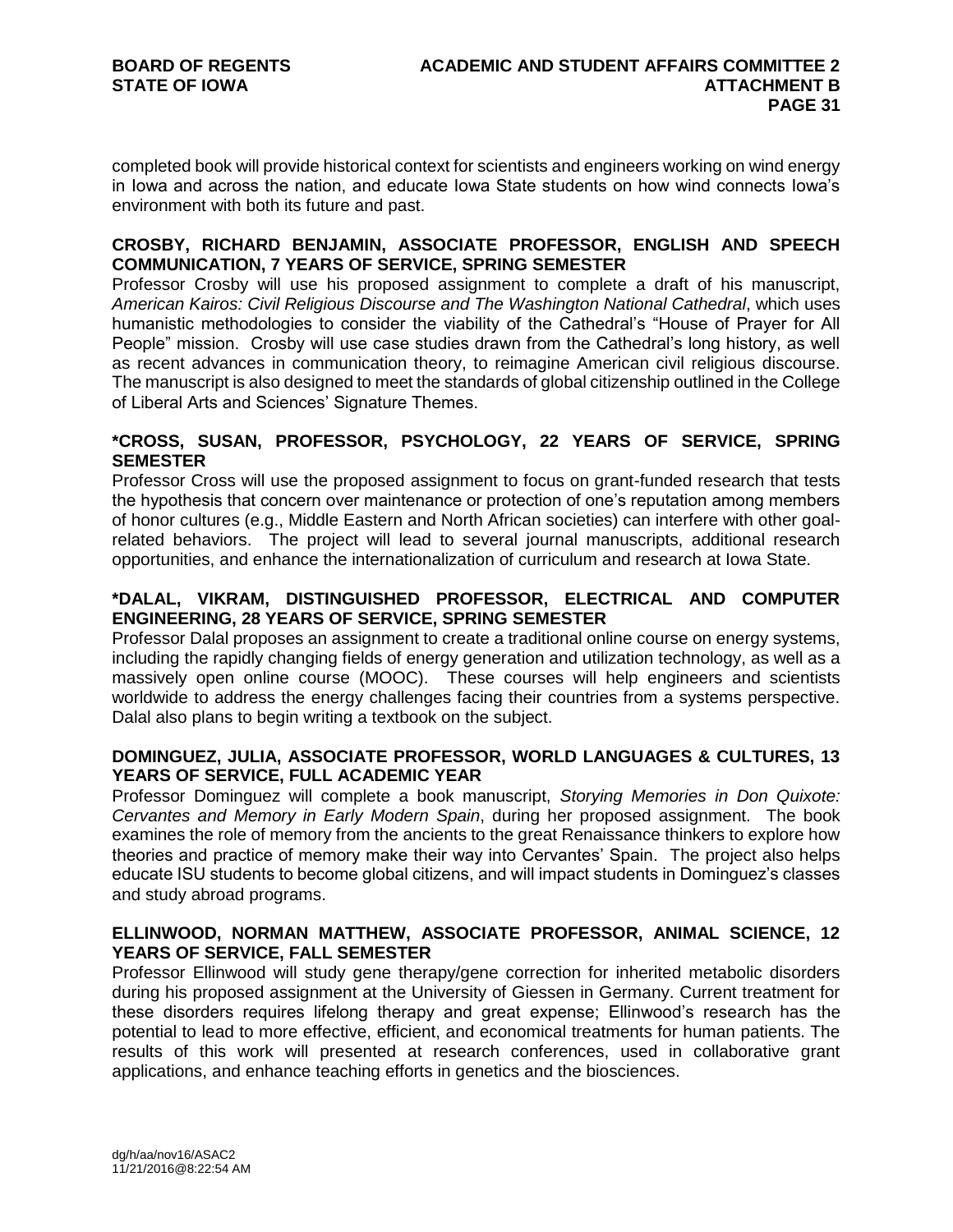#### **\*EULENSTEIN, OLIVER, PROFESSOR, COMPUTER SCIENCE, 16 YEARS OF SERVICE, FULL ACADEMIC YEAR**

Professor Eulenstein plans an assignment at Iowa State and the University of Warsaw in Poland to develop powerful algorithms for building large-scale evolutionary trees, evaluating, and then applying these algorithms as part of an ISU Presidential Initiative for Interdisciplinary Research project analyzing virus evolution. Student training opportunities will also be integrated into Eulenstein's project, as well as a new, hand-on course on synthesizing evolutionary trees.

# **\*FIORE, ANN MARIE, UNIVERSITY PROFESSOR, APPAREL, EVENTS, AND HOSPITALITY MANAGEMENT, 27 YEARS OF SERVICE, SPRING SEMESTER**

Professor Fiore's proposed assignment is focused on an emerging marketing strategy within apparel retailing to integrate in-store foodservice operations as the initial "draw" for consumers. Fiore will also travel to India to lead a 16-member team of international scholars in the area of retailing practices. Projected outcomes include developing new content for Iowa State courses on aesthetics, consumer experience, and retail branding; and strengthening collaboration with India's National Institute of Fashion Technology.

# **\*HERRNSTADT, STEVEN, UNIVERSITY PROFESSOR, INDUSTRIAL DESIGN, 36 YEARS OF SERVICE, FALL SEMESTER**

Professor Herrnstadt will travel the states of Maine and Washington during his proposed assignment to receive training in traditional methods of edge tool smithing and Damascus steel and heat treating. The experience will support Herrnstadt's research to advance the quality and manufacture of edge tools, enabling new designs and alloy combinations that are not presently possible, and using 3-D and other digital tools in the manufacturing process.

# **\*KATZ, APRIL, PROFESSOR, ART AND VISUAL CULTURE, 17 YEARS OF SERVICE, FULL ACADEMIC YEAR**

Professor Katz proposes an assignment to Italy and Spain, where she will complete Natural Geometries, a series of mixed media prints that explore the relationship of geometric constructions to natural forms, structures, and patterns, as well as their symbolic meanings. The series will be exhibited nationally and internationally through juried art events, with a goal of attracting diverse audiences and promoting dialogue about common experiences. New printmaking processes developed during the assignment will also be shared with students.

#### **KING, DAVID, ASSOCIATE PROFESSOR, MANAGEMENT, 3 YEARS OF SERVICE, SPRING SEMESTER**

Professor King's proposed assignment will support a combined teaching and research Fulbright Grant to the MCI Management Center in Austria, where he will collaborate on multiple research projects related to mergers and acquisitions. The assignment is expected to lead to numerous publications, help Iowa State management students gain an international perspective on merger and acquisition activity, and increase understanding of the needs of international students studying in the U.S.

# **\*KUPFER, JOSEPH, UNIVERSITY PROFESSOR, PHILOSOPHY AND RELIGIOUS STUDIES, 45 YEARS OF SERVICE, FALL SEMESTER**

Professor Kupfer proposes an assignment to work on his new book, *Aesthetic Violence and Women in Film: Kill Bill with Flying Daggers*, an interdisciplinary effort that speaks a pervasive form of popular culture, and addresses themes related to aesthetics, women's studies, ethics,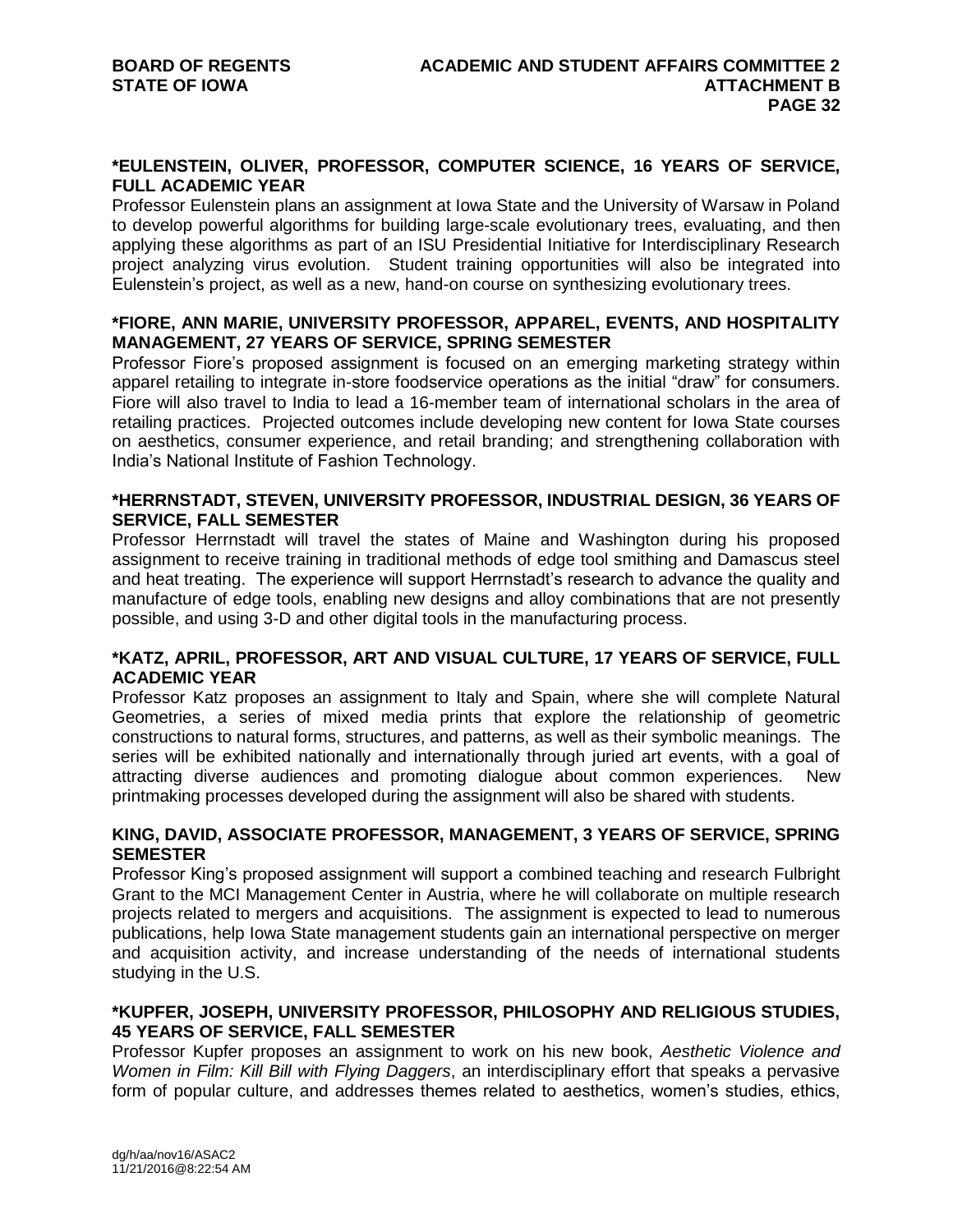and film studies. The book is expected to engage students in a variety of Iowa State courses, as well as appeal to a general readership.

#### **\*LA WARE, MARGARET, ASSOCIATE PROFESSOR, ENGLISH AND SPEECH COMMUNICATION, 19 YEARS OF SERVICE, FALL SEMESTER**

Professor La Ware will use her assignment to work on a book monograph, *Speaking to America's College Women: An Analysis of Commencement Speeches at Women's Colleges from 1970- 2000*. La Ware's work addresses the history and theory of commencement as a genre of speech, the history of women as speakers, and the characteristics of women's speech. The project will benefit her teaching in courses dealing with gender and communication, and women in leadership, and inform universities in how they can make their institutions more inclusive.

#### **LEE, YOUNG-JIN, ASSOCIATE PROFESSOR, CHEMISTRY, 8 YEARS OF SERVICE, FALL SEMESTER**

Professor Lee will use his proposed assignment to develop new scholarship that will expand his research and teaching. Lee will collaborate with two internationally recognized scientific groups in Korea to study mass spectrometry imaging for biomedical applications, as well as recruit Korean students to Iowa State, and develop new research collaborations and teaching approaches.

# **LUBBERSTEDT, THOMAS, PROFESSOR, AGRONOMY, 9 YEARS OF SERVICE, MID NOVEMBER – MID MAY (6 MONTHS)**

Professor Lubberstedt is the founder of Iowa State's Doubled Haploid Facility, which specializes in maize breeding research. He proposes an assignment at La Trobe University in Australia, where he will establish a protocol for whole genome amplification and genotype data generation. The work will further enhance Lubberstedt's research in this area, resulting in several joint research publications, new collaborations, and incorporation of the material into Ph.D. coursework.

#### **MENEFEE, CHARISSA, ASSOCIATE PROFESSOR, ENGLISH, 3 YEARS OF SERVICE, FULL ACADEMIC YEAR**

Professor will use her assignment to research and write *The Forten Sisters*, a cycle of three stage plays about African American pioneers in the abolition and suffrage movements. The plays are part of Menefee's ongoing research that focuses on reading, teaching, and writing the lives of women whose stories are not often told; and are part of *365 Women: A Playwriting Project*, an international initiative to record and dramatize women's lives.

#### **\*MU, AILI, ASSOCIATE PROFESSOR, WORLD LANGUAGES & CULTURES, 15 YEARS OF SERVICE, FULL ACADEMIC YEAR**

Professor Mu will explore cultural literacy through Chinese short-short stories (about 1,500 characters) during her proposed assignment. Mu's monograph seeks to demonstrate the impact of short-short stories on the Chinese mindset, state policies, political/economic decision-making, and social and cultural behaviors, which in turn provide vital insights into how China functions today. The book will serve the needs of hundreds of ISU students in numerous courses each year, including translating Chinese texts, cultural traditions, and business culture.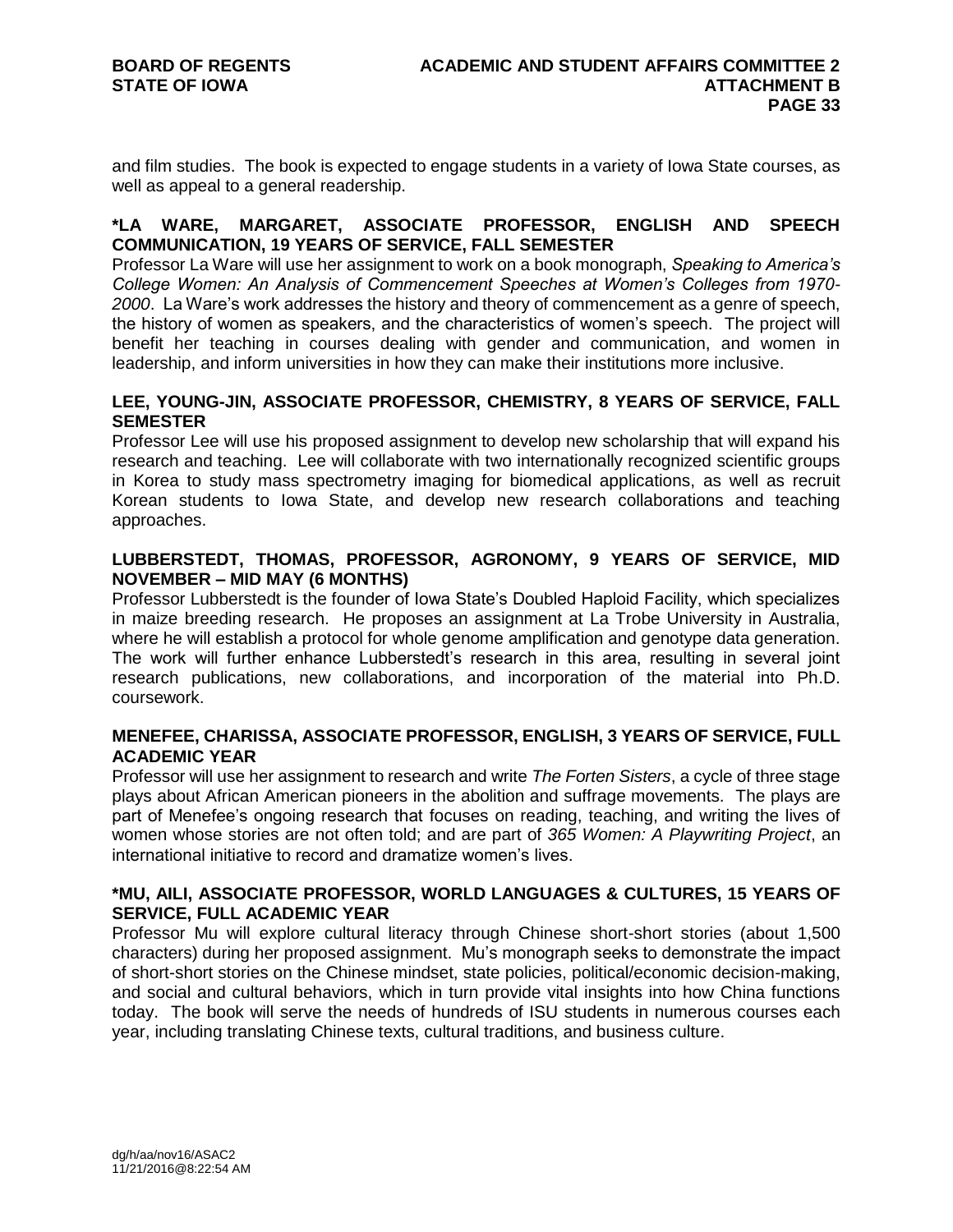# **NEWELL, JONATHAN JAY, ASSOCIATE PROFESSOR, GREENLEE SCHOOL OF JOURNALISM AND COMMUNICATION, 13 YEARS OF SERVICE, FALL SEMESTER**

Professor Newell will use his proposed assignment to create a monograph-length publication that surveys the practice and teaching of digital advertising, and provides insight for educators and administrators on how to refine the advertising curriculum to meet the needs of the digital marketplace. The project is also expected to lead to proposals for new classes, and additional internship and employment opportunities for ISU advertising students.

# **NEWMAN, JENNIFER, ASSOCIATE PROFESSOR, MATHEMATICS, 27 YEARS OF SERVICE, FALL SEMESTER**

Professor Newman will use her assignment to design and assemble a dataset of StegoDB images – an element of cybersecurity where messages are hidden inside images so that the message is not visible to the eye or otherwise detectable. Newman will also work with Center for Statistics and Applications in Forensic Evidence colleagues at Iowa State and Carnegie Mellon University on writing manuscripts and grant proposals for additional research funding; and helping PhD students complete their research and dissertation defenses in this area.

# **PADGETT WALSH, KATE, ASSOCIATE PROFESSOR, PHILOSOPHY AND RELIGIOUS STUDIES, 8 YEARS OF SERVICE, FALL SEMESTER**

Professor Padgett Walsh will use her assignment to work on *The Ethics of Debt: Freedom and Bondage in the Time of Finance*, a monograph that explores philosophical resources for analyzing the ethical dimensions of debt. Padgett Walsh's project considers how the recent growth of finance challenges traditional approaches to understanding the ethics of borrowing and lending, and assesses how debt can contribute to, or diminish, freedom and self-determination. This material will be appropriate for students in numerous disciplines.

# **\*POON, YIU TUNG, PROFESSOR, MATHEMATICS, 31 YEARS OF SERVICE, FULL ACADEMIC YEAR**

Professor Poon proposes an assignment to harness the power of quantum effects to solve complex problems unmanageable by traditional computers, and to create more secure cryptology systems. The outcomes of Poon's projects will be presented at conferences and in scholarly journals, and shared with ISU students and colleagues through classes and seminars.

# **\*RAMASWAMI, SRIDHAR, PROFESSOR, MARKETING, 29 YEARS OF SERVICE, FALL SEMESTER**

Professor Ramaswami proposes an assignment to the Indian School of Business in Hyderabad, the top business school in India, where he will work with a former Iowa State Ph.D. student to complete several publications related to the role of management in fostering innovation, and using innovation to drive performance. Ramaswami will also use the opportunity to recruit new Ph.D. students to Iowa State, and explore new areas for research and collaboration.

# **ROSSMANITH, JAMES, ASSOCIATE PROFESSOR, MATHEMATICS, 4 YEARS OF SERVICE, FULL ACADEMIC YEAR**

Professor Rossmanith will visit Brown University during his proposed assignment to develop a new class of high-order computational methods to solve problems in plasma physics. He will also use the outcomes of this work to produce open-source computer software that takes advantage of modern parallel computer architectures. This research will lead to new research topics for ISU Ph.D. students in mathematics, and opportunities for future external research grants.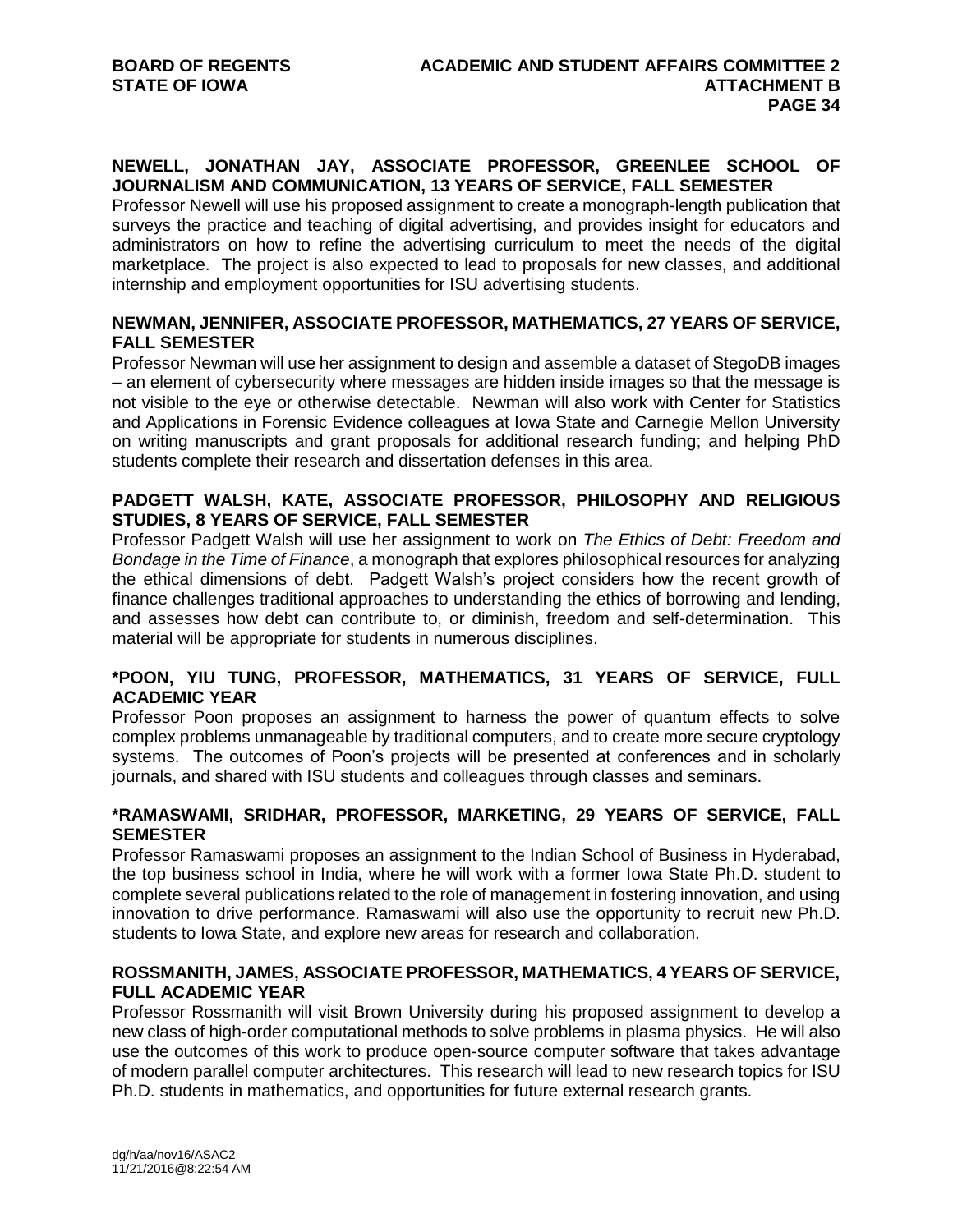#### **\*SCHWAB, ANDREAS, ASSOCIATE PROFESSOR, MANAGEMENT, 8 YEARS OF SERVICE, FULL ACADEMIC YEAR**

Professor Schwab will engage in a large-scale research project examining entrepreneurial ecosystems in the Indonesian textile industry, in collaboration with colleagues at the Institute of Technology Bandung. This research will support economic development by providing guidance to entrepreneurs and policy makers, and result in several publications in high-quality academic journals. Schwab has applied for support from the U.S. Fulbright program for this assignment.

# **SHIN, YEON-KYUN, PROFESSOR, BIOCHEMISTRY, BIOPHYSICS, AND MOLECULAR BIOLOGY, 16 YEARS OF SERVICE, FALL SEMESTER**

Professor Shin will visit Padua University in Italy during his proposed assignment, investigating how botulinum toxin (Botox) disables the communication between neurons. This work will aid the upcoming renewal of Shin's National Institutes of Health grant and the preparation of additional external funding proposals, and create research opportunities for Iowa State graduate students.

# **SLATER, TAMMY JAYNE ANNE, ASSOCIATE PROFESSOR, ENGLISH, 7 YEARS OF SERVICE, FULL ACADEMIC YEAR**

Professor Slater will use her proposed assignment to do sustained work on *Using the Knowledge Framework in Higher Education: Theory and Practice*, a book-length manuscript on language and content learning and teaching. The project will inform both researchers and educators interested in language patterns to teach disciplinary language in higher education, and result in conference presentations and journal submissions.

# **SONG, JIHYUN, ASSOCIATE PROFESSOR, INTERIOR DESIGN, 10 YEARS OF SERVICE, SPRING SEMESTER**

Color research and practice play central roles in the study of interior design education. Professor Song proposes an assignment to the Ewha Women's University in Seoul, South Korea. Song will finalize a comprehensive textbook, *Seeing Place Through Watercolor Sketches*, which will enrich the design studio experience for Iowa State students. She will also collaborate with colleagues at the Ewha Color Design Research Institute to re-examine the color palette and its applications to commercial areas, residential areas, historic sites, and natural landscapes.

# **TANG, LIE, ASSOCIATE PROFESSOR, AGRICULTURAL AND BIOSYSTEMS ENGINEERING, 12 YEARS OF SERVICE, FALL SEMESTER**

Professor Tang will use his proposed assignment to improve and enrich Iowa State's teaching curricula in two core classes: automation systems, and industrial and agricultural applications of electricity and electronics. Tang will participate in advanced training programs in industrial automation, develop robotic lab activities, and begin a book project no robotic phenotyping. The results of this work will be incorporated into student laboratory and lecture materials, and generate multiple research publications.

# **WANAMAKER JR., ALAN, ASSOCIATE PROFESSOR, GEOLOGICAL AND ATMOSPHERIC SCIENCES, 7 YEARS OF SERVICE, FALL SEMESTER**

Professor Wanamaker proposes an assignment to visit several sights along the eastern U.S. seacoast to learn new computational methods to estimate and illustrate uncertainties in proxy climate archives. This work will potentially advance the field of quantitative paleoclimatology while also benefiting Iowa State students through teaching and mentoring efforts.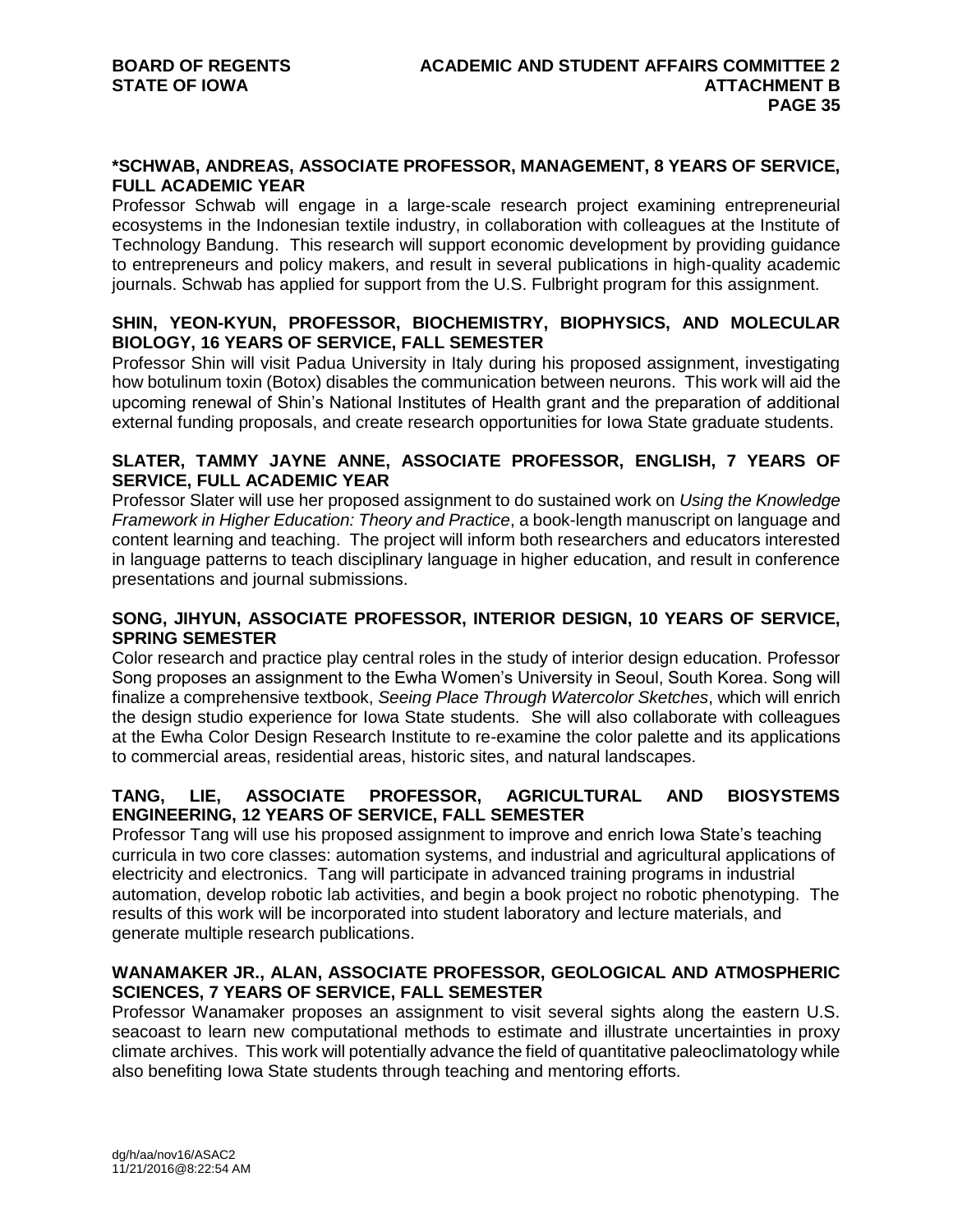# **\*WELLS, GARY, DISTINGUISHED PROFESSOR, PSYCHOLOGY, 28 YEARS OF SERVICE, SPRING SEMESTER**

Professor Wells will use his proposed assignment to visit Flinders University in Australia to work with colleagues on a new methodologies to construct criminal eyewitness lineups. This work has a significant impact on eyewitness practices and policies for both law enforcement and the courts. Findings will be published in refereed journals, with Iowa State graduate students as co-authors, and is likely to lead to additional external funding.

# **\*WILSEY, BRIAN, PROFESSOR, ECOLOGY, EVOLUTION, AND ORGANISMAL BIOLOGY, 15 YEARS OF SERVICE, FALL SEMESTER**

Professor Wilsey proposes an assignment to work on several projects, including a book, *The Biology of Grasslands*; developing new external funding proposals; and writing several papers for publication. The book, in particular, will be of interest to advanced undergraduate and graduate students at Iowa State, as well as postdoctoral fellows, scientists, and others interested in the biology of habitats.

# **ZHANG, WENSHENG, ASSOCIATE PROFESSOR, COMPUTER SCIENCE, 11 YEARS OF SERVICE, FALL SEMESTER**

Professor Zhang will use the proposed assignment to design data access pattern protection algorithms to secure cloud-based data, including the creation of a cloud server prototype that can be used as an experimental platform, and the development of additional long-term research projects. Zhang's research is expected to lead to several scientific papers, and contribute to a new cloud security course in Iowa State's Department of Computer Science.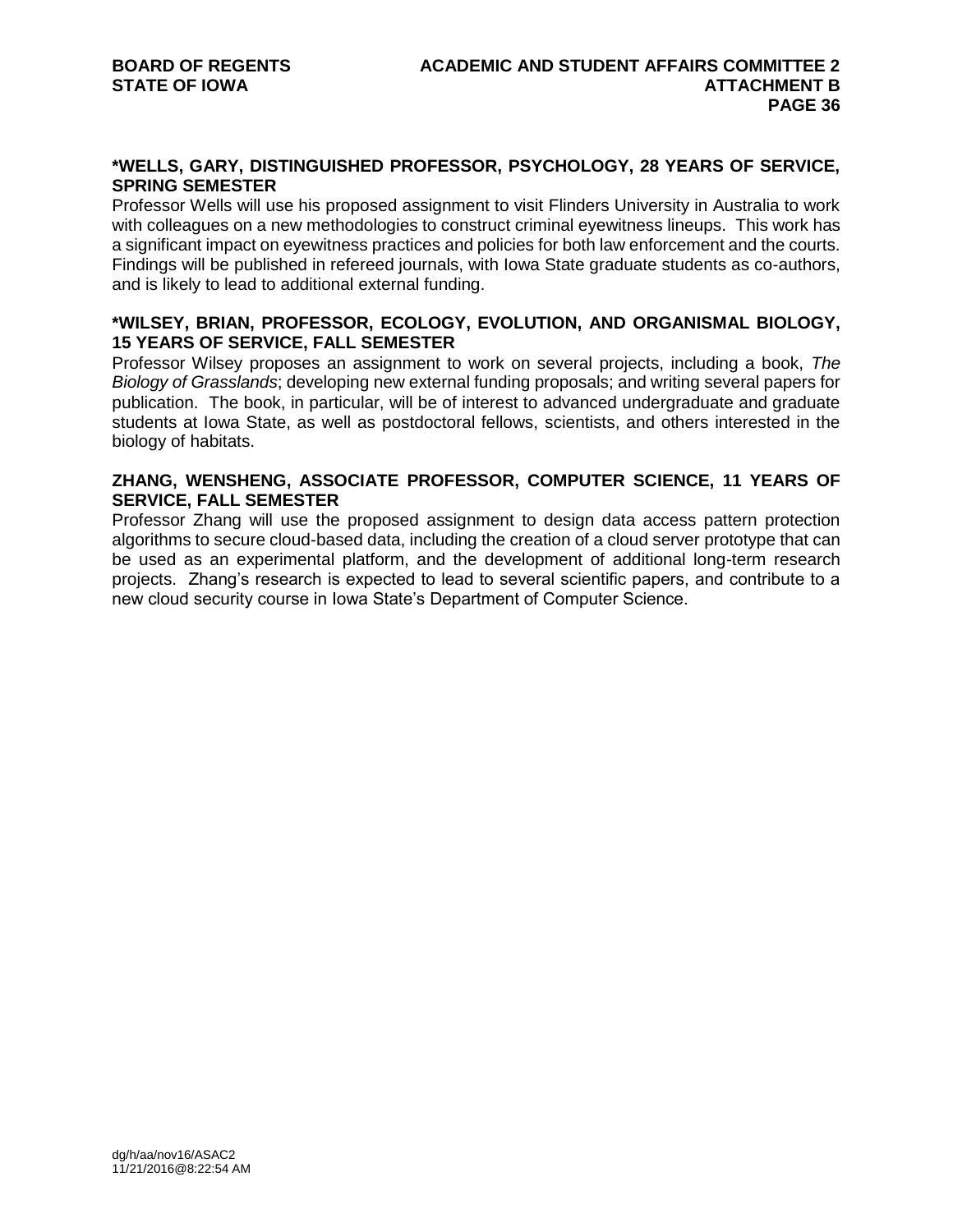#### **UNIVERSITY OF NORTHERN IOWA**

#### **\*\*ATKINSON, KENNETH, PROFESSOR, HISTORY, 17 YEARS OF SERVICE, FALL SEMESTER**

*The Psalms of Solomon: A Commentary on the Greek Text in Light of Semitic Languages* This PDA will support the completion of a historical and linguistic commentary on the Greek text of the first century B.C.E. collection of Jewish poems known as the Psalms of Solomon. For scholars, this text is of immense value since it frequently quotes from lost portions of the Old Testament. This composition is also among the most important poetic texts from the Middle East because it contains the earliest and most detailed prophecy of the Davidic messiah. The text contains the only eyewitness account of the Roman general Pompey's 63 B.C.E. siege of Jerusalem and his conquest of the Middle East for the Roman Republic. This PDA project benefits the citizens of Iowa and the UNI community in three respects. First, it helps us to understand and uncover the lost text of the Old Testament, which remains one of the foundational documents of Western civilization and a sacred book for contemporary Jews, Christians, and Muslims. Second, this PDA uncovers the deeds of the Hasmonean family of Jewish rulers, who were the first in the Western tradition to advocate martyrdom to resist oppression. This PDA helps us to understand the historical origin of this form of terrorism. Third, this PDA shows the citizens of Iowa how historical research helps solve some contemporary problems through an exploration of how those in the past have dealt with many of the issues we face today. It also highlights the common roots of several of the world's major religions, which can help foster unity between them.

#### **BAKER, KIMBERLY M., ASSOCIATE PROFESSOR, SOCIOLOGY, ANTHROPOLOGY, AND CRIMINOLOGY, 4 YEARS OF SERVICE, FALL SEMESTER**

*Family Friends and Stigma in Addiction-Themed Reality Television Shows*

Addiction-themed reality shows like *Intervention* and *Celebrity Rehab with Dr. Drew* are popular series, often capturing audiences of well over a million viewers for a single episode. For many viewers, these shows may be the only opportunity they have to see what the experiences of addiction and treatment are like. With their focus on drama and confrontation, the question is whether these shows increase or decrease the stigma of addiction. Using the framework of the hidden curriculum, a content analysis of six addiction-themed reality series will be conducted to uncover the ways that families and friends are depicted in the series. This project will consider how families and friends discuss addiction, interact with a person believed to have addiction, and are instructed by professionals in how to behave. Preliminary analysis indicates family and friends generally accept the stigmatization of addiction and reinforce it in their interactions. Furthermore, family and friends are often instructed by treatment professionals to keep their distance and enact firm boundaries to protect themselves from the person with addiction. Sometimes individuals resist this instruction and try to support their loved one by giving money, residence, and moral support. As a result, those resistant people receive criticism and explicit admonishments for not acting properly. This analysis further demonstrates the pervasive stigmatization of substance use problems in addiction entertainment. Although these shows intend to be educational, their commitment to drama and confrontation leads to the reinforcement of the stigma of addiction. Local agencies in Iowa (YWCA and the Drug Task Force) have expressed interest in this research, and the researcher will work with them to present results to the larger Iowa community.

# **\*BARNESS, ALLISON, INSTRUCTOR, TEACHING, 6 YEARS OF SERVICE, SPRING SEMESTER (DEGREE COMPLETION)**

*Early Childhood Explorers: An Analysis of their Journey of Inquiry*

The purpose of this study is to explore the experiences of in-service teachers while they are participating in a professional development course supporting how to effectively teach science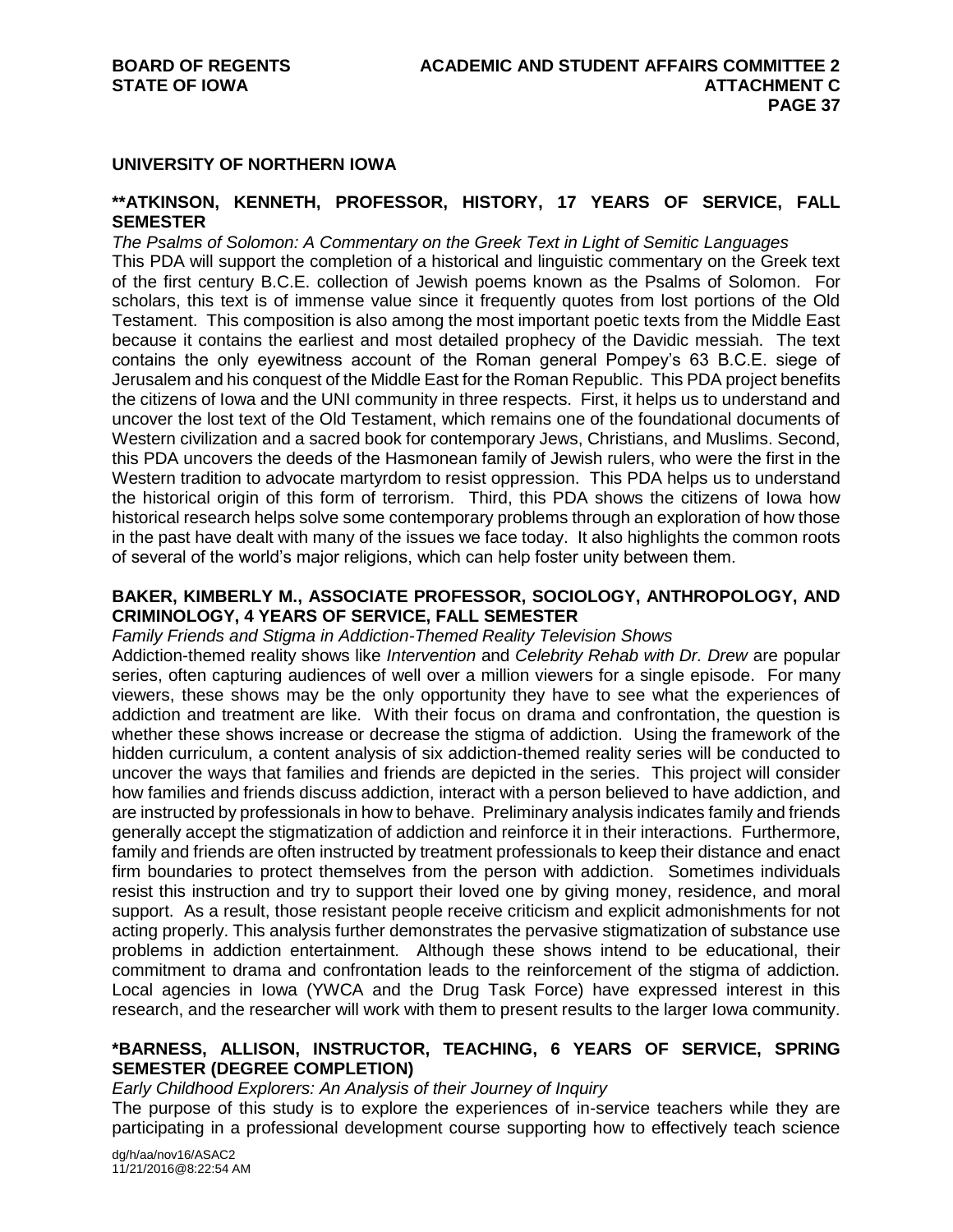using a Project Approach. The goal is to analyze their journey of implementing the project approach through inquiry while participating in a professional development course with active support from coaches in their classrooms. Sandholz and Ringstaff (2014) stated, "Professional development, when well-designed and fully implemented offers a means of shifting teachers' perceptions about the balance between requirements and their capability to teach science" (p. 734). Research supports the idea of the teacher's belief being the way to shift science teaching in our classrooms of today (Ajzen & Fishbein, 1980; Pajares, 1992; Battista, 1994; Beck et al., 2000; Crawley & Koballa, 1992). The University of Northern Iowa is well known for the development of effective teachers and being innovative in their preparation practices. This study will continue to extend the literature on Project Approach to provide further justification for its usefulness to integrate science into the classroom. It will also benefit how we work with our inservice teachers around the state of Iowa and what practices best meet their needs in regards to professional development. Not only do we want to prepare the best teachers, but we want to continue to support the best teachers. This study will help shed light on how we can support inservice teachers.

# **CHOI, GA-YOUNG, ASSOCIATE PROFESSOR, SOCIAL WORK, 6 YEARS OF SERVICE, FALL SEMESTER**

*How do Korean undergraduate students majoring in social work perceive cultural diversity and cultural competence? Implications to social work education in Korea*

The purpose of this research is to examine the perceptions, understandings, and attitudes of undergraduate social work students in South Korea (Korea) that pertain to diversity, multi-cultural society, and cultural competence. Korea has recently grown as a multicultural society with a rapid increase in international and immigrant populations due to globalization and economic growth in the nation. As social work is a prominent helping profession that closely works with these populations in assisting their successful adjustments to Korea, educating future social workers to improve their practice abilities to effectively work with the growing ethnically diverse populations (i.e. cultural competence) is important. This study can provide new information with which to develop cultural competence curricula contents and methods in Korean social work programs and agencies. More importantly, the study can contribute to positive acculturation experiences for international and migrant communities in Korea by yielding implications for social work education and practice that will strengthen the cultural competence of social work students. The proposed study will benefit UNI by enhancing research productivity by its faculty and by furthering its reputation as an institution of higher learning in the U.S. and internationally. Moreover, the project will benefit the citizens of Iowa through teaching courses related to diversity and multicultural issues as most of UNI's students are natives of Iowa. Understanding and enhancing cultural competence of Korean social work students can also potentially benefit Iowans who visit or study in Korea as they become foreign residents, a cultural minority in Korea.

# **DEL CARLO, DAWN, ASSOCIATE PROFESSOR, CHEMISTRY & BIOCHEMISTRY, 12 YEARS OF SERVICE, FALL SEMESTER**

*Synthesis and publication of science education research at the University of Northern Iowa*

The University of Northern Iowa holds a long and rich history of science education research and professional development. Project topics vary widely and include the development and national dissemination of innovative science curriculum, research in the preparation of pre-service K-12 science teachers, research in and dissemination of professional development for K-12 science teachers, and research in post-secondary science teaching and learning. Three recent projects that contribute to this body of research will be prepared for publication through this PDA: Life Experiences of Men and Women in the Sciences, Use of the Science Writing Heuristic (SWH) in College-Level Chemistry Courses, and Support Networks Established by Science Faculty with Education Specialties (SFES). While it appears that these projects are unrelated, SFES teach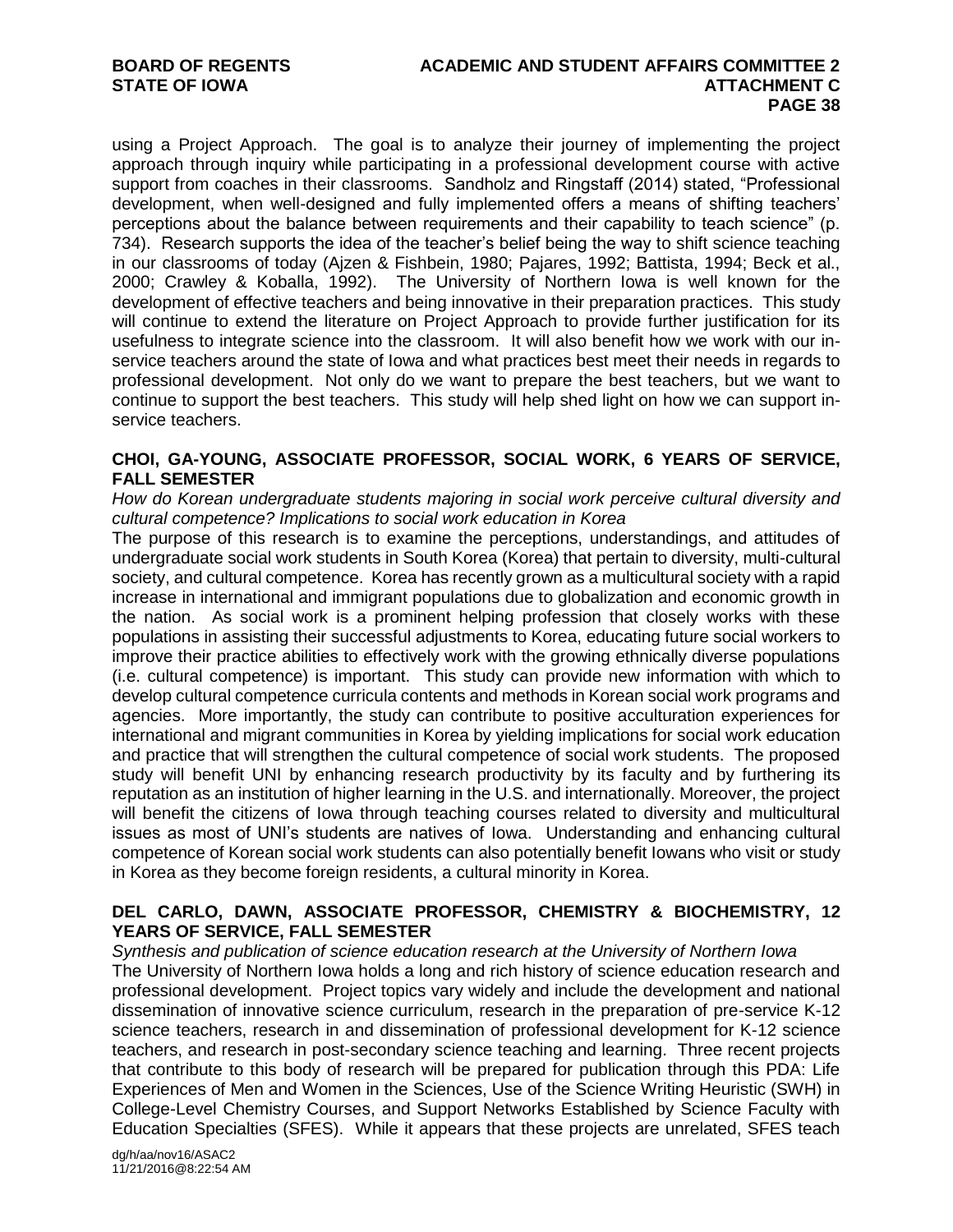science content to pre-service teachers and therefore greatly influence those future teachers' perceptions and understanding of science. Additionally, as SFES they may also influence their science colleagues' approach to teaching and improve post-secondary science education for preservice secondary teachers as well as future scientists. Recognition of this work through national, peer-reviewed publications, reinforces and provides further evidence of UNI as a national leader in science education scholarship. In turn, this attracts more prospective science and scienceteaching students to UNI. Considering the vast majority (81%) of UNI alumni remain in the state of Iowa after graduation (from: http://www.uni.edu/careerservices/trends), how we prepare them as scientists and science educators, greatly impacts the citizens of Iowa.

#### **\*\*DEVLIN, MICHELE, PROFESSOR, HEALTH PROMOTION AND EDUCATION, 21 YEARS OF SERVICE, SPRING SEMESTER**

*Human Migration and Environmental Refugees: Maternal and Child Public Health and Human Service Needs Among the Rapidly Growing Population of Pacific Islanders in Iowa* 

Pacific Islanders are among the most rapidly growing populations in Iowa and the Midwest, but are poorly understood. Many state agencies are challenged on a daily basis with providing culturally appropriate services to this population and other immigrants, but they face significant language, cultural, financial, and related barriers to care. Most of these Pacific Island migrants come from former U.S. territories, and by treaty they may live and work in the United States legally. The Marshall Islands and other Pacific nations are submerging under rapidly rising sea levels due to climate change. The loss of habitat, homes, and jobs will force citizens of these islands to seek new lives elsewhere. With legal access to the U.S., Iowa and other Midwestern states are now receiving growing numbers of these "environmental refugees." Many are being recruited to work in meatpacking and other jobs in Iowa. The purpose of this PDA, therefore, is to research the maternal, child, and family health concerns among these newcomers, and the implications for the human service agencies charged with meeting their needs. This PDA will provide urgently needed applied planning, assessment, and programming information for the Iowa Department of Public Health, Iowa Department of Human Services, and related family providers about the medical and mental health needs of the environmental refugees here from the Pacific. Findings will also contribute to the growing academic literature on how health and human service providers can provide culturally appropriate programs to meet the needs of vulnerable migrant, minority populations.

#### **\*\*FABOS, BETTINA, ASSOCIATE PROFESSOR, COMMUNICATION STUDIES, 13 YEARS OF SERVICE, FALL SEMESTER**

#### *Adapting FORTEPAN IOWA for K-12 Education*

Fortepan Iowa (fortepan.us) is an online interactive digital photo chronology of Iowa history based on the amateur photographs and stories of everyday Iowans between 1860 and 2000. Cofounded by four UNI faculty members (including the researcher), and formally launched in 2015, the project is designed as an ever-growing public website that will provide opportunities for deep reflection on who we are as Iowans. Photographs appear in slideshow view along a timeline, with an easy-to-navigate horizontal scrollbar to immediately indicate date, place, and geo-location data, and the photographs (currently about 3,000) are curated for their aesthetic historical value. The site will soon enable social media components so the public can offer their own historical commentary and interpretation. Fortepan Iowa is an intense and beautiful illustration of Iowa's change over time. This project is to research tangible ways to bring the open source archive into Iowa schools for the purpose of teaching Iowa history more deeply and thoughtfully. In September 2016, the Iowa History Advisory council released a report articulating the importance of Iowa History in our schools and colleges. One key recommendation is to "Create a variety of Iowa history curriculum materials that support new Iowa history standards and promote best practices in the teaching and learning of state and local history." Fortepan Iowa is an exciting and novel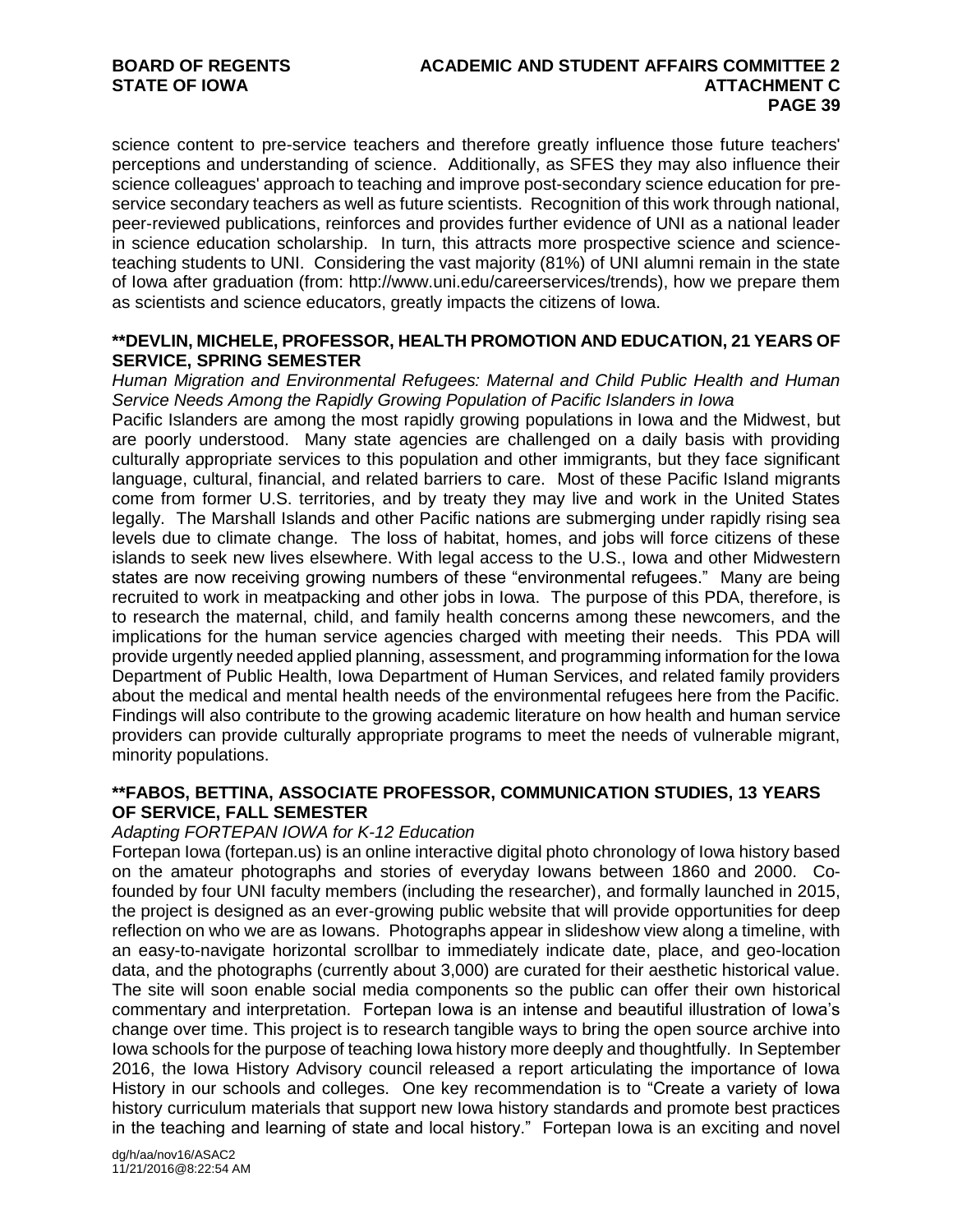curriculum resource - beyond its unique interface, all images are digitized at high resolution and freely downloadable. This project involves networking with Iowa historians and teachers across the state to identify a clear path for incorporating Fortepan Iowa into Iowa's schools and universities.

#### **\*\*GREY, MARK, PROFESSOR, SOCIOLOGY, ANTHROPOLOGY, AND CRIMINOLOGY, 21 YEARS OF SERVICE, FALL SEMESTER**

*Public Safety, Emergency Response, and Security Concerns among Climate Change Refugees: The Case of Pacific Islanders in Iowa*

Pacific Islanders are arriving in Iowa and the American Midwest in growing numbers. Most come from former U.S. territories and by treaty they may live and work in the United States. Many of these newcomers were recruited to work in meatpacking and other jobs in Iowa. However, more are now arriving due to climate change. The Marshall Islands and other island nations are submerging under rapidly rising sea levels. The loss of habitat, homes and jobs will force citizens of these islands to seek new lives elsewhere. With legal access to the U.S., Iowa and other states have and will continue to receive growing numbers of these "environmental refugees." The purpose of this PDA is to research the public safety, emergency response and security concerns among these newcomers in light of their unique status in the U.S. as persons displaced by climate change but neither official "refugees" nor immigrants in the classic sense with expectations for permanent residency. This research will inform public safety, emergency management and other practitioners about the unique issues associated with influxes of Pacific environmental refugees. It will also contribute to a growing literature on how law enforcement and emergency medical services must adjust their approaches to working with immigrant, refugee and other underserved and vulnerable populations.

# **\*\*NIE, HONG, ASSOCIATE PROFESSOR, TECHNOLOGY, 11 YEARS OF SERVICE, SPRING SEMESTER**

#### *A Novel Low Complexity High Reliable Technology to Measure Time-of-Arrival of Impulse Radio Ultra-Wide Band Wireless Signals for Indoor Positioning and Tracking Systems*

"Industry 4.0" refers to the "fourth industrial revolution". It describes efficient automation and data exchange in manufacturing technologies such as cyber-physical systems and cloud computing. Utilizing these applications can lead to the creation of a "smart factory" for accurately tracking multiple robots or intelligent movable machines in indoor environments for industrial applications. Currently, no existing indoor positioning and tracking systems can fulfill the stringent accuracy requirements for the "Industry 4.0" applications with acceptable system complexity and reliability. In this research project, the researcher will employ nonlinear signal processing technologies in non-coherent detectors to mitigate the destructive effects of narrow-band interferences, and accurately measure time-of-arrival of impulse radio ultra-wide band signals. This novel research will enable the implementation of low complexity but highly accurate and reliable indoor positioning and tracking systems that fulfill a core prerequisite to realize the "Industry 4.0" requirements. According Iowa Economic Development Authority, "Manufacturing is Iowa's largest industry sector. Home to some 6,100 manufacturers, operating more than 6,400 factories and employing 200,000 workers." The outcome of this cutting-edge research will help Iowa industries occupy a leading position in the "Industry 4.0" trend, reduce the production and maintenance cost of their products, and increase competitive advantages over their rival entities. The proposed research will also benefit UNI by building a nationally recognized research team and providing research training to not only graduate students, but also undergraduate students in the electrical engineering technology program. The success stories of those students will encourage more young Iowans pursuing engineering and technology based undergraduate and graduate programs.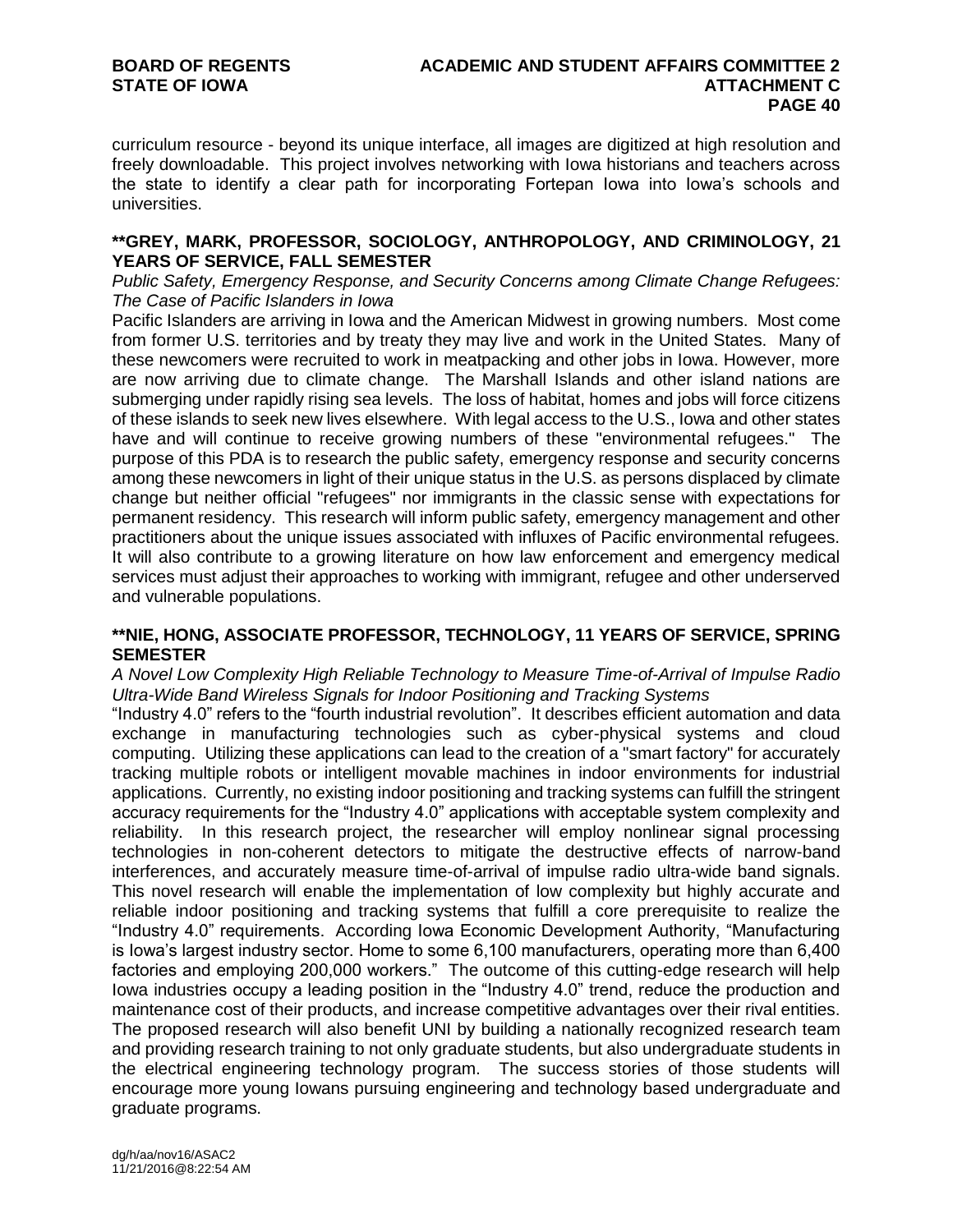#### **OBERLE, ALEX, ASSOCIATE PROFESSOR, GEOGRAPHY, 11 YEARS OF SERVICE, SPRING SEMESTER**

*Using Visual Literacy and Spatial Thinking to Advance Secondary Students' Literacy Abilities and Geography Content Knowledge*

This project integrates visual literacy and spatial thinking to advance students' overall literacy skills while improving their content knowledge in geography. Concurrent with a National Geographic Society National Initiative and in collaboration with National Geographic Education, the researcher will lead the development of a data visualization toolkit, online modules, and a professional development toolkit that support state standards, including those in Iowa, that now employ secondary (grades 6-12) social studies teachers to enhance students' abilities in reading, writing, speaking, and conducting research by means of the social science curriculum. The research design includes both qualitative assessments and a controlled quasi-experimental technique to evaluate how the curricular materials enhance students' understanding of geography standards, promote their spatial thinking skills, and advance their literacy abilities. This Professional Development Assignment elevates UNI by raising its visibility through peer-reviewed research publications, demonstrating a high potential to bring in additional external funding, providing clear opportunities for undergraduate research, and linking UNI with a highly visible National Geographic Society nationwide initiative. Among Iowa teachers and school districts, there is strong, unmet demand for exemplary social science curricular materials that advance literacy and this project provides a concrete means for addressing this by disseminating model materials and supporting professional development through the Geographic Alliance of Iowa and its partner organizations such as the Iowa Department of Education Statewide Social Studies Leadership Team.

#### **\*\*PROPHET, MICHAEL, PROFESSOR, MATHEMATICS, 16 YEARS OF SERVICE, SPRING SEMESTER**

#### *Infinitely-defined shapes and shape-preserving projections*

The use of mathematical functions to approximate data is one of the most important applications of mathematics in science. In many situations, the data will have an inherent "shape" (for example, it may be numerically increasing), so it is natural to ask when such data can by approximated by a function with the same shape. In general, it is difficult to determine if a given technique will yield approximations with the same shape as the data. The purpose of this project is demonstrate how such approximation can be accomplished for data sets that stretch over infinite lengths. That is, rather than restrict data to a finite range, we propose allowing the data to extend without bound, along a positive axis for example. There are computational hurdles that arise in this setting. However, we have identified a family of functions that overcome these barriers and allow for the preservation of many common shapes. UNI will benefit from this project by the exposure to an international audience through the publication and presentation. These results will also yield small, specific-case questions that will be suitable topics for senior-level (or Masters-level) student papers. Moreover, the citizens of Iowa will benefit from the applicable nature of this project. The researcher has been successful in translating particular elements of his research into computer software. Some of this software has been subsequently used by companies in Iowa (and throughout the Midwest) to assist in solving complicated problems arising in logistics and scheduling.

#### **RHINEBERGER-DUNN, GAYLE, ASSOCIATE PROFESSOR, SOCIOLOGY, ANTHROPOLOGY, AND CRIMINOLOGY, 11 YEARS OF SERVICE, SPRING SEMESTER**

#### *Work Experiences of Juvenile Detention Center Staff in the Midwest*

A substantial body of literature exists on the work experiences of correctional staff who work with adults. However, minimal research exists on the work experiences of staff who work in the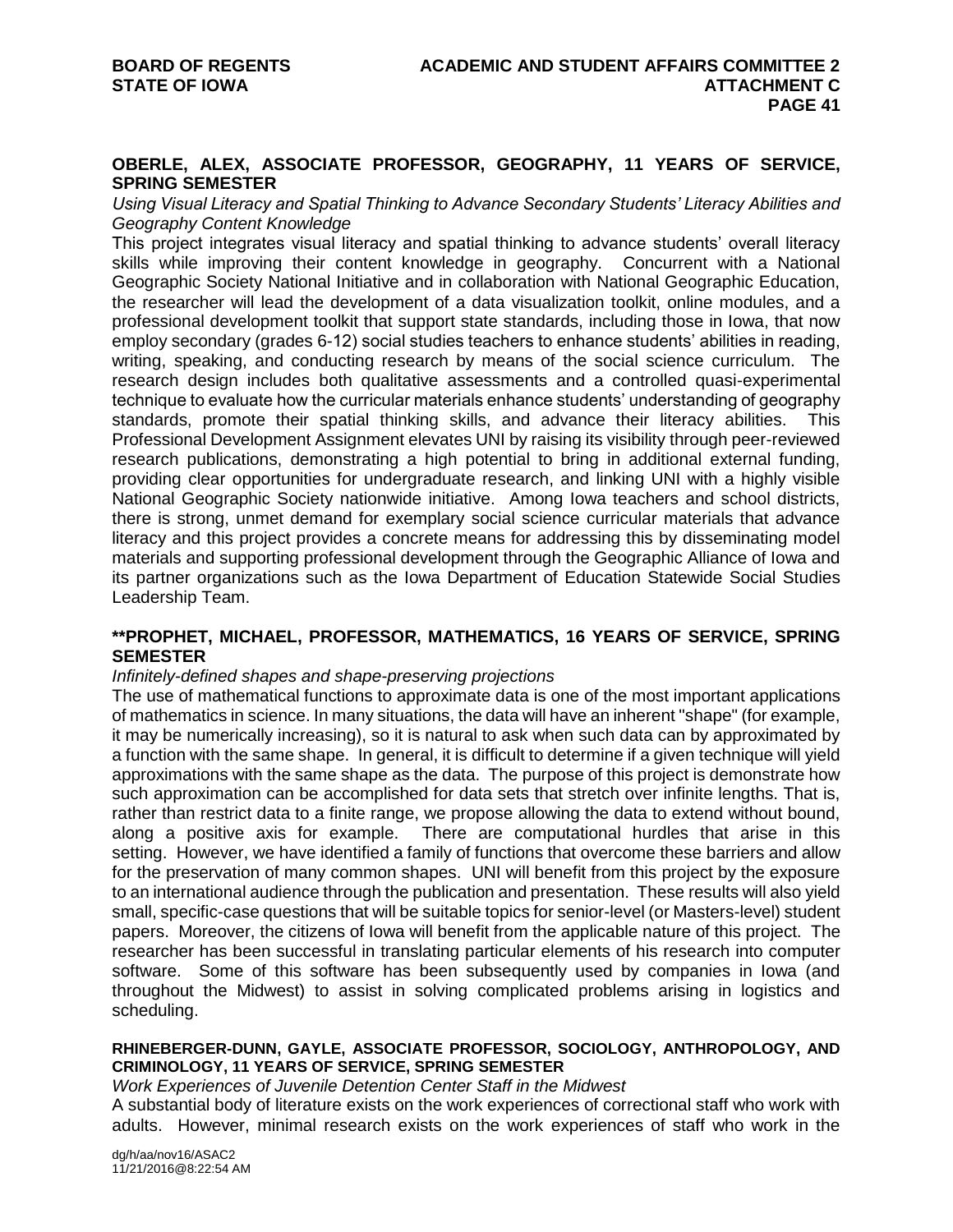juvenile justice system, particularly those who work in juvenile detention centers. The purpose of this project is to extend the occupational literature on criminal justice professionals by writing and submitting articles for peer-review on the work experiences of juvenile detention center staff in the Midwest. This research will extend this body of literature by producing four distinct papers that analyze the following: predictors of burnout, predictors of job stress, predictors of work-family and family-work stress, and predictors of attitudes toward rehabilitation. Further, this research will directly benefit the juvenile detention centers that participated in this study including those centers in Iowa that agreed to participate in the study. Several of these agencies were excited to participate and receive useful feedback. This research will help these agencies determine which policies are working well and what needs to change in order to reduce burnout, job stress, and work-family and family-work conflict among staff, as well as assess if educational or job training is needed to strengthen commitment to a rehabilitation ideology in the agency. These positive outcomes help not only individual staff, but also help state agencies reduce costs associated with employee stress and turnover.

# **\*\*ROBERTS, BRIAN, ASSOCIATE PROFESSOR, HISTORY, 16 YEARS OF SERVICE, SPRING SEMESTER**

#### *Killing Bambi: Sport Hunting and American Culture, 1880-1950*

This project focuses on the topic of sport hunting in Britain, the United States, and Africa between 1880 and 1950. Though it is transnational in scope, much of the focus is on the same hunters in different world contexts, a cohort, that is, of American hunters who took their cues on the sport from British sources and took their guns to Africa during the golden age of the safari. This book project will include four chapters: the first on the elite American hunting association, the Boone and Crockett Club; the second on the African Safari between 1880-1920; the third on the discovery of limits on "game" animals and the commodification of sport hunting; and the fourth on the cresting into visibility of an anti-hunting movement characterized by the efforts of naturalist writers – such as Felix Salten's *Bambi* – to imbue animals with subjectivity. One of the goals of the project is to challenge the currently dominant interpretation of hunting, that it is good for the environment and animals. Another is to enter into the field of post-species-centric history, currently one of the most vibrant areas of the field. The topics of sport hunting and the environment are important in the state of Iowa, and the dissemination of the findings locally, regionally and nationally will draw attention to the relationships between those two topics. In addition, my students in history classes will benefit from my presenting these findings in appropriate courses.

# **ROD-WELCH, LEILA, ASSOCIATE PROFESSOR, ROD LIBRARY, 5 YEARS OF SERVICE, FALL SEMESTER**

*Improving Library Services in Support of English as a Second Language (ESL) Learners* Not being able to communicate in English well is a huge hurdle that many international students and second language learners face when attending college in the United States. In addition, lack of familiarity with library services is another challenge that these student learners face during their study in the U.S. When international students come from countries in which libraries have very limited services and resources, going to academic libraries in the United States and learning about their services can feel overwhelming. As the Outreach Services Librarian and someone who has firsthand experience regarding the challenges that ESL learners and international students face, the researcher has created significant library programming by library staff for this particular group of students in order to help them feel more comfortable and to succeed both at UNI and elsewhere. There is a demand for educating and providing best practices for librarians who work with ESL learners and international students. However, it has been more than five years since a book has been published on this topic. Additionally, previous books on this topic did not sufficiently address best practices and how to accomplish them. To better serve this increasing